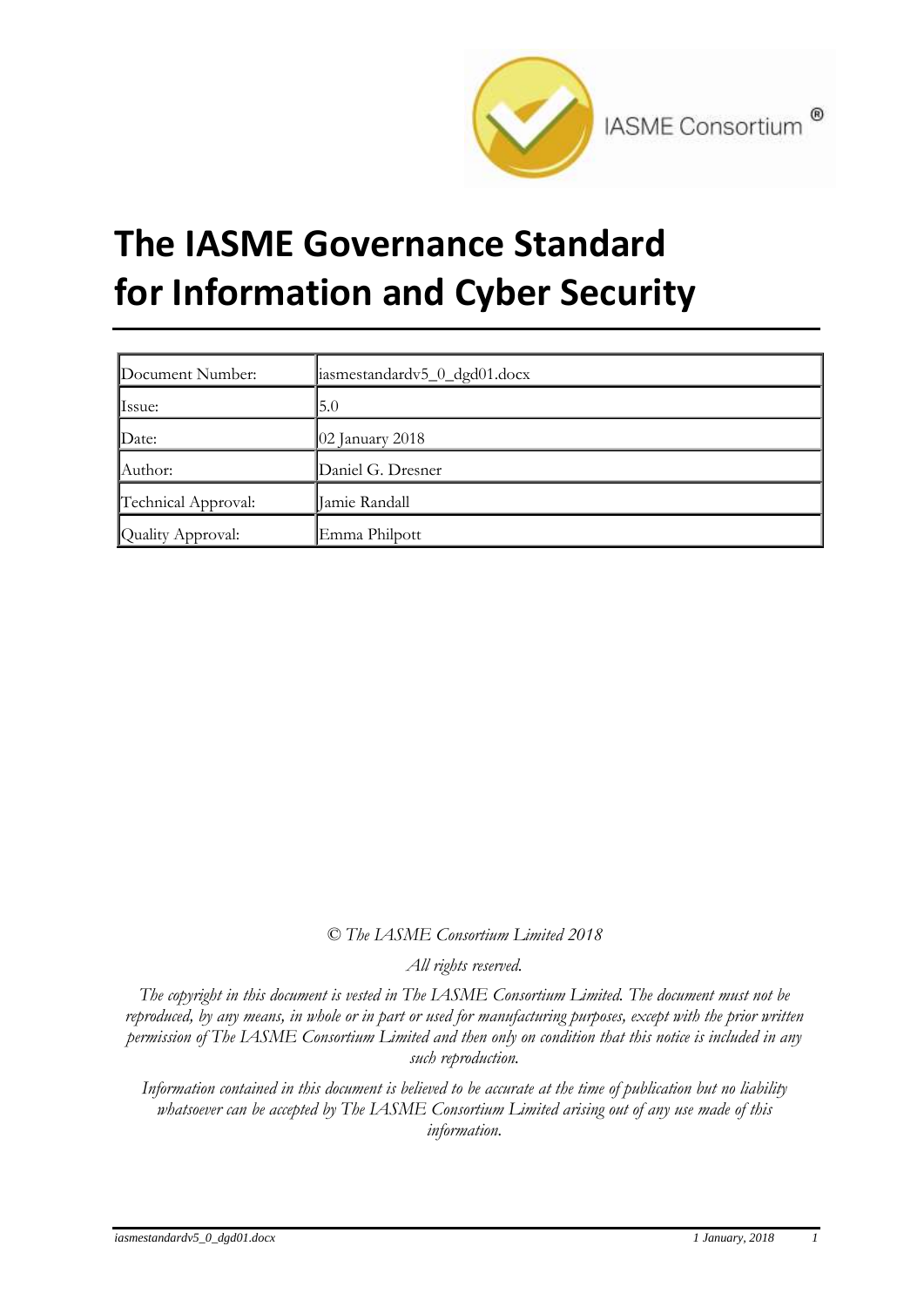

### **Modification History**

| <b>Revision</b>  | <b>Date</b>   | <b>Revision Description</b>                                                                                                                                                                      |
|------------------|---------------|--------------------------------------------------------------------------------------------------------------------------------------------------------------------------------------------------|
| 1.0              | 1 April 2011  | For issue                                                                                                                                                                                        |
| 1.0 <sub>e</sub> | March 2012    | Review                                                                                                                                                                                           |
| 1.1              | April 2012    | Reissue                                                                                                                                                                                          |
| 1.2              | August 2012   | Minor additions                                                                                                                                                                                  |
| 2.1              | December 2012 | Alignment with other standards                                                                                                                                                                   |
| 2.2              | March 2013    | Inclusion of social media                                                                                                                                                                        |
| 2.3              | March 2013    | Conformance statements                                                                                                                                                                           |
| 3.0              | May 2015      | Review and update                                                                                                                                                                                |
| 3.1              | October 2015  | Review - consistency throughout (such as the objectives<br>and actions matching up) and realignment with the<br>constraints of SMEs (especially with respect to<br>organisational expectations). |
| 3.2              | December 2015 | Detailed revision. Including correction of the variations in<br>the content and order of the control points in versions 2.3<br>and 3.0 as the reader progressed through the document.            |
| 3.3              | February 2016 | Updated after IASME Consortium review.                                                                                                                                                           |
| 3.4              | March 2016    | Revised with comments from the certification bodies                                                                                                                                              |
| 4.0              | April 2016    | For issue                                                                                                                                                                                        |
| 4.1              | April 2017    | Advisory Board review                                                                                                                                                                            |
| 5.0              | January 2018  | For issue                                                                                                                                                                                        |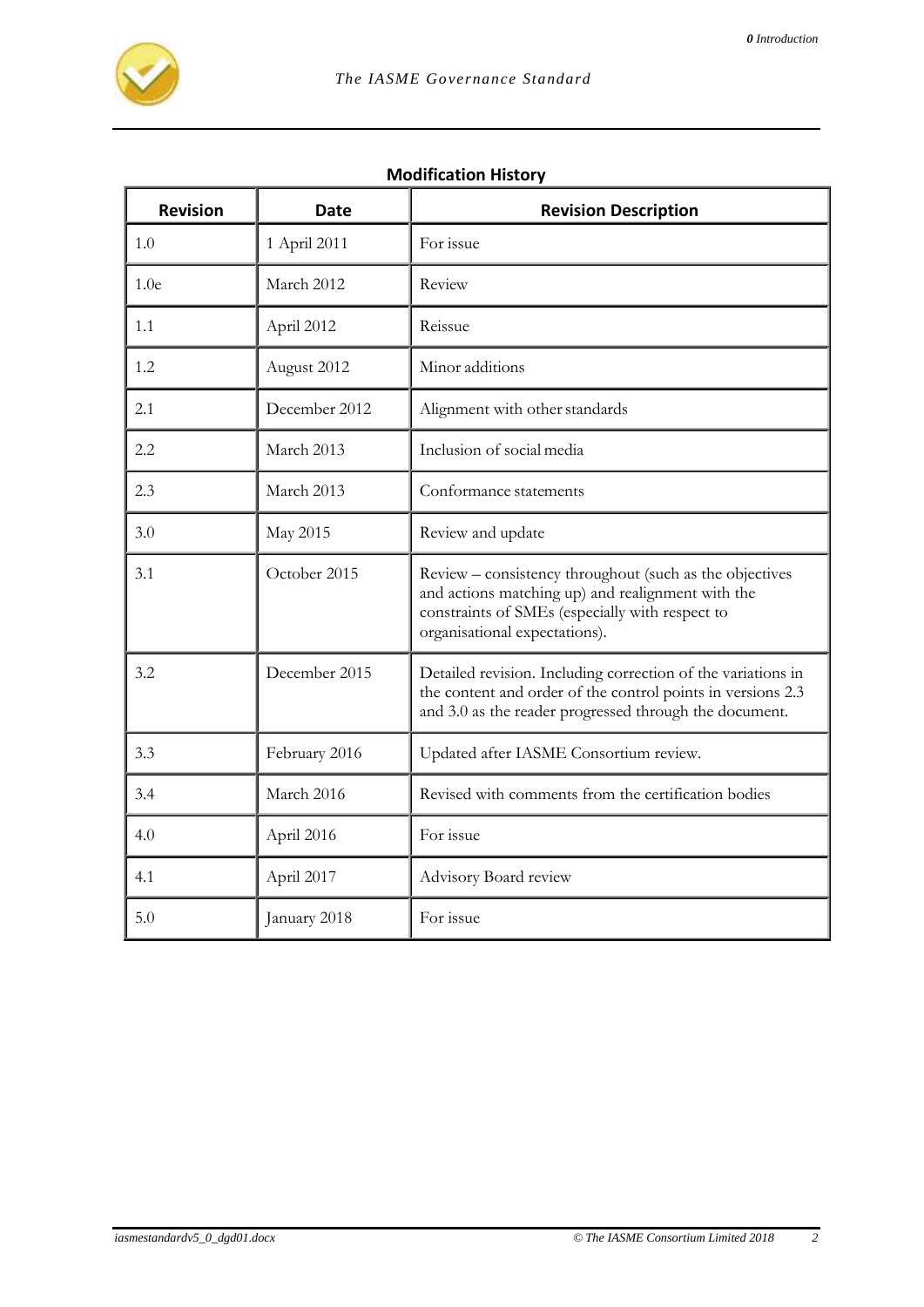#### **Contents**

| $\mathbf{0}$ . |        |                                                                                     |  |
|----------------|--------|-------------------------------------------------------------------------------------|--|
|                | 0.1.   |                                                                                     |  |
|                | 0.2.   |                                                                                     |  |
|                | 0.3.   |                                                                                     |  |
|                | 0.3.1. |                                                                                     |  |
|                | 0.3.2. |                                                                                     |  |
|                | 0.4.   |                                                                                     |  |
|                | 0.5.   |                                                                                     |  |
|                | 0.5.1. |                                                                                     |  |
|                | 0.5.2. | BS ISO/IEC 27001:2013 - Information technology - Security techniques - Information  |  |
|                | 0.5.3. | BS ISO/IEC 27032:2012 Information technology – Security techniques – Guidelines for |  |
|                | 0.5.4. |                                                                                     |  |
|                | 0.5.5. |                                                                                     |  |
|                | 0.5.6. |                                                                                     |  |
|                | 0.5.7. |                                                                                     |  |
|                | 0.6.   |                                                                                     |  |
|                | 0.6.1. |                                                                                     |  |
|                | 0.6.2. |                                                                                     |  |
| 1.             |        |                                                                                     |  |
|                | 1.1.   |                                                                                     |  |
|                | 1.2.   | What are the business drivers for applying The IASME Governance Standard? 10        |  |
| 2.             |        |                                                                                     |  |
| 3.             |        |                                                                                     |  |
| 4.             |        |                                                                                     |  |
|                | 4.1.   |                                                                                     |  |
|                | 4.2.   |                                                                                     |  |
|                | 4.3.   |                                                                                     |  |
|                | 4.4.   |                                                                                     |  |
|                | 4.5.   |                                                                                     |  |
| 5.             |        | Investing in cyber and information security with The IASME Governance Standard  19  |  |
| 6.             |        |                                                                                     |  |
|                | 6.1.   |                                                                                     |  |
|                | 6.1.1. |                                                                                     |  |
|                | 6.1.2. |                                                                                     |  |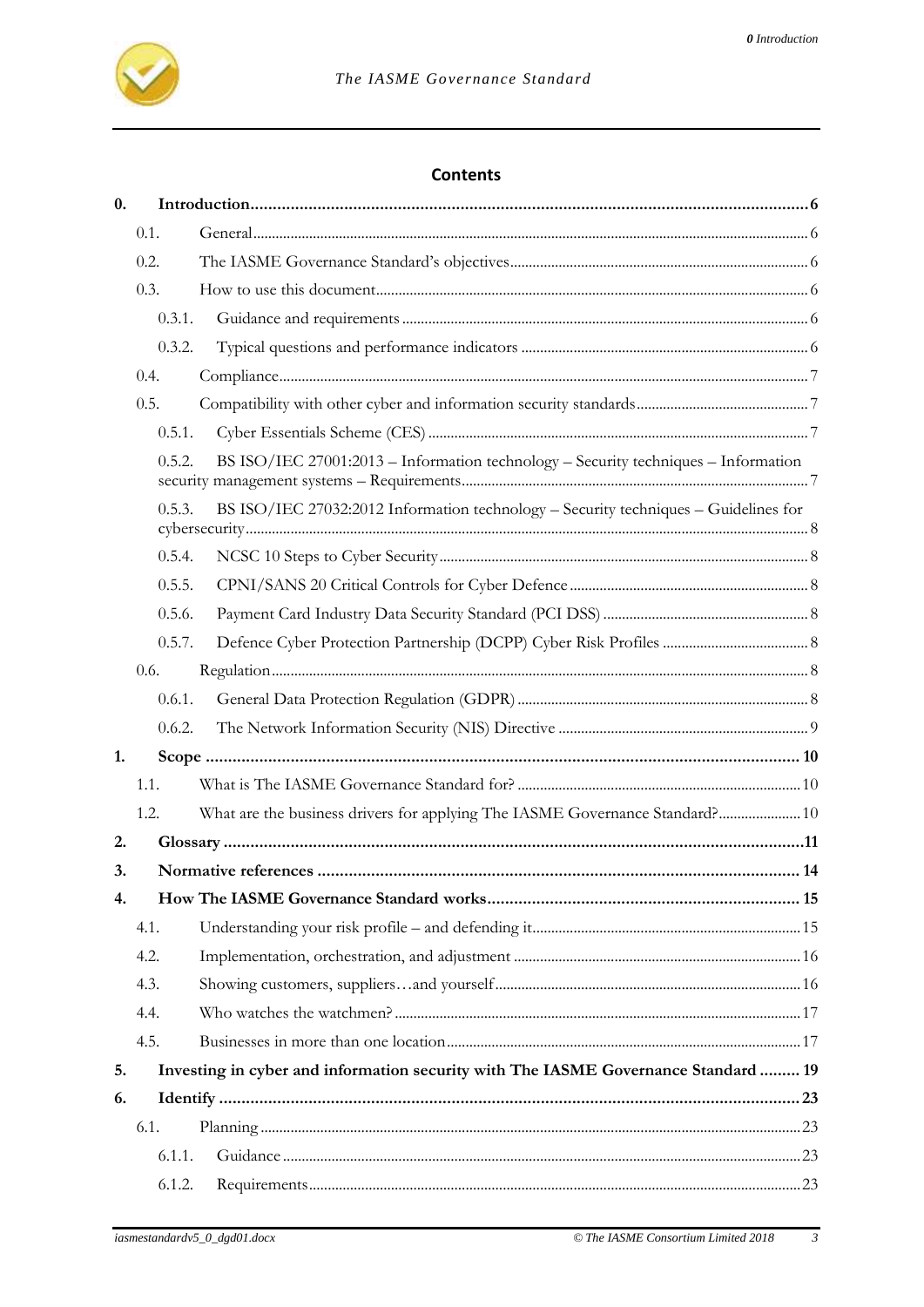

|    | 6.1.3. |                                                                                    |  |
|----|--------|------------------------------------------------------------------------------------|--|
|    | 6.2.   |                                                                                    |  |
|    | 6.2.1. |                                                                                    |  |
|    | 6.2.2. |                                                                                    |  |
|    | 6.3.   |                                                                                    |  |
|    | 6.3.1. |                                                                                    |  |
|    | 6.3.2. |                                                                                    |  |
|    | 6.4.   |                                                                                    |  |
|    | 6.4.1. |                                                                                    |  |
|    | 6.4.2. |                                                                                    |  |
|    | 6.5.   |                                                                                    |  |
|    | 6.5.1. |                                                                                    |  |
|    | 6.5.2. |                                                                                    |  |
|    | 6.6.   |                                                                                    |  |
|    | 6.6.1. |                                                                                    |  |
|    | 6.6.2. |                                                                                    |  |
| 7. |        |                                                                                    |  |
|    | 7.1.   |                                                                                    |  |
|    | 7.1.1. |                                                                                    |  |
|    | 7.1.2. |                                                                                    |  |
|    | 7.2.   |                                                                                    |  |
|    | 7.2.1. |                                                                                    |  |
|    | 7.2.2. |                                                                                    |  |
|    | 7.3.   |                                                                                    |  |
|    | 7.3.1. |                                                                                    |  |
|    | 7.3.2. |                                                                                    |  |
|    | 7.3.3. |                                                                                    |  |
|    | 7.4.   |                                                                                    |  |
|    | 7.4.1. |                                                                                    |  |
|    | 7.4.2. |                                                                                    |  |
| 8. |        |                                                                                    |  |
|    | 8.1.   |                                                                                    |  |
|    | 8.1.1. |                                                                                    |  |
|    | 8.1.2. |                                                                                    |  |
|    | 8.2.   | Monitoring, review, and change – for healthy systems and unauthorised activity  40 |  |
|    | 8.2.1. |                                                                                    |  |

 $\overline{4}$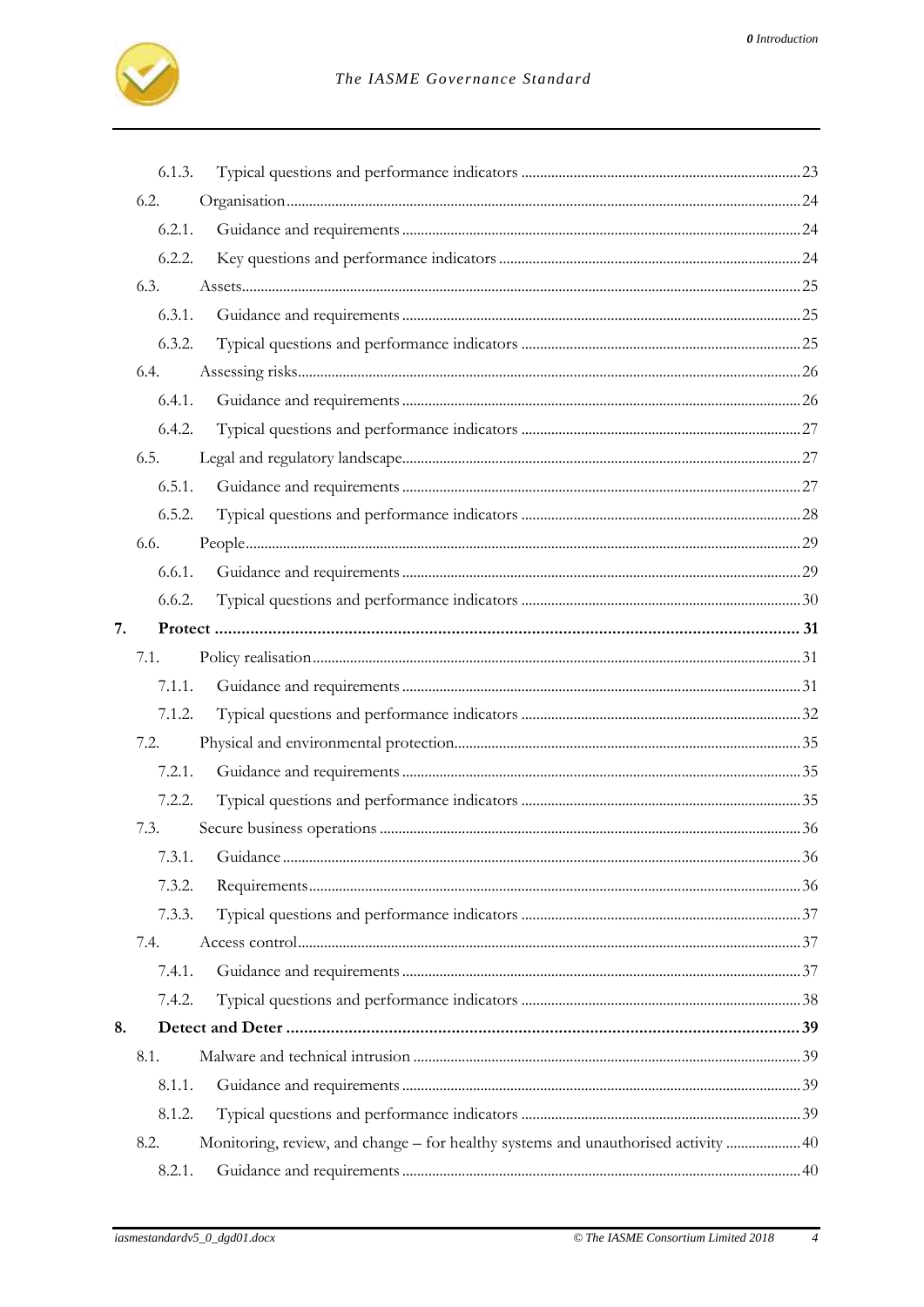

|             | 8.2.2. |                        |  |
|-------------|--------|------------------------|--|
| 9.          |        |                        |  |
| 9.1.        |        |                        |  |
|             | 9.1.1. |                        |  |
|             | 9.1.2. |                        |  |
|             | 9.1.3. |                        |  |
| 9.2.        |        |                        |  |
|             | 9.2.1. |                        |  |
|             | 9.2.2. |                        |  |
| 9.3.        |        |                        |  |
|             | 9.3.1. |                        |  |
|             | 9.3.2. |                        |  |
| Appendix A. |        |                        |  |
| Appendix B. |        |                        |  |
|             |        | <b>List of Figures</b> |  |
|             |        |                        |  |

# **List of Tables**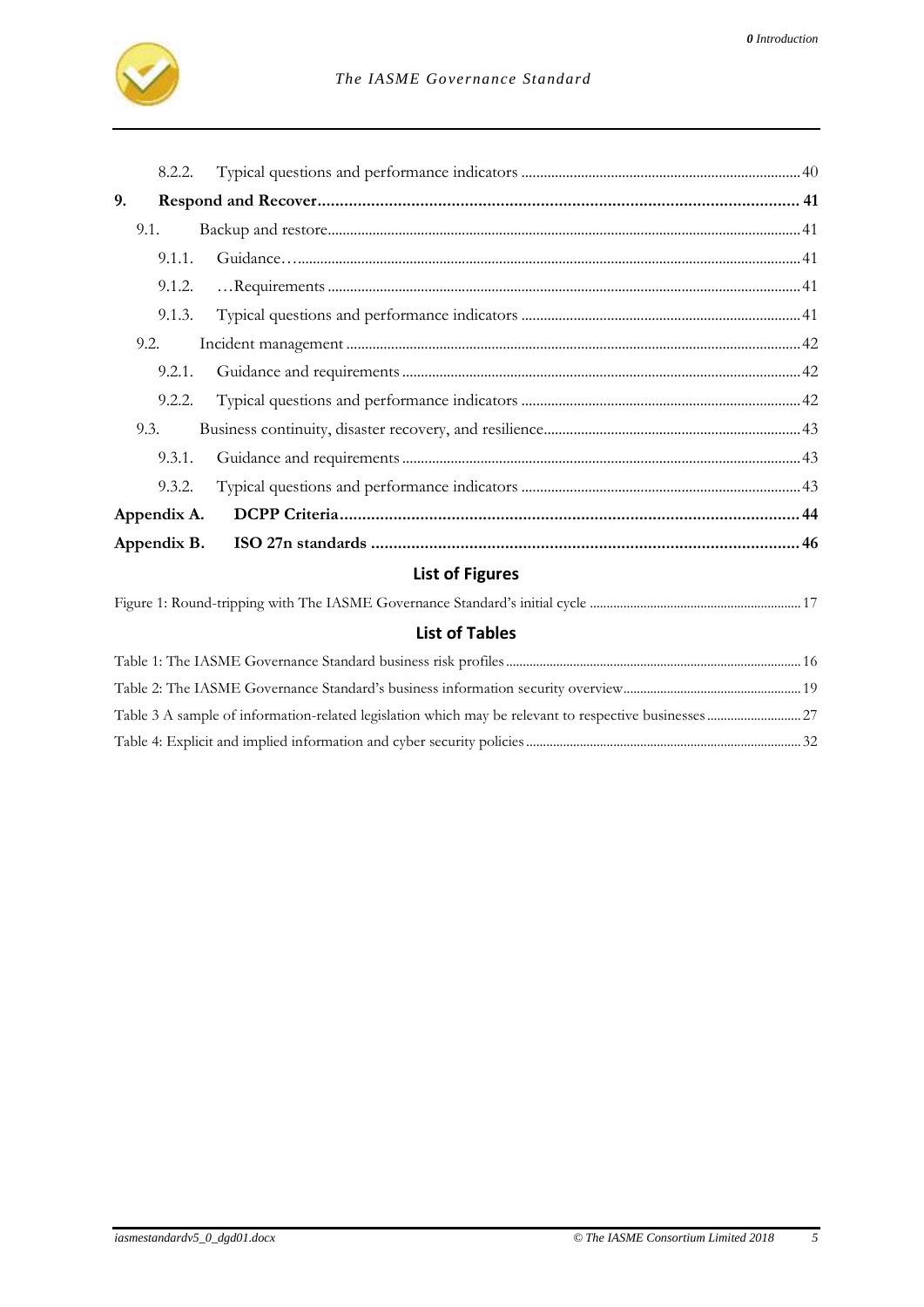

# **0. Introduction**

# **0.1. General**

Information and data are intangible, yet valuable, business assets that are often neglected in favour of protecting physical assets or attending to cash flow. Information (from hereon in to include data) is often difficult to value and its true worth may only be realised if it becomes unavailable or unreliable. That's why information security – and its subset *cyber security* – is measured in terms of the confidentiality, integrity, and availability of that information.

As the information age has matured, the rate of change – and complexity of business systems – has often left businesses vulnerable to information security breaches. Whereas there can be no guarantees for information safety, there are frameworks available to reduce the associated risks – and their impact – to an acceptable level. However, these frameworks often originate with a focus on large corporations where size and resources give them the wherewithal to implement the protective and contingency measures.

Smaller, dynamic businesses and organisations differ from their larger, more structured counterparts and must deal with information security with greater flexibility and with much smaller budgets. The structure of rigid procedures that support the internal communications in large organisations must give way to the informal cultures of small to medium-sized enterprises (SMEs).

This governance standard, Information Assurance for Small to Medium-sized Enterprises (IASME) is designed as a security benchmark for the SME. The IASME Governance Standard is designed to guide the SME where needed and then assess the level of maturity of an SME's information security. Recognition of this benchmark can be used to assure themselves and their customers that information lodged with them is safe in all practical respects. The IASME Governance Standard can also be scaled up for larger organisations.

# **0.2. The IASME Governance Standard's objectives**

The IASME Governance Standard is an organised way for a business to implement new ways of securing its information, improve existing ones, and be recognised in its sector for having done so. Implementing The IASME Governance Standard creates security-aware workers as part of business as usual.

# **0.3. How to use this document**

Security is a state of assurance which once achieved will need to be maintained. And because it is dependent on the view of risk – which is almost certainly going to vary given the variety of objectives shared across different stakeholders in an organisation (or chain of organisations) – then whether it is achieved or maintained can become subjective. So we have The IASME Governance Standard. It comprises a balance of description and prescription to educate, inform, and give the different stakeholders a common benchmark. The core parts of the standard are formatted in three sections.

#### **0.3.1. Guidance and requirements**

The degree to which security activity is engaged needs to be proportionate to the risk involved. When the impact is directly upon people in particular, this may be tragic and irreversible. The guidance section is there to direct you to useful activity to manage the commensurate level of risk.

The requirements subsection sets out the key action that need to be done to have assurance in the security of your information. Your risk profile will steer you beyond these (depending on what it describes).

#### **0.3.2. Typical questions and performance indicators**

These subsections set the tone – but not the exhaustive set – of questions that might be asked during an assessment to The IASME Governance Standard. Remember that you are expected to have been able to address all the self-assessment questions first – in line with your risk profile. An assessment may revisit these and go further to assure the state of your security. The examples herein are indicative only to help you and remove the temptation to feel that passing an assessment is a sign to relax!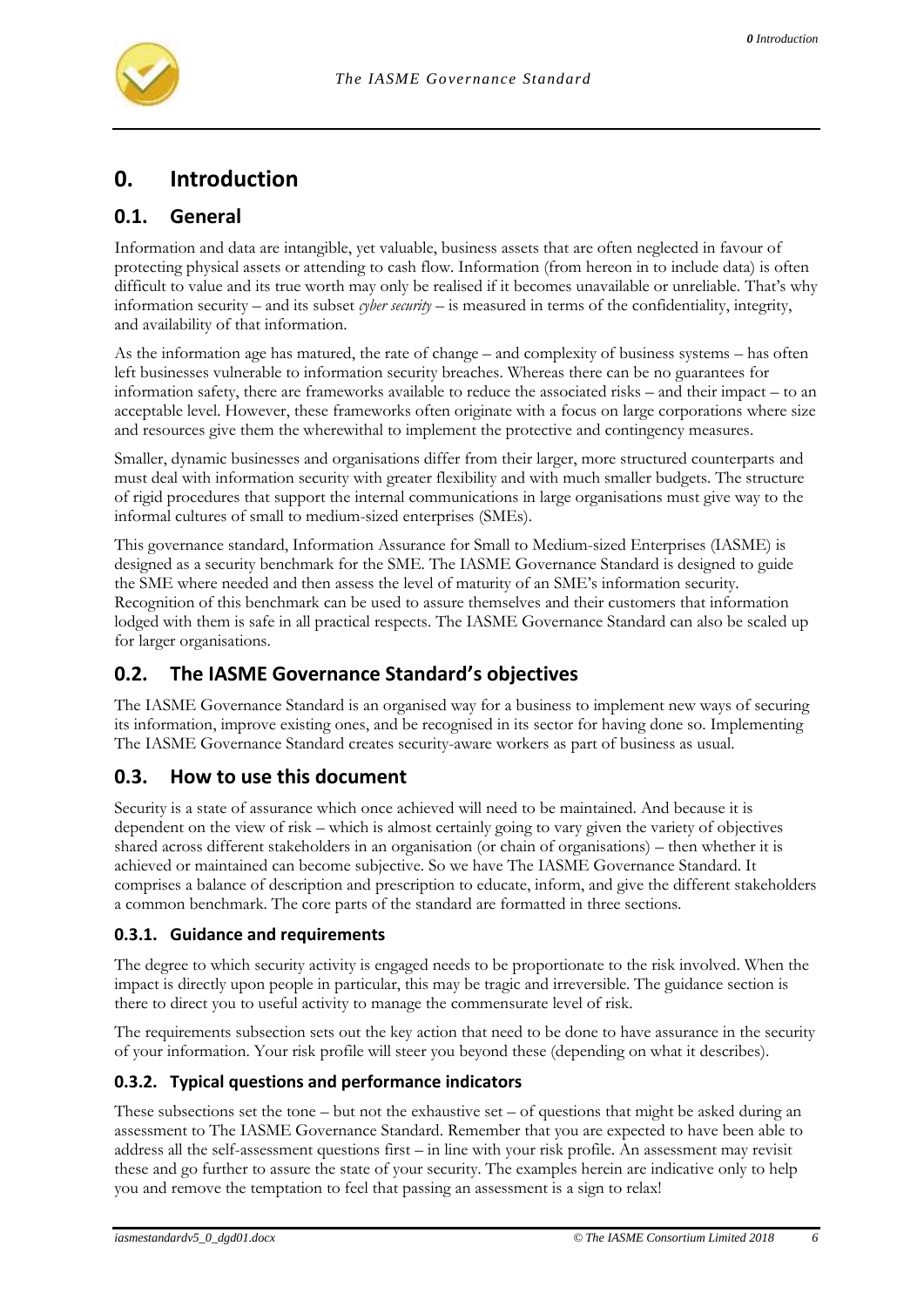

# **0.4. Compliance**

The minimum benchmark of compliance with this standard is for a company or organisation – regardless of its risk profile – to have met the requirements of The IASME Governance Standard self-assessment which includes the established requirements of the Cyber Essentials Scheme.

# **0.5. Compatibility with other cyber and information security standards**

IASME – with The IASME Governance Standard at its core – is a programme of security assurance that has been compiled by SMEs for SMEs with the support of the Technology Strategy Board (now Innovate UK). It provides common ground for SMEs amongst other methods – or standards – which are either not comprehensive or are too prescriptive in their level of complexity for an SME. The IASME Governance Standard creates an equitable approach to cyber and information security for SMEs to work safely in the supply chain with corporate counterparts or customers. To help you keep a sense of perspective, some of these standards are put into context here. Many of them provide detail to particular problems of security and can help to define specific security policies to protect a business and help it recover from informationrelated loss.

The IASME Governance Standard doesn't expect a company [an SME in particular] to record every policy in a discrete document but does expect the respective policies to be realised consistently for information safety as determined by the company's risk profile. However, if a contract calls for that policy to be documented, The IASME Governance Standard too - which calls for compliance with contractual obligations - would expect it to be documented. (*See [Table 4: Explicit and implied information and cyber security](#page-31-0)  [policies](#page-31-0)*.)

#### **0.5.1. Cyber Essentials Scheme (CES)**

Both The IASME Governance Standard and the international standard ISO 27001 are based on a risk-led approach, with appropriate treatment. However, day-to-day information and cyber security risks are endemic within a wide range of organisations<sup>1</sup> and it is challenging to set a baseline set of activities that are common to all. Cyber Essentials was created to mitigate the risk from common Internet-based threats based on a significant proportion of the everyday attack paths that lead to all organisations. It is deliberately prescriptive and is aimed to provide a base level of controls before the business even begins to work with computers and other information technology. Cyber Essentials is the starting point of the benchmark against this The IASME Governance Standard.

Cyber Essentials has similarities to the 'MOT' – a test of basic roadworthiness not mechanical assurance. Whereas Cyber Essentials is about the basic technology, The IASME Governance Standard is about the technology, about you, *and about* where and how you work.

The IASME Consortium helped to develop the CES requirements and is one of the Scheme's Accreditation Bodies. The IASME CES requirements are encapsulated into The IASME Governance Standard assessments and can be certified together or separately.

#### **0.5.2. BS ISO/IEC 27001:2013 – Information technology – Security techniques – Information security management systems – Requirements**

ISO/IEC 27001 is the vanguard to a comprehensive set of standards comprising over 35 titles. It sets out the components of an information security management system (ISMS) without giving specific direction on how to tailor the ISMS for the respective business. The IASME Governance Standard was created to bridge the gap between no ISMS and an ISO/IEC 27001-compliant ISMS. An SME which begins with The IASME Governance Standard and migrates to ISO/IEC 27001 is to be commended.

*Note:* A self-assessment is not valid until its compliant completion has been ratified by an accredited IASME certification body.

l <sup>1</sup> See NCSC (2016) *Common Cyber Attacks: Reducing The Impact*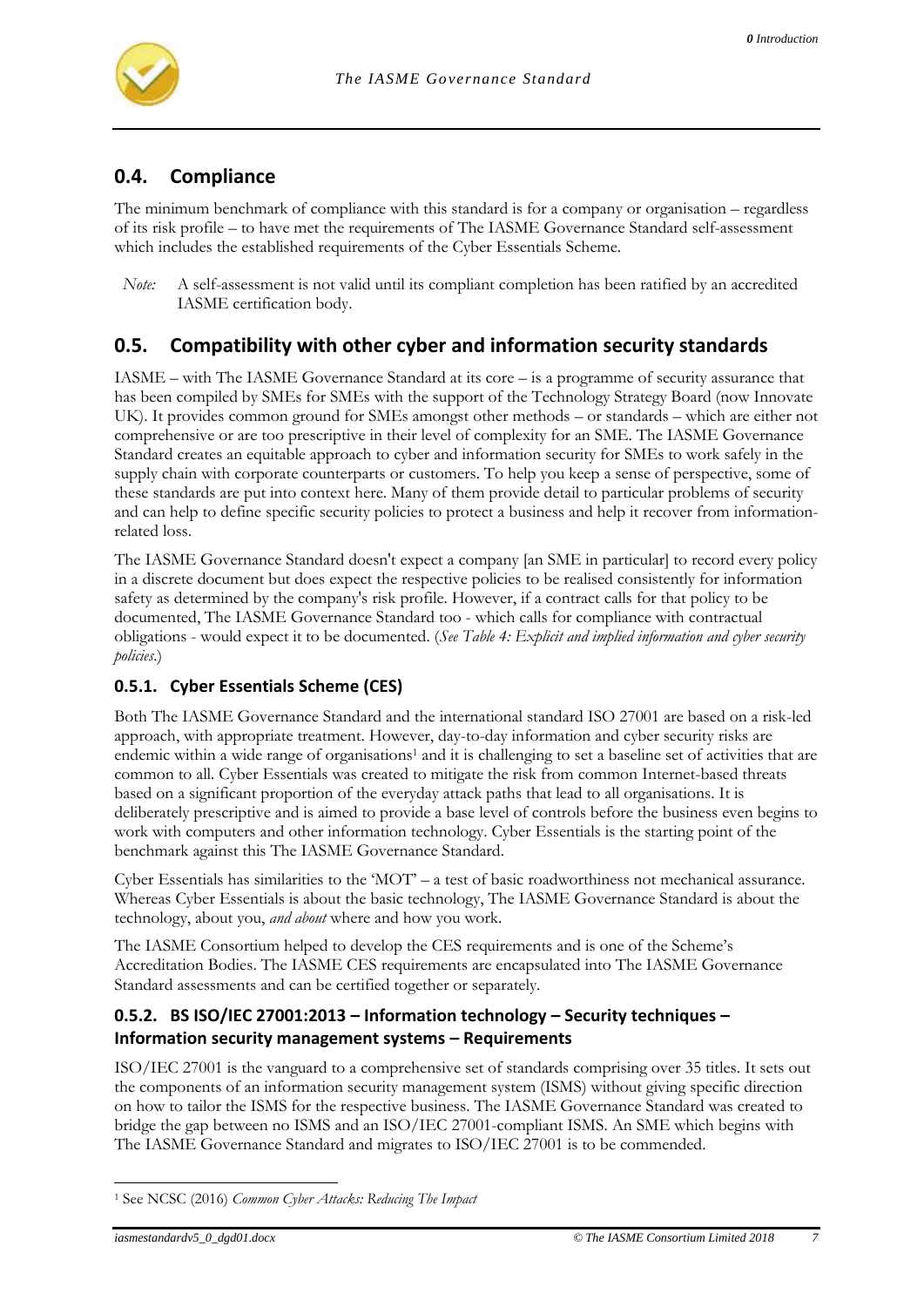# **0.5.3. BS ISO/IEC 27032:2012 Information technology – Security techniques – Guidelines for cybersecurity**

ISO/IEC 27001 is a generic approach to information security that can be applied to cyber security risks. ISO/IEC BS 27032 is a specific set of guidelines addressing the risks usually associated with the idea of cyberspace being an identifiable – but non-physical – environment where people, processes and technology interact. This standard is typical of the growing ISO/IEC 27n library (*see [Appendix B](#page-45-0)*)) which is always open to SMEs who want to adopt a more prescriptive approach to information and cyber security management than The IASME Governance Standard expects.

### **0.5.4. NCSC 10 Steps to Cyber Security**

This is a set of high level awareness guidance that centres on having a board's information risk management regime (step one) and nine things to implement it. All these 10 elements are built into The IASME Governance Standard framework with a round-trip check to make sure that they are being done well enough.

### **0.5.5. CPNI/SANS 20 Critical Controls for Cyber Defence**

This is a catalogue of controls set out by the USA's Center for Internet Security (CIS) and the SANS Institute which have been adopted by the UK's CPNI (part of which is now within NCSC). They comprise a detailed set of activities commensurate with fighting 'most pervasive and dangerous attacks'. For an SME in particular, The IASME Governance Standard provides the foundations for adopting these protective measures for high impact assets such as SCADA systems.

### **0.5.6. Payment Card Industry Data Security Standard (PCI DSS)**

PCI DSS compliance is mandated by the payment card suppliers for businesses handling payment card data. Like Cyber Essentials (*see above*) it is essentially risk agnostic and says that if you handle payment card data, you must implement specific controls (as set out in that standard). Like DCPP (*see below*) and The IASME Governance Standard, there is an element of risk profiling regarding the type of processing and storage that goes on in a business.

# **0.5.7. Defence Cyber Protection Partnership (DCPP) Cyber Risk Profiles**

The IASME Governance Standard and the DCPP Cyber Risk Profiles specification (Defence Standard 05- 138) have the common ground of basing the expected attention to security on the likely threats that risk the business' confidentiality, integrity, and availability. Matching requirements from this standard are included as footnotes throughout.

# **0.6. Regulation**

The IASME Governance Standard requires attention to the respective laws and regulations that are applicable to the target of evaluation in general and those applicable to information security and safety arising from information collection, storage, processing, and disposal in particular.

The IASME standard predicates itself on good practice and so avoids having to be reissued as legal systems change to deal with new technology or changes in its use.

# **0.6.1. General Data Protection Regulation (GDPR)**

GDPR and the Network Information Security directive have certain nuances – such as the consent issues in GDPR or the breach reporting requirements of both GDPR and NIS. The IASME Governance Standard is about good security practice. Both legal instruments have at their core a requirement to follow good security practice. So, an entity which complies with The IASME Governance Standard passes straight along the line that these governmental requirements set out and have only to concern themselves with the nuances. The IASME Governance Standard prepares a company for this with its requirements to match legal and regulatory expectations and to have the requisite set of policies that defines for itself how it does it (*se[e Table 4: Explicit and implied information and cyber security policies](#page-31-0)*).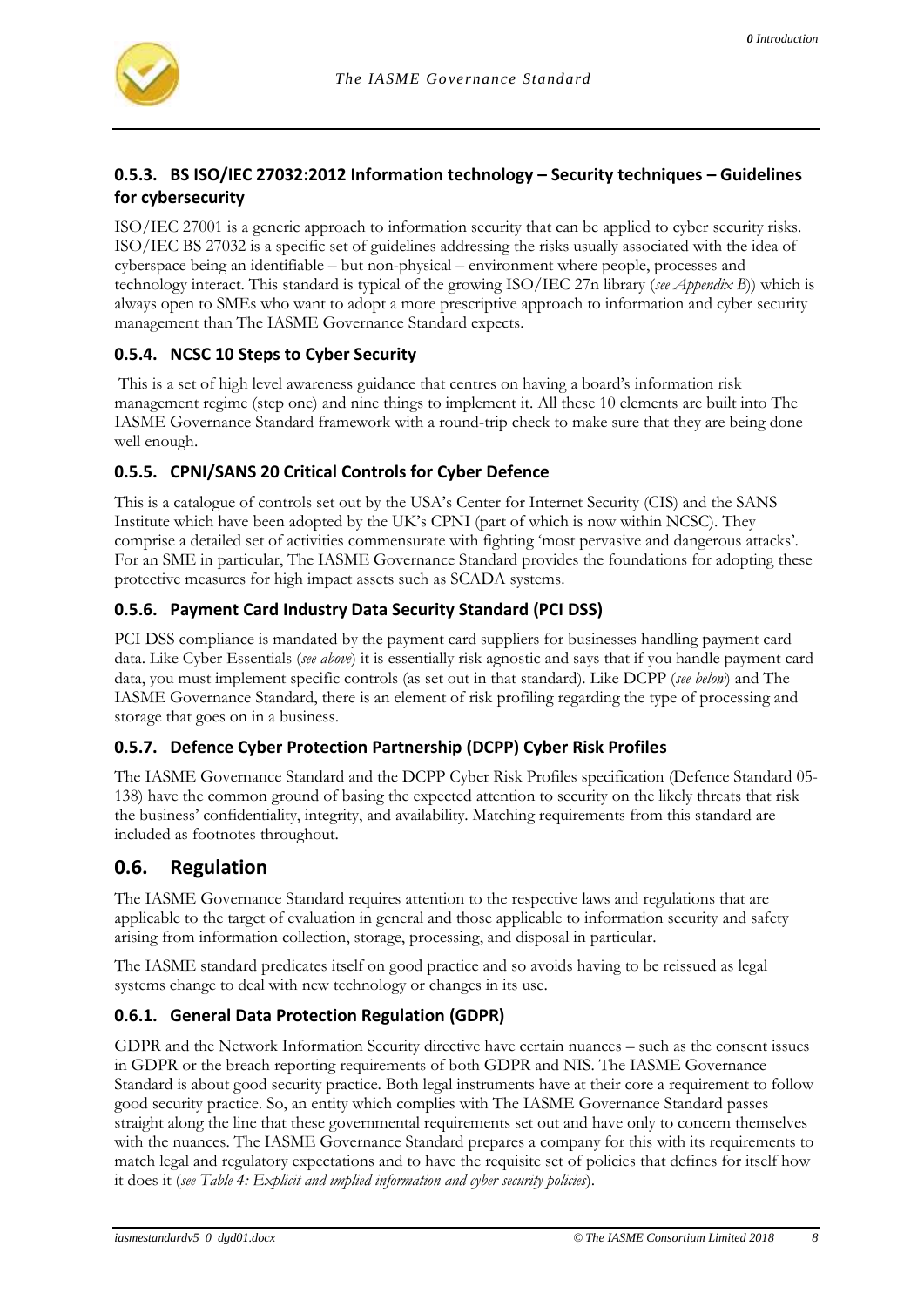

No one is immune to the consequences of a security incident but The IASME Governance Standard gives you the chance to show that you have used best endeavours.

The core of GDPR enshrines, in law, the basic principle of The IASME Governance Standard– know what you are protecting and understand its relative value to its subjects and so the impact of a security breach. This way, honest protective measures can be put in place and counterbalanced with routes to recovery after an incident.

### **0.6.2. The Network Information Security (NIS) Directive**

To an extent with GDPR – and more explicitly with the definition of critical services of the NIS Directive – is how far down the supply chain the level of risk management will be scrutinised and how the risk profile of arms-length relationships will be considered in the scrutiny of information security. Interpretation of the directive will provide guidance here, but The IASME Governance Standard has always required organisations to consider their most important data and to consider how security requirements should be enforced in contracts with suppliers who handle such data, or the connectivity, or control dependent on it.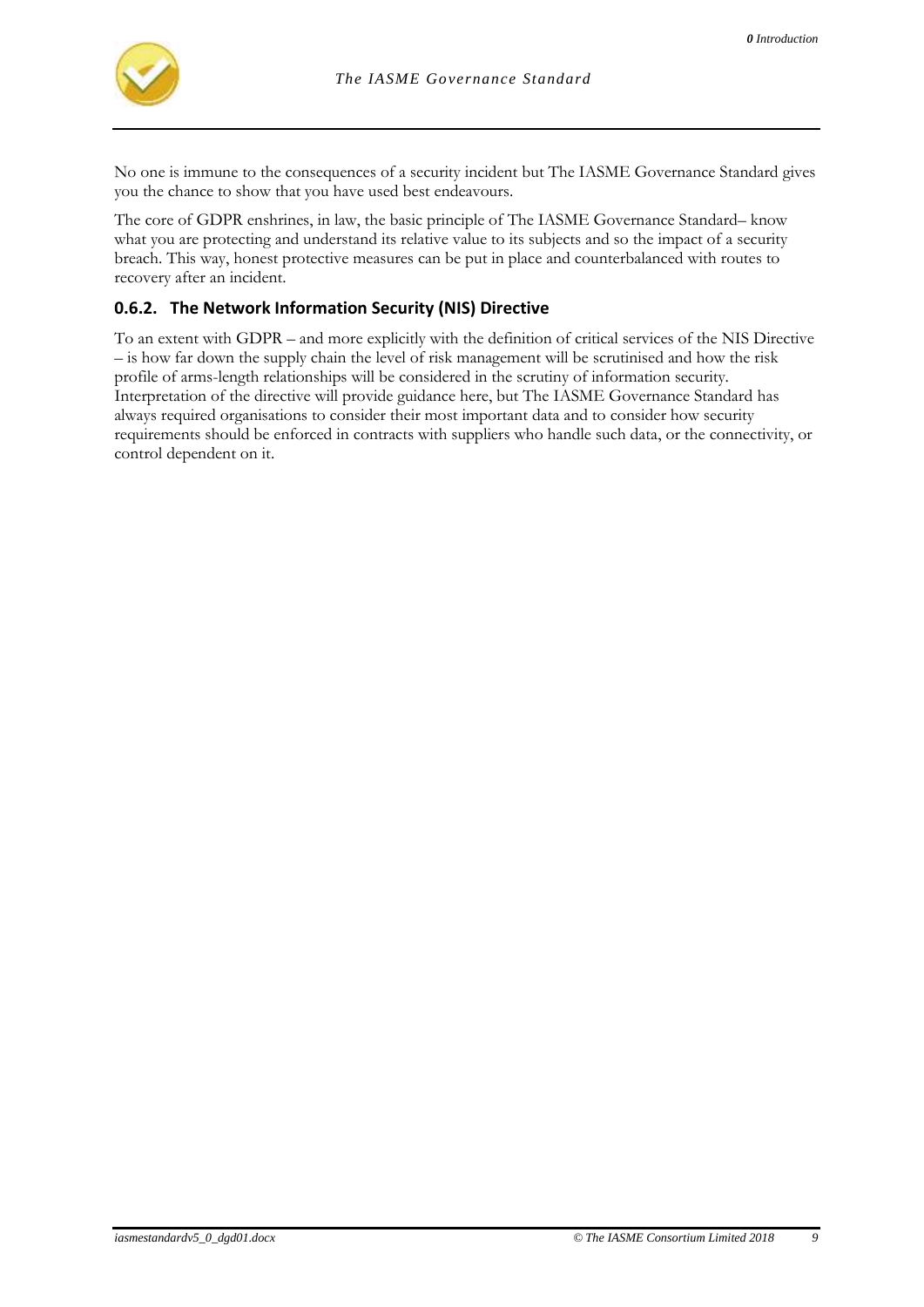

# **1. Scope**

# **1.1. What is The IASME Governance Standard for?**

The IASME Governance Standard is a formal information and cyber security methodology that is suitable for any organisation and SMEs in particular. It is sector agnostic and provides a working framework to assure information security against the background of contemporary threats.

The IASME Governance Standard is suitable for the smaller departments of central government and local authorities.

The IASME Governance Standard comprises clear guidance on good information security practices so a business knows where to start taking security measures.

# **1.2. What are the business drivers for applying The IASME Governance Standard?**

The IASME Governance Standard enables businesses to:

- Identify risks to their information.
- Apply adequate barriers or controls to reduce the likelihood or impact of unwanted scenarios.
- Keep information risk at an acceptable level.
- Use a structured self-assessment for the completeness of what they are doing to protect information.
- Proactively verify that the security controls that you implement provide the intended level of information and cyber security.
- Be independently reviewed by an assessor who will be sympathetic to their size and business risk and verify the effectiveness of what they are doing.<sup>2</sup>
- Raise the awareness of information risks in businesses and the wider supply chain of which they may be part.
- Work to a standard of information security within a supply chain regardless of size.
- Give themselves, customers, and their supply chain, a level of assurance akin to ISO/IEC 27001 and similar standards.

<sup>2</sup> H.11 Proactively verify that the security controls are providing the intended level of security.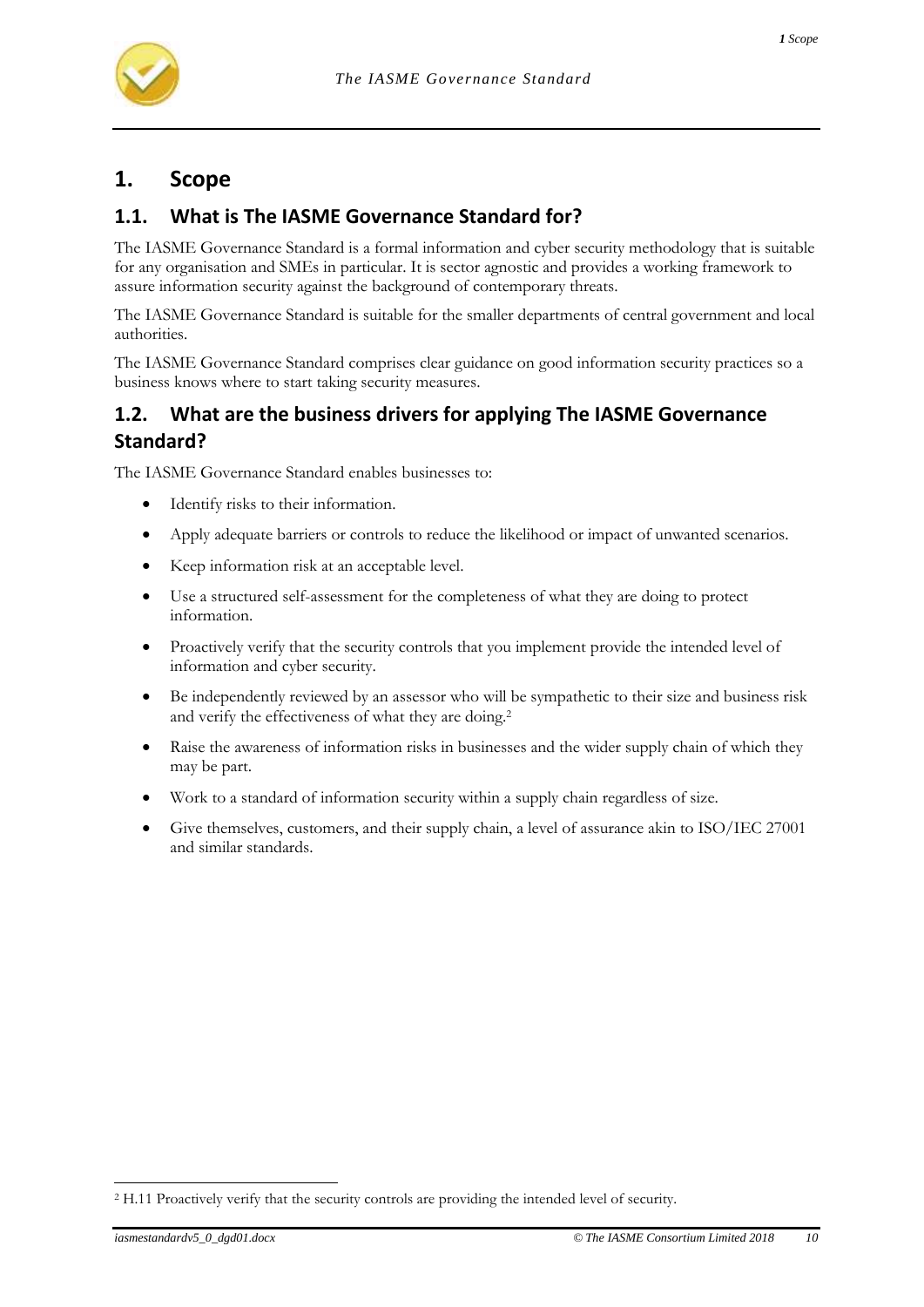

# **2. Glossary**

| <b>Acronyms, and terms</b> | <b>Definitions</b>                                                                                                                                                                                                                                                                                           |
|----------------------------|--------------------------------------------------------------------------------------------------------------------------------------------------------------------------------------------------------------------------------------------------------------------------------------------------------------|
| Business continuity        | The activity of keeping your business operational with your regular<br>expectations of quality and preserving the confidentiality, integrity, of<br>availability of your information assets.                                                                                                                 |
| <b>BYOD</b>                | Bring Your Own Device                                                                                                                                                                                                                                                                                        |
| <b>CES</b>                 | The Cyber Essentials Scheme (See Cyber Essentials)                                                                                                                                                                                                                                                           |
| Cloud                      | A service provided from one or more computers located in a place that is<br>distant from the location in which the service is being used.                                                                                                                                                                    |
| <b>CPNI</b>                | Centre for the Protection of National Infrastructure. This is part of the<br>Security Service which specialises in protecting essential services for the<br>United Kingdom. See NCSC.                                                                                                                        |
| <b>Cyber Essentials</b>    | Cyber Essentials is a government-backed, industry supported scheme to<br>help organisations protect themselves against common cyber attacks. This<br>is also the name of the basic level of certification that can be awarded<br>under this scheme.                                                          |
| Cyber Essentials Plus      | Cyber Essentials is a government-backed, industry-supported scheme to<br>help organisations protect themselves against common cyber attacks. Cyber<br>Essentials Plus is a higher level of assurance through the internal and<br>external testing of the organisation's systems for certain vulnerabilities. |
| Cyber security             | The assurance of confidentiality, integrity, and availability of information<br>stored and processed on electronic devices that are usually interconnected.                                                                                                                                                  |
| Data Breach                | An incident that leads to a compromise of the confidentiality, integrity, or<br>availability of information. This may be accidental or deliberate.                                                                                                                                                           |
| Disaster recovery          | The process of returning to a state of business-as-usual after a significant<br>incident. This may mean a change in working practice as a result of the<br>incident to meet expectations of quality and preserving the confidentiality,<br>integrity, of availability of your information assets.            |
| <b>DMZ</b>                 | Demilitarised zone. An area between trusted resources and untrusted<br>activities.                                                                                                                                                                                                                           |
| <b>HVAC</b>                | Heating, ventilation, air conditioning                                                                                                                                                                                                                                                                       |
| <b>IASME</b>               | The information and cyber security programme for SMEs documented in<br>The IASME Governance Standard.                                                                                                                                                                                                        |
| <b>IASME</b> Bronze        | An award showing significant achievement in cyber and information<br>security.                                                                                                                                                                                                                               |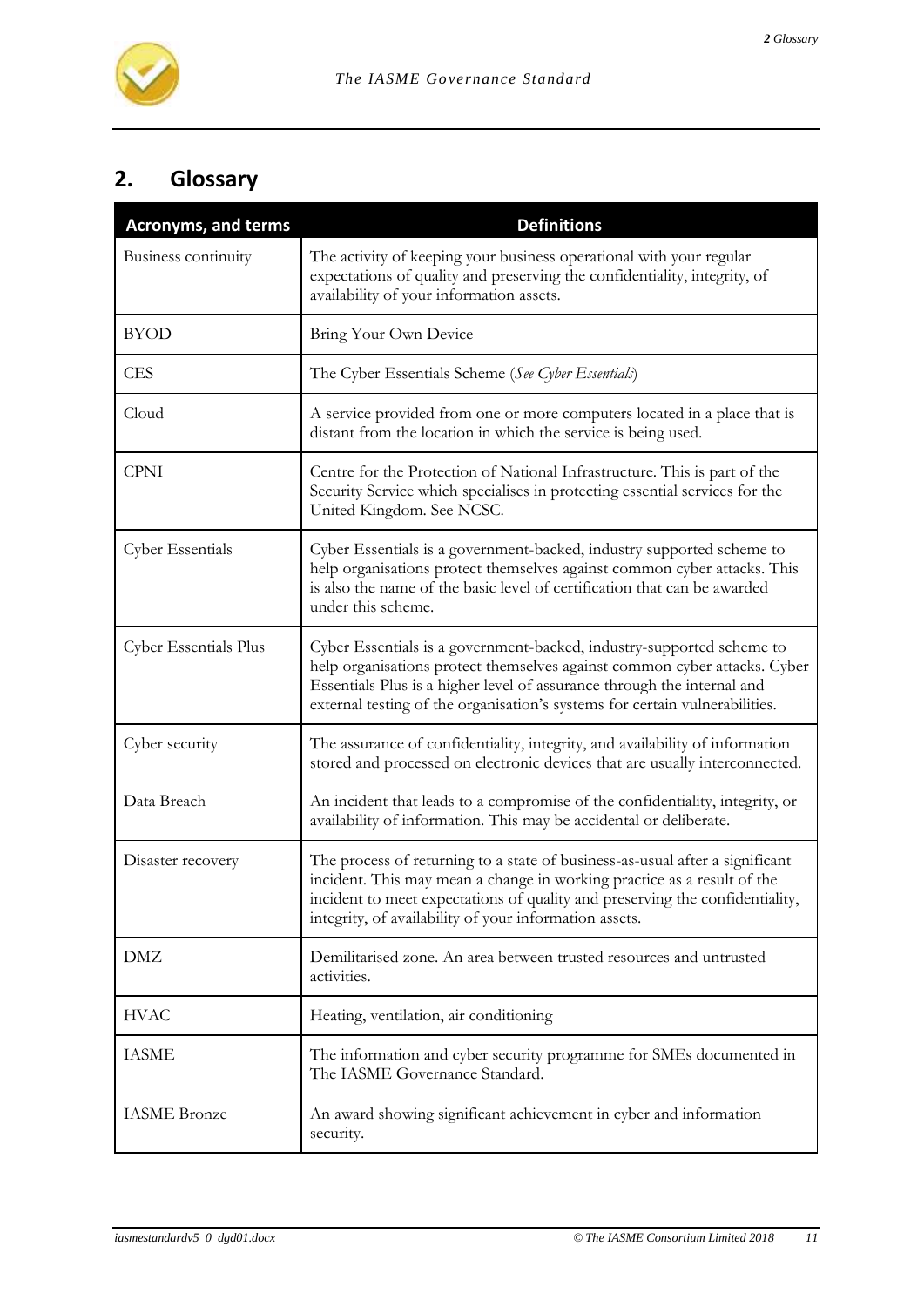

| <b>Acronyms, and terms</b>          | <b>Definitions</b>                                                                                                                                                                                                                                                                                                                                                                                                                                                                                                        |
|-------------------------------------|---------------------------------------------------------------------------------------------------------------------------------------------------------------------------------------------------------------------------------------------------------------------------------------------------------------------------------------------------------------------------------------------------------------------------------------------------------------------------------------------------------------------------|
| <b>IASME Gold</b>                   | An award showing that an organisation's achievement in cyber and<br>information security is in line with industry expectations.                                                                                                                                                                                                                                                                                                                                                                                           |
| <b>IASME</b> Governance             | The assurance process for implementing controls to management security<br>in an auditable framework.                                                                                                                                                                                                                                                                                                                                                                                                                      |
| <b>IASME</b> Silver                 | An award showing that an organisation's achievement in cyber and<br>information security will be in line with industry expectations when the<br>external recommendations of the audit body are fully implemented.                                                                                                                                                                                                                                                                                                         |
| <b>ICS</b>                          | Industrial control systems. See SCADA.                                                                                                                                                                                                                                                                                                                                                                                                                                                                                    |
| Information asset                   | Processed and unprocessed data and the equipment that is used to store,<br>process, or transmit it, that has value and impact to a business, its<br>stakeholders, its supply chain, or other interested parties. This includes -<br>but not restricted to - your intellectual property.                                                                                                                                                                                                                                   |
| Information risk                    | The magnitude, and likelihood, of a loss of information's confidentiality,<br>integrity, and availability.                                                                                                                                                                                                                                                                                                                                                                                                                |
| Information security                | A state of confidentiality, integrity, and availability commensurate with the<br>value of the information under scrutiny.                                                                                                                                                                                                                                                                                                                                                                                                 |
| Micro enterprise or<br>organisation | Comprises less than 10 staff and a turnover or balance sheet of $\leq \epsilon$ 2 m<br>respectively. (Source: EU recommendation 2003/361, Official Journal of<br>the European Union EN 20.5.2003)                                                                                                                                                                                                                                                                                                                         |
| Medium-sized<br>organisation        | Comprises between 51 and 250 staff, a turnover of $\leq \text{\textsterling}50m$ or a balance<br>sheet total of ≤ €43m. (Source: EU recommendation 2003/361, Official<br>Journal of the European Union EN 20.5.2003.)                                                                                                                                                                                                                                                                                                     |
| <b>NCSC</b>                         | The National Cyber Security Centre is an arm of GCHQ. NCSC is the<br>national technical authority for information assurance within the UK,<br>providing the definitive voice on the technical aspects of information<br>security across the most critical organisations in the UK, the wider public<br>sector, industry, and SMEs. It was formed from CESG (Communications-<br>Electronics Security Group), the Centre for Cyber Assessment, CERT-UK,<br>and the Centre for Protection of National Infrastructure (CPNI). |
| PCI DSS                             | Payment Card Industry Data Security Standard                                                                                                                                                                                                                                                                                                                                                                                                                                                                              |
| PII                                 | Personally Identifiable Information - information that is governed by<br>respective data protection laws.                                                                                                                                                                                                                                                                                                                                                                                                                 |
| Risk                                | The magnitude, and likelihood of a particular threat event occurring.                                                                                                                                                                                                                                                                                                                                                                                                                                                     |
| Security                            | A state of grace wherein the assets under scrutiny are adequately protected<br>from the realisation of risks to them.                                                                                                                                                                                                                                                                                                                                                                                                     |
| Security breach                     | See security incident.                                                                                                                                                                                                                                                                                                                                                                                                                                                                                                    |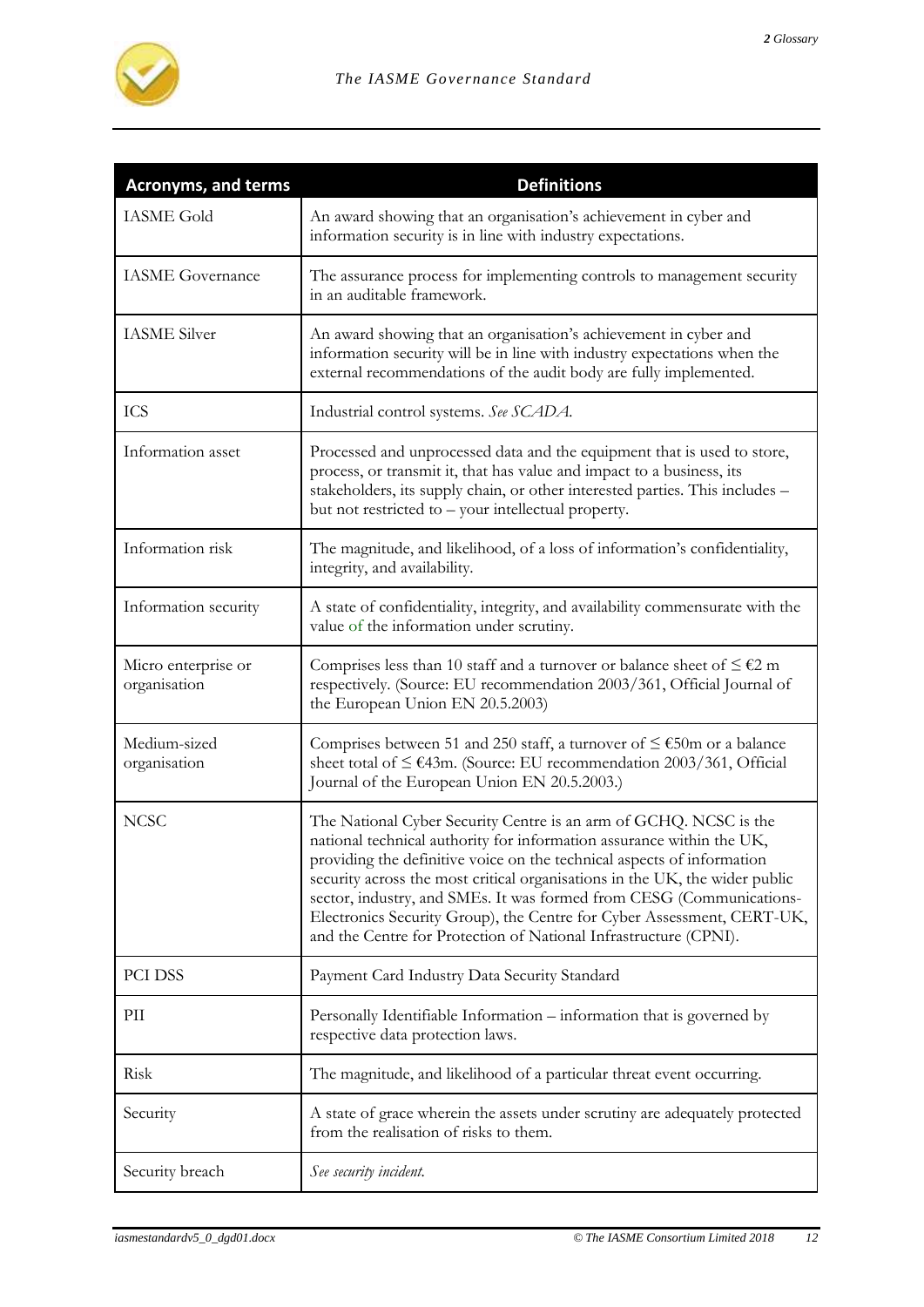

| <b>Acronyms, and terms</b>          | <b>Definitions</b>                                                                                                                                                                                  |
|-------------------------------------|-----------------------------------------------------------------------------------------------------------------------------------------------------------------------------------------------------|
| Security event                      | Something that happens contrary to the accepted security policy. An event<br>- or series of events - may lead to a security incident                                                                |
| Security incident                   | Something that happens that compromises information's confidentiality,<br>integrity, or availability.                                                                                               |
| Small enterprise or<br>organisation | Comprises between 11 and 49 staff, and a turnover or balance sheet of<br>$≤$ €10 m respectively. (Source: EU recommendation 2003/361, Official<br>Journal of the European Union EN 20.5.2003.)      |
| <b>SCADA</b>                        | Supervisory control and data acquisition. These are mechanisms for<br>collecting and processing data to control processes typically found in<br>industrial control systems (ICS).                   |
| <b>SME</b>                          | Comprises less than 250 staff and a turnover or balance sheet of $\leq$ €50m<br>or €43m respectively. (Source: EU recommendation 2003/361, Official<br>Journal of the European Union EN 20.5.2003.) |
| VPN                                 | Virtual Private Network                                                                                                                                                                             |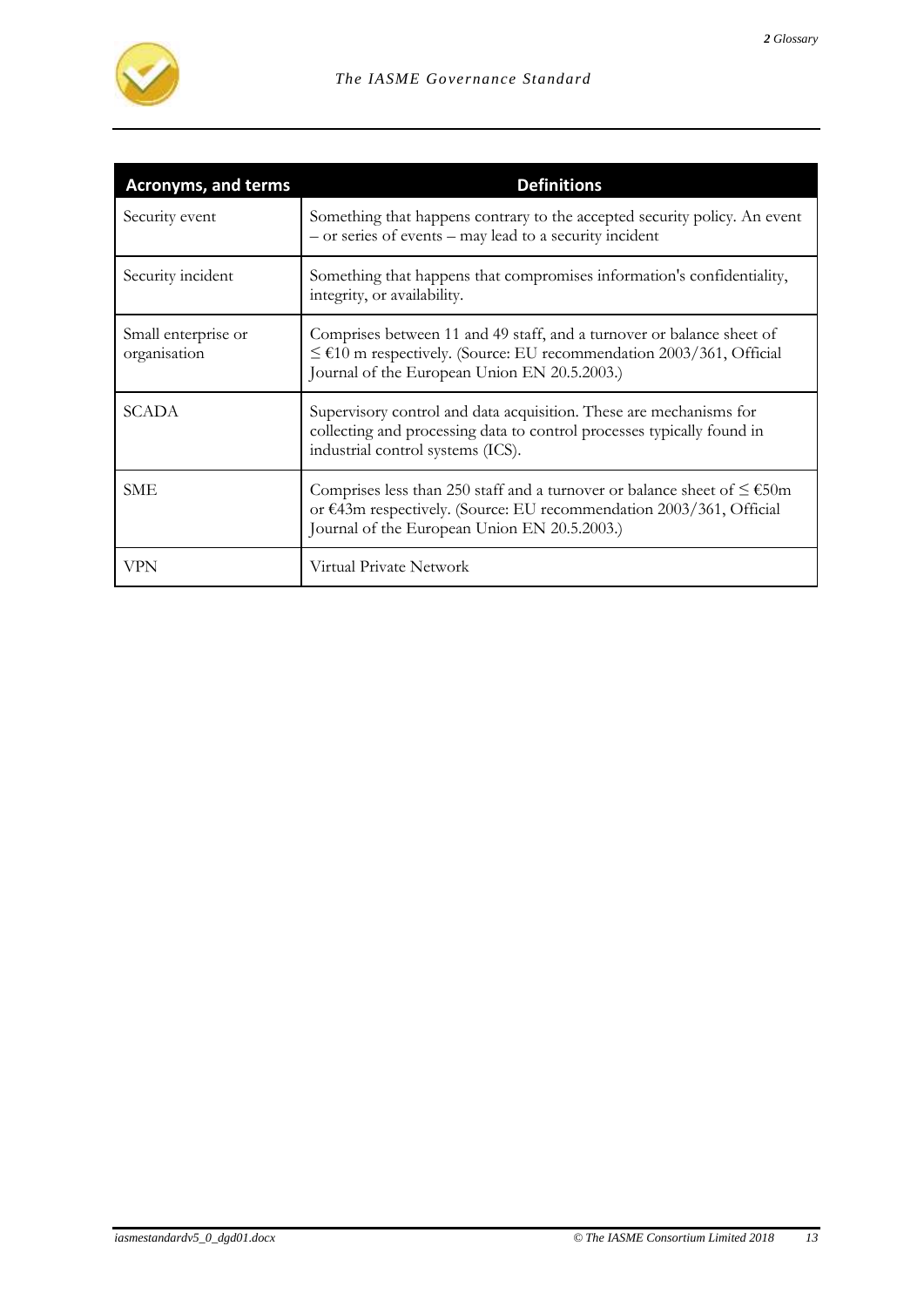

# **3. Normative references**

- Cyber Essentials Scheme: Requirements for basic technical protection from cyber attacks, BIS/14/696
- Ministry of Defence, Defence Standard 05-138, Cyber Security for Defence Suppliers, Issue 1 (21 August 2015)
- IASME Risk Profile Questionnaire and Analysis.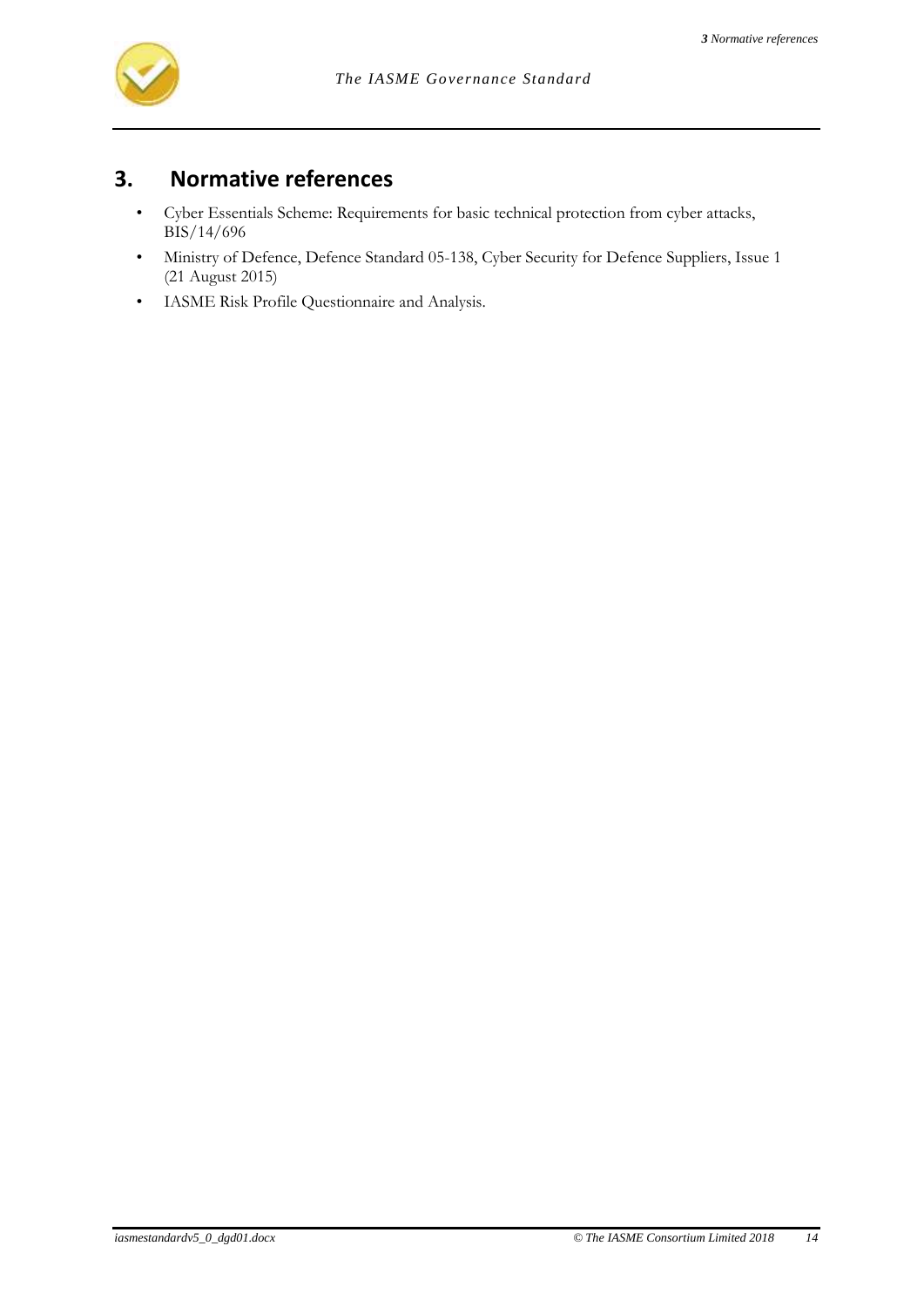

# **4. How The IASME Governance Standard works**

# **4.1. Understanding your risk profile – and defending it**

The IASME Governance Standard is a route map to maintaining a state of information security so that you can focus on your core business objectives. It is these objectives that govern your risk profile. The IASME Governance Standard is a structured catalogue of good practices to increase the likelihood of the successful achievement of your objectives. This is important to keep information security in perspective so that you neither smother your activities in restrictive practices nor leave yourself vulnerable to avoidable losses.

Your risk profile will depend entirely on your objectives – and the threats to them – and the information that you need to achieve them. One person with highly sensitive information assets may have a higher risk profile than a large company handling information with a higher tolerance for its confidentiality, integrity, and availability. You will need to consider any number of threat 'actors'<sup>3</sup> and paths which will vary from all-but invisible technical skulduggery to social engineering. Do they have the capability, the intent, and the opportunity to cause harm? And if they did, would the impact matter? Might you be the conduit to your customers who are the 'high value' targets for the attackers?

Regardless of its risk profile, every candidate business seeking certification to The IASME Governance Standard must be capable of implementing Cyber Essentials and should show that by at least completing the Cyber Essentials self-assessment and having that moderated by an accredited certification body.

The IASME Governance Standard uses a framework to determine your risk profile which considers:

- How are information systems used?
- How outsourced (including 'cloud') facilities are used?
- Whether you and the people you work with use their own equipment for business (BYOD).
- How remote and mobile systems are used?
- Awareness and attitude to the threat environment.
- Estimated value of the business' information assets.
- Estimated value of the business' information technology.

*Note: The IASME Governance Standard strives to stay agnostic of technology strategy so it makes no assumptions about what might be used to assure the confidentiality, integrity, and availability of information. Whatever is used – such as mobile devices, 'BYOD' removable media, cloud or other 'as a service' opportunities – The IASME Governance Standard is concerned with its application to information safety,* 

The answers to these questions determine which of the three information risk profiles match your business:

<sup>3</sup> Including – but not restricted to – hacktivists, financial criminals, terrorists, industrial spies, disgruntled insiders, disgruntled former staff, well-intentioned insiders, information security professionals, and script kiddies.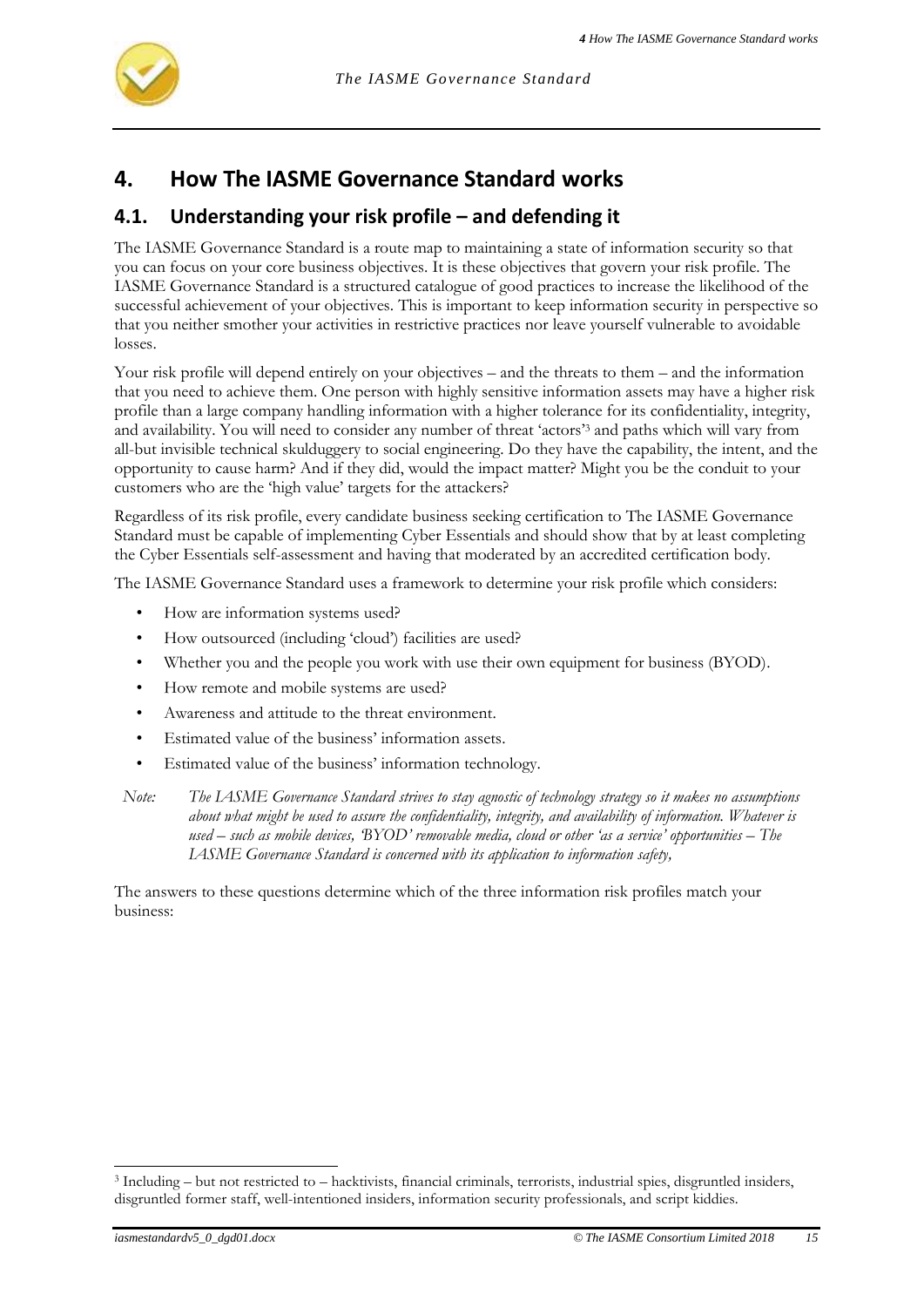

<span id="page-15-0"></span>

|              | Table 1: The IASME Governance Standard business risk profiles                                                                                                                                                                                                                                                                                                                                                                                                  |
|--------------|----------------------------------------------------------------------------------------------------------------------------------------------------------------------------------------------------------------------------------------------------------------------------------------------------------------------------------------------------------------------------------------------------------------------------------------------------------------|
| Low          | The footprint of the organisation's business is small enough to present a small attack<br>surface. The compromise of confidentiality, integrity, and availability would have low<br>impact results because of the relatively low value information assets. Threat agents<br>may not be greatly motivated, resourced, or persistent.                                                                                                                            |
| Intermediate | The footprint of the organisation's business has a significant number of associational<br>paths but not enough to lead inevitably to high-impact compromise of information<br>(at least in part because the relative value of the information is not high). Threat<br>agents are likely to be tailored and targeted to specific information assets to loss of<br>confidentiality, integrity, and availability.                                                 |
| Complex      | The footprint of the organisation's business is a sufficiently sized surface as to risk<br>vulnerabilities to the information handled with high impact results if compromised.<br>The information held by the organisation will have particular sensitivity for it or its<br>customers. Threat agents are likely to be well resourced and sufficiently motivated to<br>make persistent efforts to exfiltrate data and reduce or suspend operational integrity. |

Businesses that have successfully completed their first assessment are re-assessed at least annually, or when their risk profile changes significantly. It is commendable to not only attend to security with a policy of continuous improvement but also to take opportunities to innovate in the methods used for information assurance.

# **4.2. Implementation, orchestration, and adjustment**

The risk profile of your business will guide the decisions made about the information and cyber security controls required to keep the business safe and resilient. These controls are the practical measures that you put in place to protect your business information. Each control addresses one or more aspects of information security, such as:

- Asset identification and classification
- Risk impact assessment and protection
- Detection and deterrence
- Response and recovery

The IASME Governance Standard encourages these controls to be built into business processes so that security operates in harmony with the business and is indistinguishable from it as much as possible.

Controls are selected based on the risk to your business information and not the size of your business. Adjustments can be made at any time as the risk changes.

# **4.3. Showing customers, suppliers…and yourself**

The IASME Governance Standard is about assessing risk to your business information and keeping that risk at an acceptable level to you, your customers, and supply chain. The IASME Governance Standard assesses and measures your security controls. The process is documented, objective, and repeatable and scalable to what you do. The IASME Governance Standard is about continuous assessment, with an initial cycle leading to your first certification, and continuing with intermediate assessments annually and comprehensive re-assessment after three years.

The IASME Governance Standard was designed for SMEs and recognises that SMEs thrive on their agility. Therefore The IASME Governance Standard expects only a fitting amount of guiding documentation and evidence of good information and cyber security practices to give assurance. The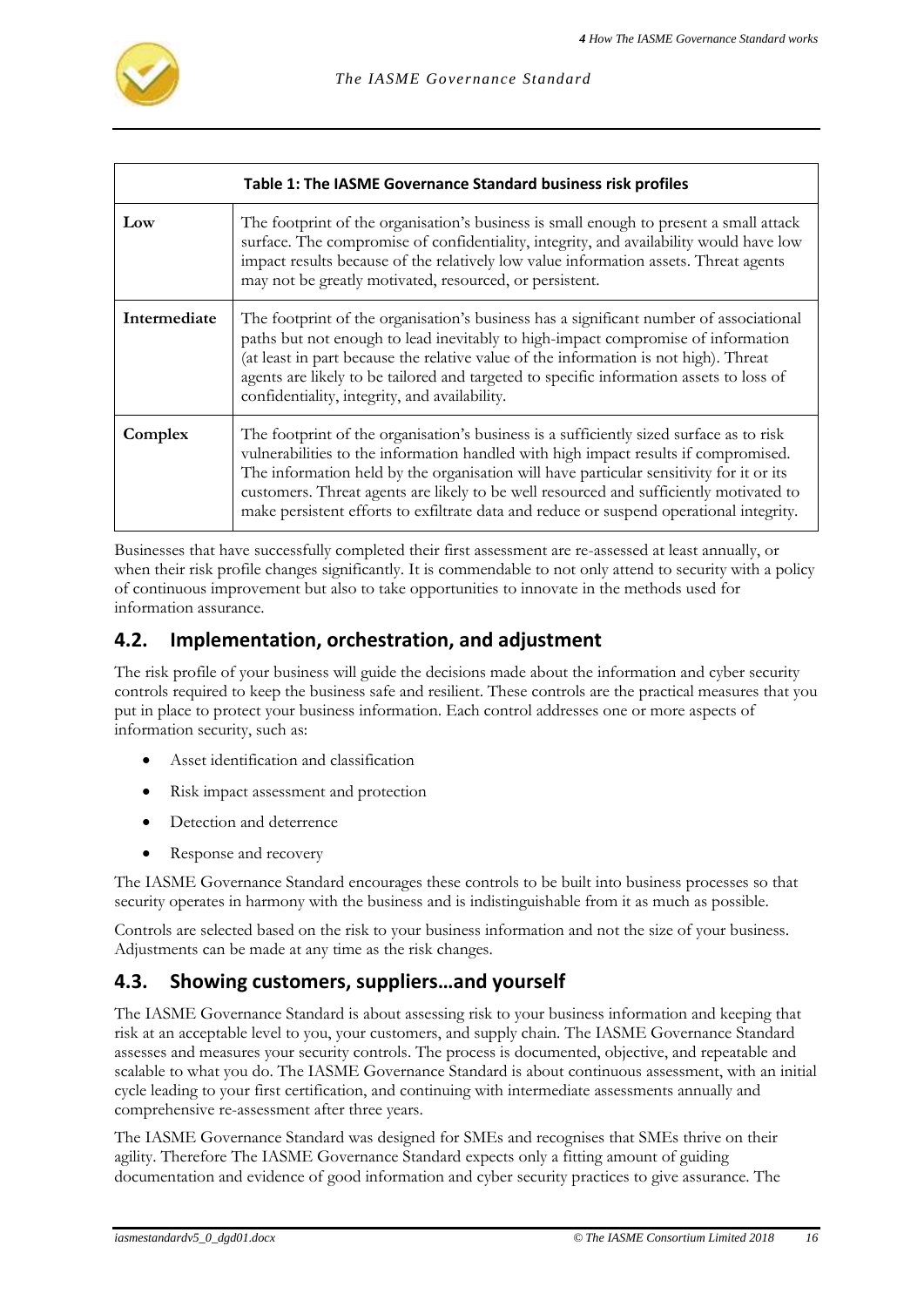

IASME Governance Standard is designed to show a balance of proactive measures and the capability to be resilient in the face of accidental or deliberate information and cyber security incidents.



**Figure 1: Round-tripping with The IASME Governance Standard's initial cycle**

<span id="page-16-0"></span>The IASME Governance Standard wants business documentation that is right-sized for you and that is useful for maintaining a visible commitment to managing information security well. You will use the documentation to show commitment at the highest level, clear accountability, and responsibility, as well as it helping to benchmark your certification.

# **4.4. Who watches the watchmen?**

The integrity of the IASME Governance Standard is scrutinised by an advisory board and updated as a result of changes to the threat landscape. Companies that engage with the assessment process are assured of its quality throughout the assessment process that supports the standard. The IASME Consortium engages assessors, who are experienced security professionals with auditing skills, and use their experience to make a decision about the suitability of the security measures of a business. This is part of the ongoing risk-profiling that, although done at the beginning of the process, only really comes together and ends with the assessor's recommendation to the moderator.

The moderators act as custodians of consistency and quality for The IASME Governance Standard assessment process. Assessors act as a proxy for the moderators and, as part of the audit process, visit the relevant sites of the organisation. Even a home office has its vulnerabilities. Part of the added value of The IASME Governance Standard are the inspirational recommendations for improvement that are picked up in attendance.

The challenge for The IASME Governance Standard (or any standard) is to provide a level playing field in its assessment of a business to provide a comparable benchmark. That's why we insist on the visit. The moderators are there to make informed judgements and protect The IASME Governance Standard programme from being compromised.

# **4.5. Businesses in more than one location**

If a business is located in more than one location, then the assessor will consider the sampling that must take place. A key deciding factor is the likelihood that one site mirrors another.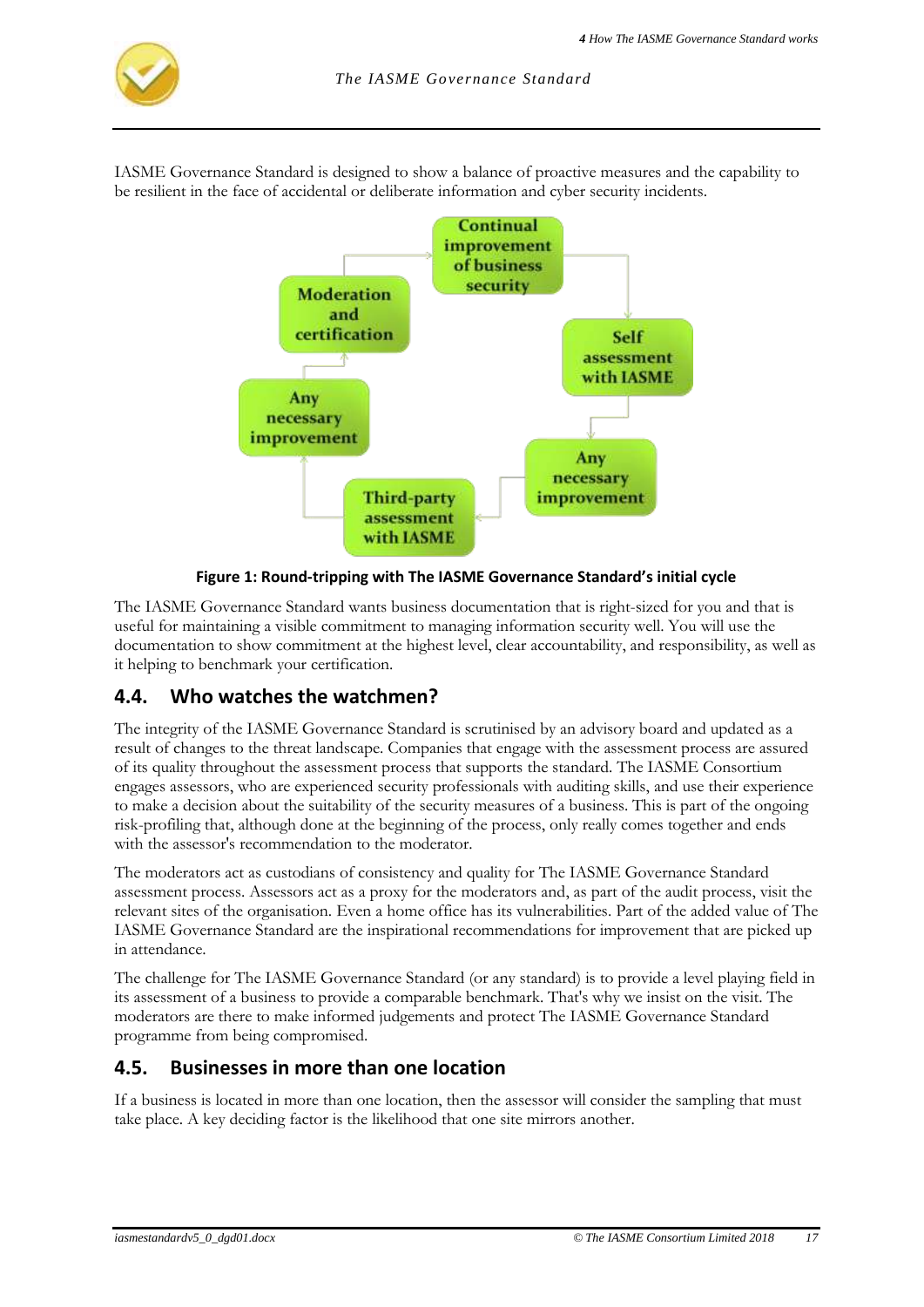

If a site is not visited then it:

- Must be engaged in the same type of business as one that has been, and apply the same tools, techniques, and policies. If it has its own way of doing things then it remains out of scope until audited.
- Must not be engaged in any activities that are out of scope which could compromise the information security model established for the in-scope activities. For example, sharing space or work with other businesses may have an effect.
- Must account for the distribution in the risk profiling and be assessed accordingly
- Must be subject to internal checks that will be available for inspection at one of the audited site(s).

Franchises, agents, and resellers need their own scope and certification.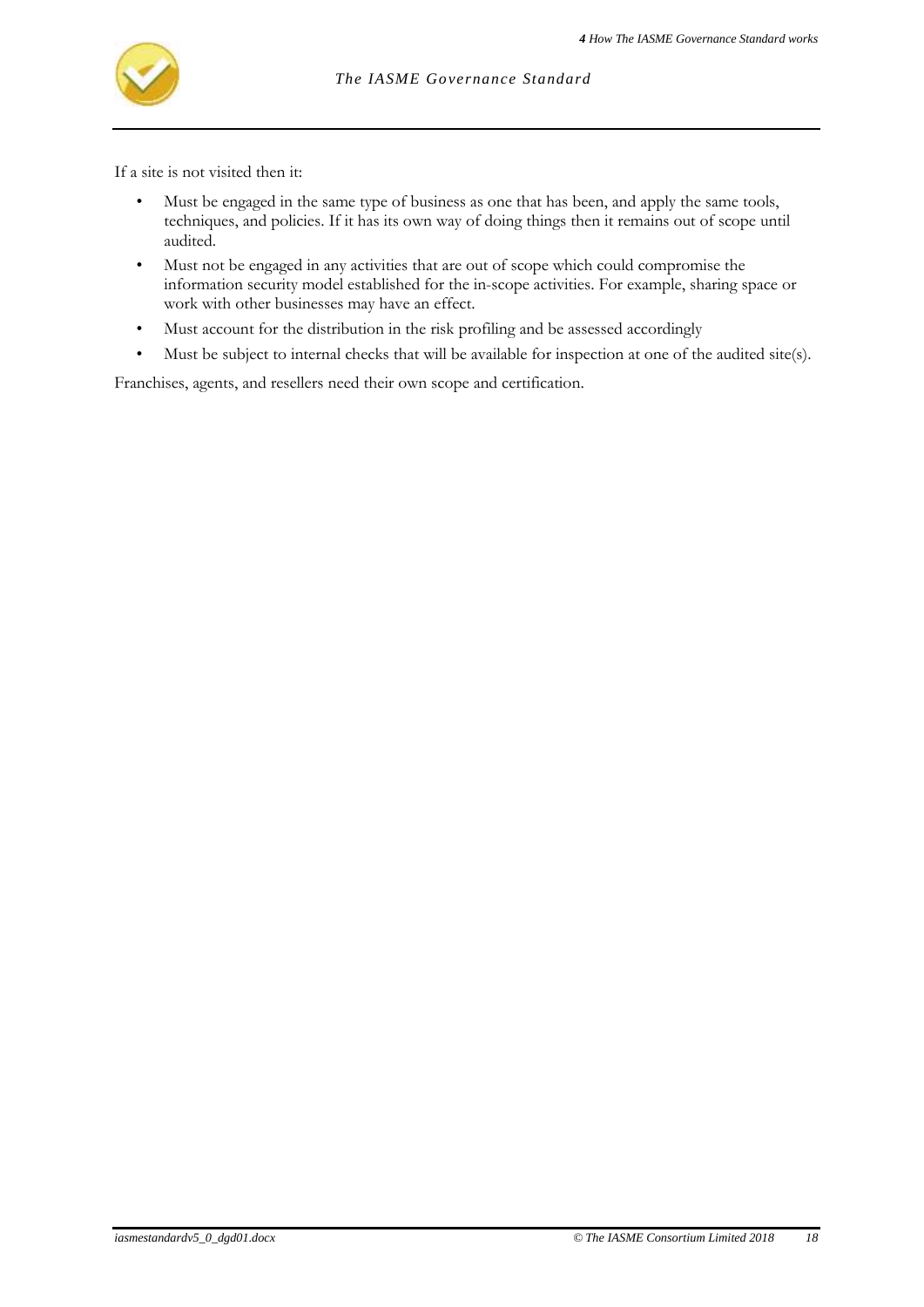

# **5. Investing in cyber and information security with The IASME Governance Standard**

Investment in cyber security requires judging risks and taking positive actions to control them.

It is split into four main categories:

- **Asset identification** (of what needs to be secure which may include hardware and software, personal records, business data from diaries to financial plans and report, intellectual property such as designs and know-how, or control data).
- **Risk impact assessment and protection** (to make it as secure as possible within the risk profile).
- **Detection** (of defects in business processes, accidental or deliberate security incidents) **and deterrence** (of attacks).
- **Response and recovery** from incidents (in tune with the level of resilience needed by the business).

There is no complete distinction between the last two categories. Many protective measures have elements of detection and may assist recovery; some recovery measures may lead to better protection and so on. In the table below, they are organised by their main impact on maintaining a state of information and cyber security.

<span id="page-18-0"></span>

| Table 2: The IASME Governance Standard's business information security overview |                        |                                                                                                                                                                                                                                                                                                                                                                                                                                                                                                                                                                                                                                                                                       |
|---------------------------------------------------------------------------------|------------------------|---------------------------------------------------------------------------------------------------------------------------------------------------------------------------------------------------------------------------------------------------------------------------------------------------------------------------------------------------------------------------------------------------------------------------------------------------------------------------------------------------------------------------------------------------------------------------------------------------------------------------------------------------------------------------------------|
| Cycle                                                                           | <b>Security aspect</b> | What you must achieve                                                                                                                                                                                                                                                                                                                                                                                                                                                                                                                                                                                                                                                                 |
| Identify and classify                                                           | Planning               | What is the appropriate state of security for the stakeholders in your<br>business? Build right-sized security into all your business activities.<br>Consider the security impact of change on your staff, customers and<br>other stakeholders, your working practices, hardware, and software.                                                                                                                                                                                                                                                                                                                                                                                       |
|                                                                                 | Organisation           | Who has the rights to make decisions that affect your information<br>security? Who is responsible for making information safe and who is<br>accountable when incidents happen? Who provides the leadership if<br>there's a dispute? What is the escalation path through that leadership?<br>Segregate work - and access to the resources needed - to match these<br>responsibilities. Manage the information resources which you own or<br>have a duty of care to, and those affected by relations with partners or<br>your supply chain. Manage those relationships. Define the<br>responsibility of directors and their direct involvement of setting levels<br>of risk acceptance. |
|                                                                                 | Assets                 | Know what you need to protect. What information have you got to<br>lose? Understand the value of your information assets and your<br>physical assets; acquire and dispose of them securely. Have a good<br>picture of how the assets in your business estate both fit together yet<br>remain shared amongst those who have the privilege to use them<br>acceptably. Be clear about how to handle information securely.                                                                                                                                                                                                                                                                |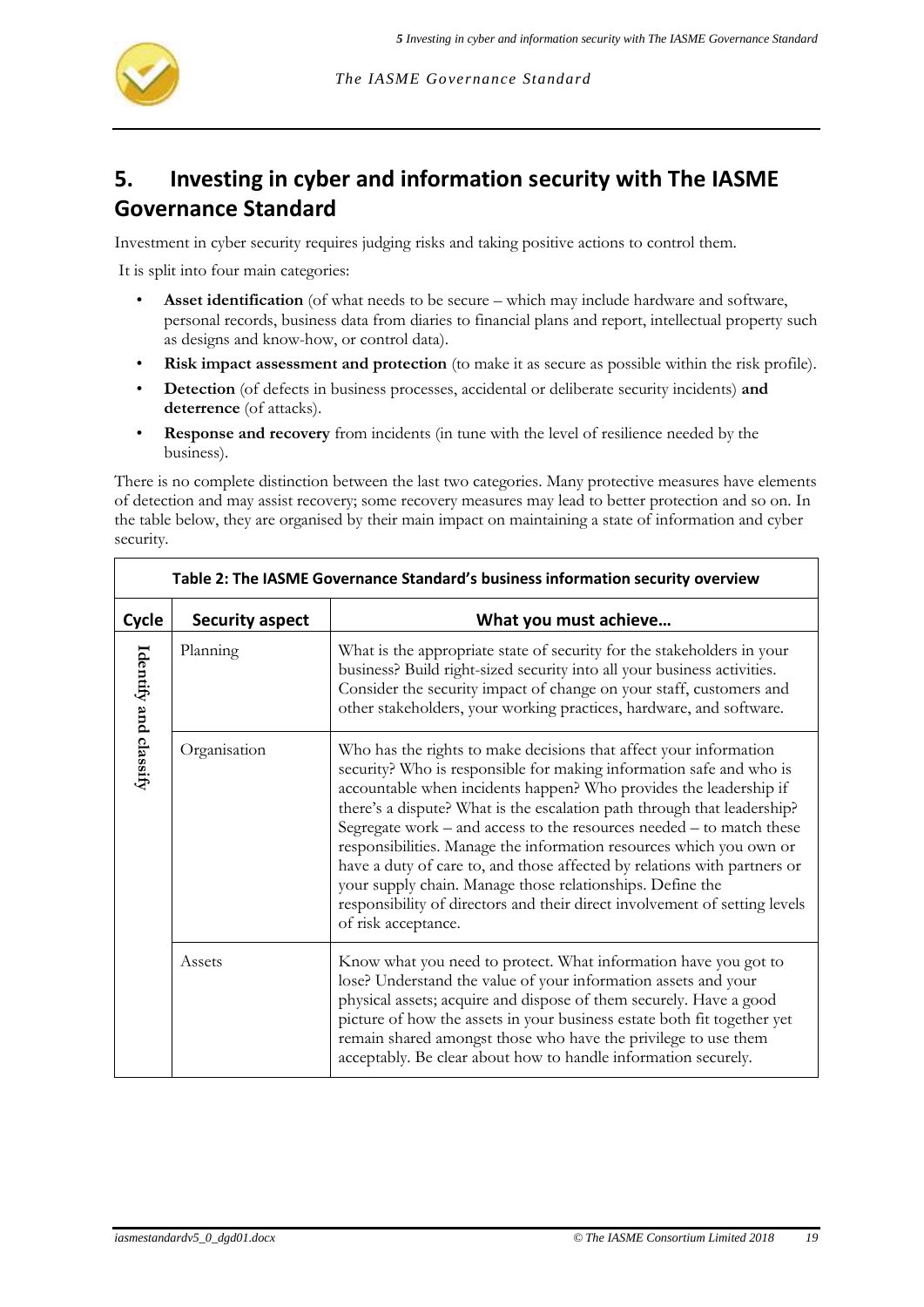

|             | Table 2: The IASME Governance Standard's business information security overview |                                                                                                                                                                                                                                                                                                                                                                                                                                                                                                                                                                                                                                                                                                                                                                                                               |  |
|-------------|---------------------------------------------------------------------------------|---------------------------------------------------------------------------------------------------------------------------------------------------------------------------------------------------------------------------------------------------------------------------------------------------------------------------------------------------------------------------------------------------------------------------------------------------------------------------------------------------------------------------------------------------------------------------------------------------------------------------------------------------------------------------------------------------------------------------------------------------------------------------------------------------------------|--|
| Cycle       | <b>Security aspect</b>                                                          | What you must achieve                                                                                                                                                                                                                                                                                                                                                                                                                                                                                                                                                                                                                                                                                                                                                                                         |  |
|             | Assessing risks                                                                 | Consider information risk in the business context and determine your<br>business' risk appetite so that you can manage that risk accordingly.                                                                                                                                                                                                                                                                                                                                                                                                                                                                                                                                                                                                                                                                 |  |
|             |                                                                                 | Extend that risk management to customers, partners, and suppliers.                                                                                                                                                                                                                                                                                                                                                                                                                                                                                                                                                                                                                                                                                                                                            |  |
|             |                                                                                 | Maintain vigilant oversight of your risk profile.                                                                                                                                                                                                                                                                                                                                                                                                                                                                                                                                                                                                                                                                                                                                                             |  |
|             |                                                                                 | Keep abreast of emerging threats and countermeasures so that your<br>risk assessment is always contemporary.                                                                                                                                                                                                                                                                                                                                                                                                                                                                                                                                                                                                                                                                                                  |  |
|             |                                                                                 | Consider insurance to manage the level of residual risk you face after<br>your control measures are in place and an incident occurs.                                                                                                                                                                                                                                                                                                                                                                                                                                                                                                                                                                                                                                                                          |  |
|             | Legal and regulatory<br>landscape                                               | Establish legal and regulatory requirements, management direction and<br>communications. With which legislation do you need to comply?<br>Know what is required, monitor compliance, and do what needs to be<br>done to counter deviations. Establish the working practices to enable<br>the principle of information-related legislation such as requirements to<br>retain or delete data, or release it to its owners or the authorities.                                                                                                                                                                                                                                                                                                                                                                   |  |
|             | People                                                                          | Profile your people and educate your staff, colleagues, contractors,<br>partners, and co-workers in the risks and responsibilities associated<br>with the information systems they use. Know whom you're hiring.<br>Remind them of the value of the data – include the written and spoken<br>word. Make the culture of information security business as usual.<br>Deter misuse of information assets. If the worst comes to the worst,<br>make sure that you've a path for redress such as disciplinary action.<br>Your direct colleagues – and the people in your supply chain – are<br>almost certainly going to form part of your front line defences,<br>reporting and recovery from incident. Directly - or indirectly -<br>education about appropriate behaviours with information must be<br>embedded. |  |
| Ŀr<br>otect | Policy realisation                                                              | Create a comprehensive and right-sized set of information and cyber<br>security policies that keep the decisions about how you manage<br>security at your fingertips. Don't expect everyone to know every<br>policy, but do distribute them as needed. Support the implementation<br>of these policies and check that they are not only being implemented<br>but that they still satisfy your risk appetite pragmatically.                                                                                                                                                                                                                                                                                                                                                                                    |  |
|             | Physical and<br>environmental<br>protection                                     | Protect your information assets from physical threats and<br>environmental harm. Lock away confidential information that isn't in<br>use, keep it out of sight from those unauthorised to see it when it is.                                                                                                                                                                                                                                                                                                                                                                                                                                                                                                                                                                                                  |  |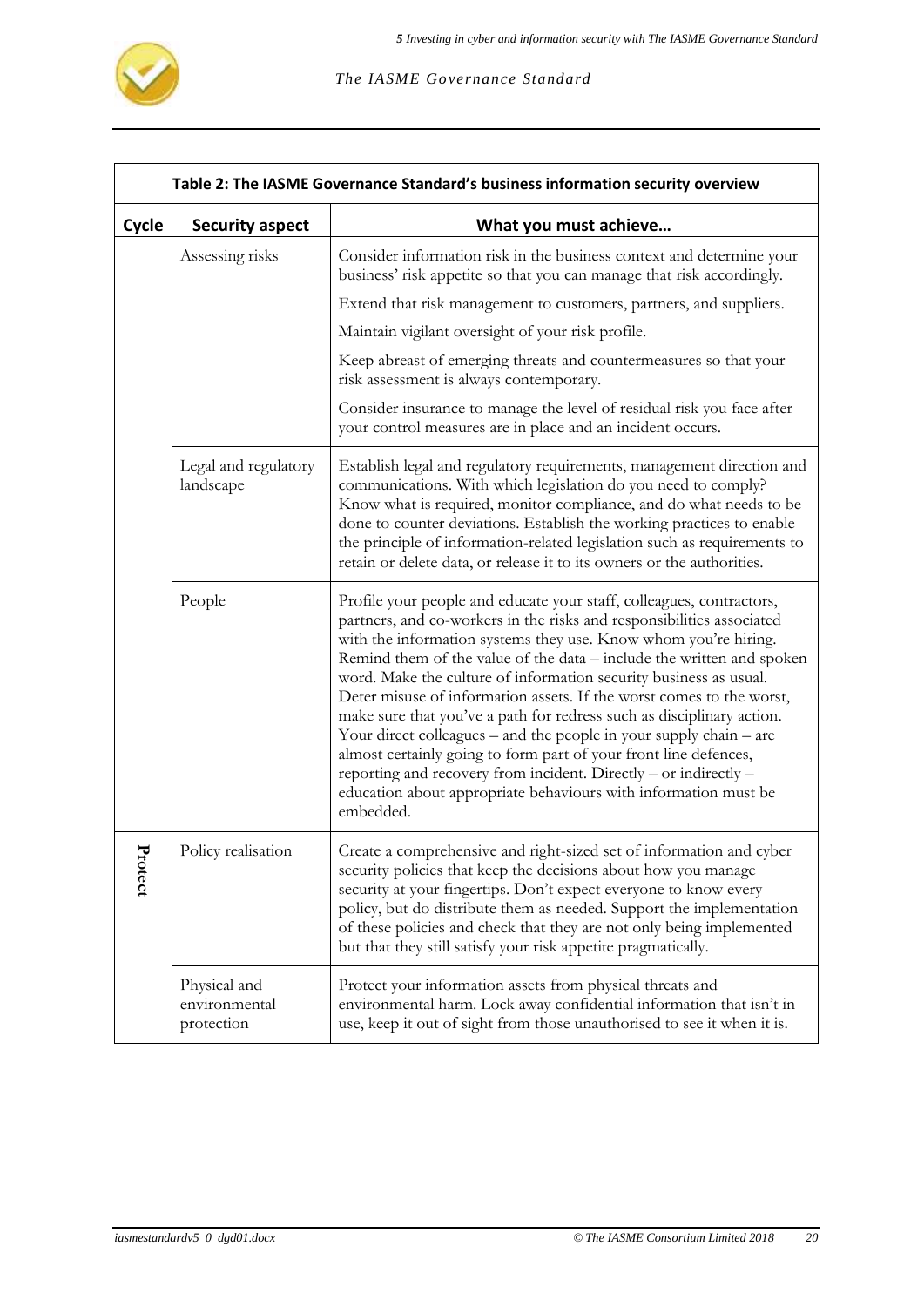

|                  | Table 2: The IASME Governance Standard's business information security overview |                                                                                                                                                                                                                                                                                                                                                                                        |  |
|------------------|---------------------------------------------------------------------------------|----------------------------------------------------------------------------------------------------------------------------------------------------------------------------------------------------------------------------------------------------------------------------------------------------------------------------------------------------------------------------------------|--|
| Cycle            | <b>Security aspect</b>                                                          | What you must achieve                                                                                                                                                                                                                                                                                                                                                                  |  |
|                  | Secure business<br>operations                                                   | Nurture the way that business is done so that it is done securely.<br>Manage and monitor your information systems effectively, keeping<br>them up to date with contemporary software patches and upgrades. <sup>4</sup>                                                                                                                                                                |  |
|                  |                                                                                 | Encrypt sensitive information carefully to keep information<br>confidential for those who need it. Make sure that encryption is set up<br>correctly – that it is not vulnerable through some other work around<br>and that it can only be decrypted in the right place at the right time so<br>that it offers the expected level of security and accessibility to<br>legitimate users. |  |
|                  | Access control                                                                  | Control whom, and what, can access your information. Prefer a 'need<br>to know' way of working.                                                                                                                                                                                                                                                                                        |  |
|                  | Malware and<br>technical intrusion                                              | Install reliable anti-malware software on all devices where this<br>prevention tool is available.                                                                                                                                                                                                                                                                                      |  |
| Detect and Deter |                                                                                 | Keep your anti-malware software up to date. Pay attention to its<br>warnings and reports and take actions according to the risks it informs<br>you about.                                                                                                                                                                                                                              |  |
|                  |                                                                                 | Deploy other technical tools including intrusion detection and<br>prevention methods.                                                                                                                                                                                                                                                                                                  |  |
|                  | Monitoring, review,<br>and change                                               | Make sure that the policies that you set to protect information and<br>recover from a security incident are effective and remain supportive of<br>your business objectives.                                                                                                                                                                                                            |  |
|                  |                                                                                 | Know which business systems and processes you need to track and<br>monitor for acceptable activity - according the information safety<br>policies that you have set - and how you will identify the unacceptable.                                                                                                                                                                      |  |
|                  |                                                                                 | Keep an eye on who is trying to access your information and where<br>they are trying to access it from.                                                                                                                                                                                                                                                                                |  |
|                  |                                                                                 | Be prepared and ready to act on the intelligence your monitoring<br>provides.                                                                                                                                                                                                                                                                                                          |  |
|                  |                                                                                 | Keep information which is forensically sound from a legal perspective.                                                                                                                                                                                                                                                                                                                 |  |

<sup>4</sup> M.08 Define and implement a policy to monitor network behaviour and review computer security event logs for indications of potential incidents.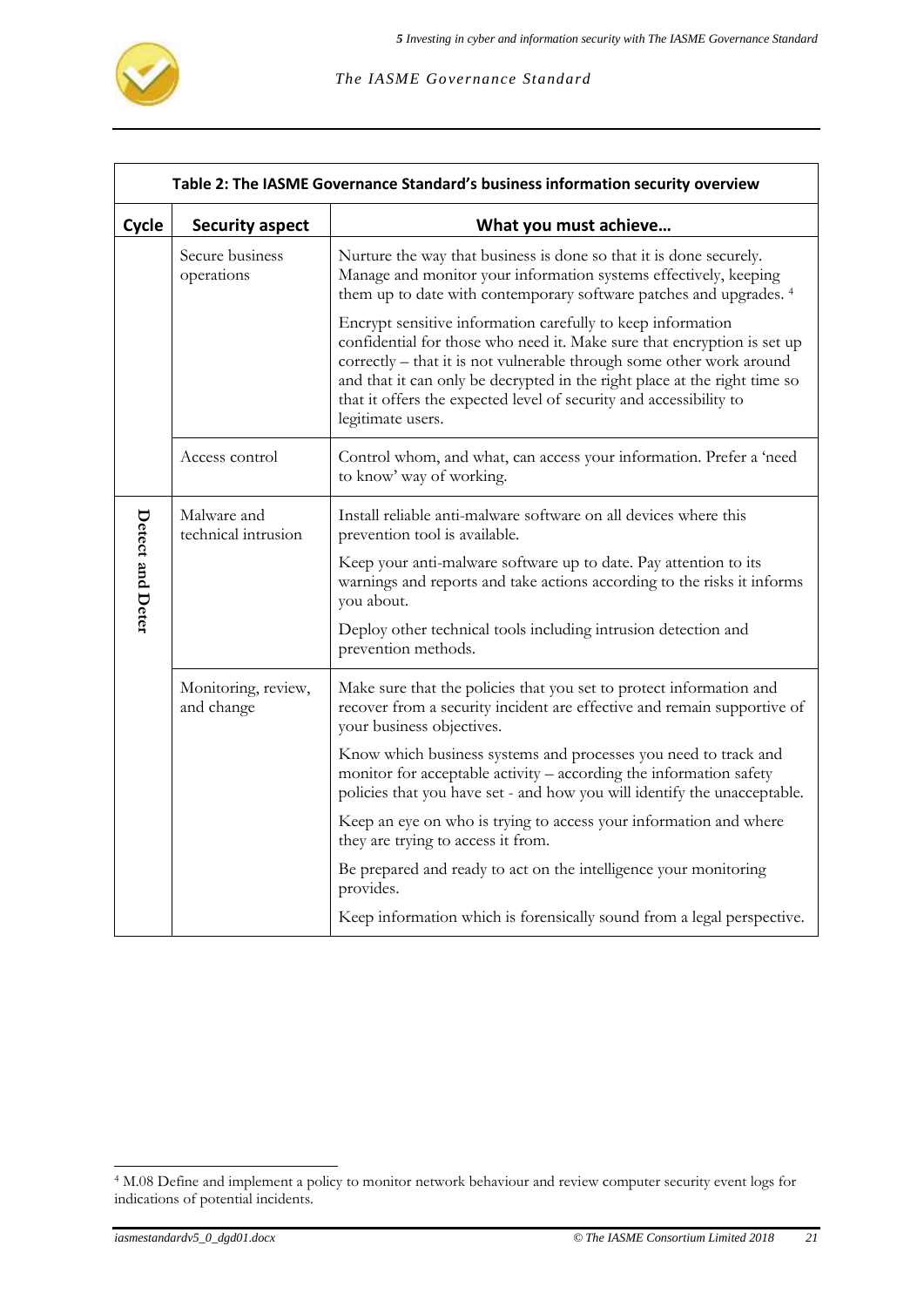

|                                                          | Table 2: The IASME Governance Standard's business information security overview |                                                                                                                                                                                                                                                                                                                                                                                |  |
|----------------------------------------------------------|---------------------------------------------------------------------------------|--------------------------------------------------------------------------------------------------------------------------------------------------------------------------------------------------------------------------------------------------------------------------------------------------------------------------------------------------------------------------------|--|
| What you must achieve<br>Cycle<br><b>Security aspect</b> |                                                                                 |                                                                                                                                                                                                                                                                                                                                                                                |  |
| Respond and Recover                                      | Backup and restore                                                              | Back up as frequently as you can stand versus the amount of rework<br>you can afford to do. Maintain at least one of the back-ups off-site and<br>at some distance from the working version of the data. Ensure backup<br>copies are kept appropriately secured for the data they contain.                                                                                     |  |
|                                                          | Incident<br>management                                                          | Ensure breaches of confidentiality, integrity, or availability of your data<br>are detected and dealt with. Make them easy to report to a responsible<br>entity without blame. Set out a policy with clear responsibilities for<br>reporting incidents as required by law and decency to customers and<br>the respective external authorities. Learn the lessons. <sup>5</sup> |  |
|                                                          | Business continuity,<br>disaster recovery,<br>and resilience                    | Be ready to keep working through, and recover from, the effects of<br>deliberate attack, accidental damage, and natural disasters. Make sure<br>that you can transform, renew, and recover in timely response from a<br>partial or total loss of information assets.                                                                                                           |  |
|                                                          |                                                                                 | Be true to the Cyber Security Essentials by making sure that the<br>security requirements that they define are 'business as usual' across<br>your information systems.                                                                                                                                                                                                         |  |

<sup>&</sup>lt;sup>5</sup> L.14 Define and implement a process for employees and contractors to report violations of information security policies and procedures without fear of recrimination.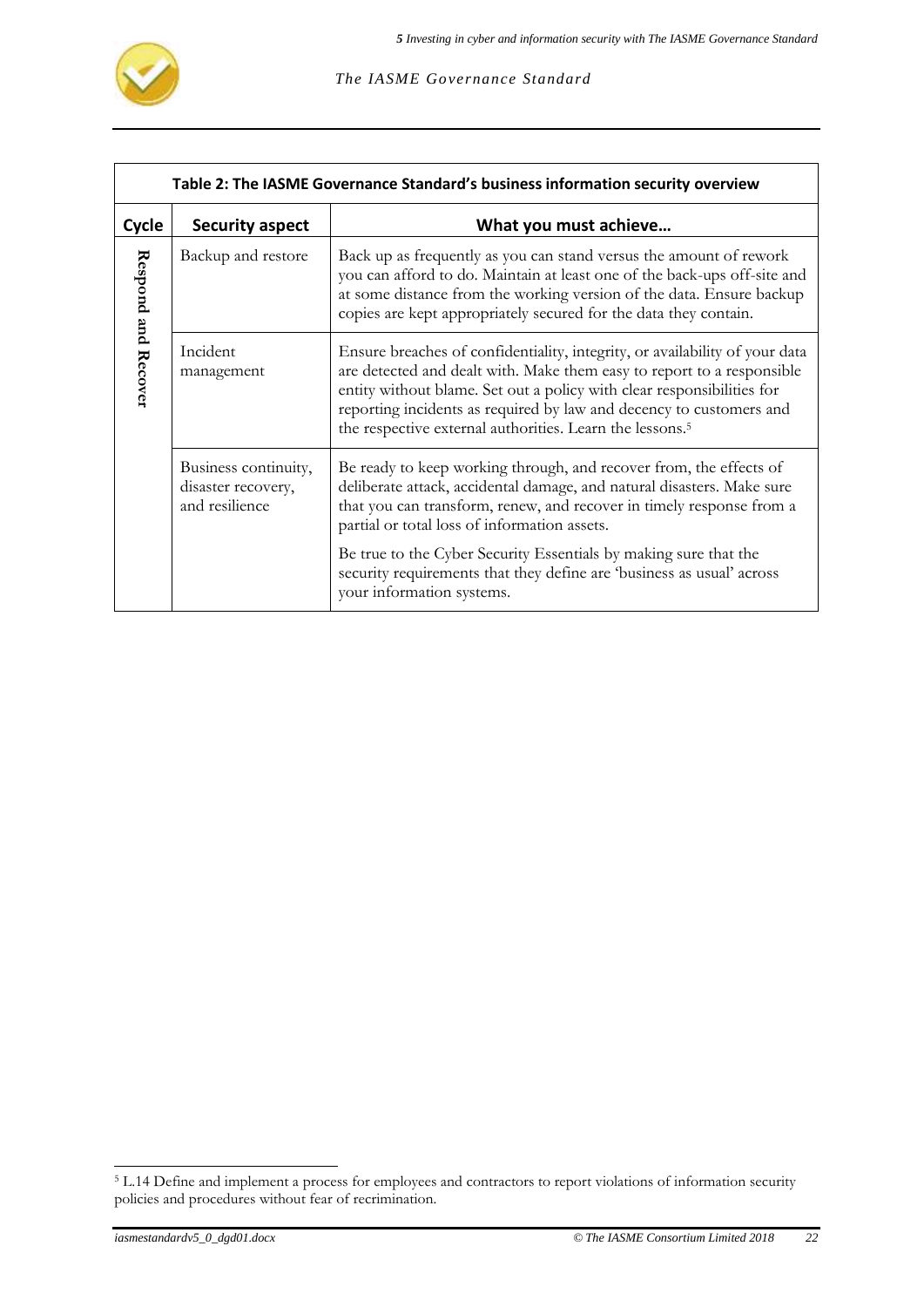

# **6. Identify**

You can't protect what you don't know that you have. If you don't know what you're protecting – and how information systems should behave in different situations – you are likely to miss that you are being attacked or that information has already been lost or damaged. Information or data may have been altered inappropriately or malicious programs loaded without detection. You may only become aware of the value of your assets and the cost to your business when you try to recover from an attack or insider carelessness.

*Note: This has much in common with [8.2](#page-39-0) [Monitoring.](#page-39-0)*

# **6.1. Planning**

| Planning | What is the appropriate state of security for the stakeholders in your           |
|----------|----------------------------------------------------------------------------------|
|          | business? Build right-sized security into all your business activities.          |
|          | Consider the security impact of change on your staff, customers, and             |
|          | other stakeholders, your working practices, hardware, and software. <sup>6</sup> |
|          |                                                                                  |

#### **6.1.1. Guidance**

Planning is the action of taking decisions in advance. As a result of information security planning you will get to understand what you can define in day-to-day activities, special 'project' activities which may be bound to a particular time, and activities that will only need to take place if and when trigger events take place.

#### **6.1.2. Requirements**

*What needs to be done to have assurance in the security of your information?*

Make provisions for information and cyber security as part of your business planning so that it doesn't become a surprise – possibly a very expensive one. This is certainly to be considered during procurement, contracting, supply, and organising yourself, partners, and dealing with other interested parties. Make achievable, time-bound plans to implement the information and cyber security measures that you need.

#### **6.1.3. Typical questions and performance indicators**

*A selection – but not exhaustive set – of tests that you will need to pass.*

What is the risk profile of the business under scrutiny?

What is the appropriate state of security for the stakeholders in the business under scrutiny?

How does the business build right-sized security into all of its business activities?

How does the business consider the security impact of change on its staff, customers and other stakeholders, its working practices, hardware and software?

How does the business design, implement, and maintain its information systems – both electronic networks and paper systems?

With the identification of assets and risk assessment, has the business identified its risk appetite?

<sup>6</sup> H.06 Define and implement a policy to control installations of and changes to software on any systems on the network.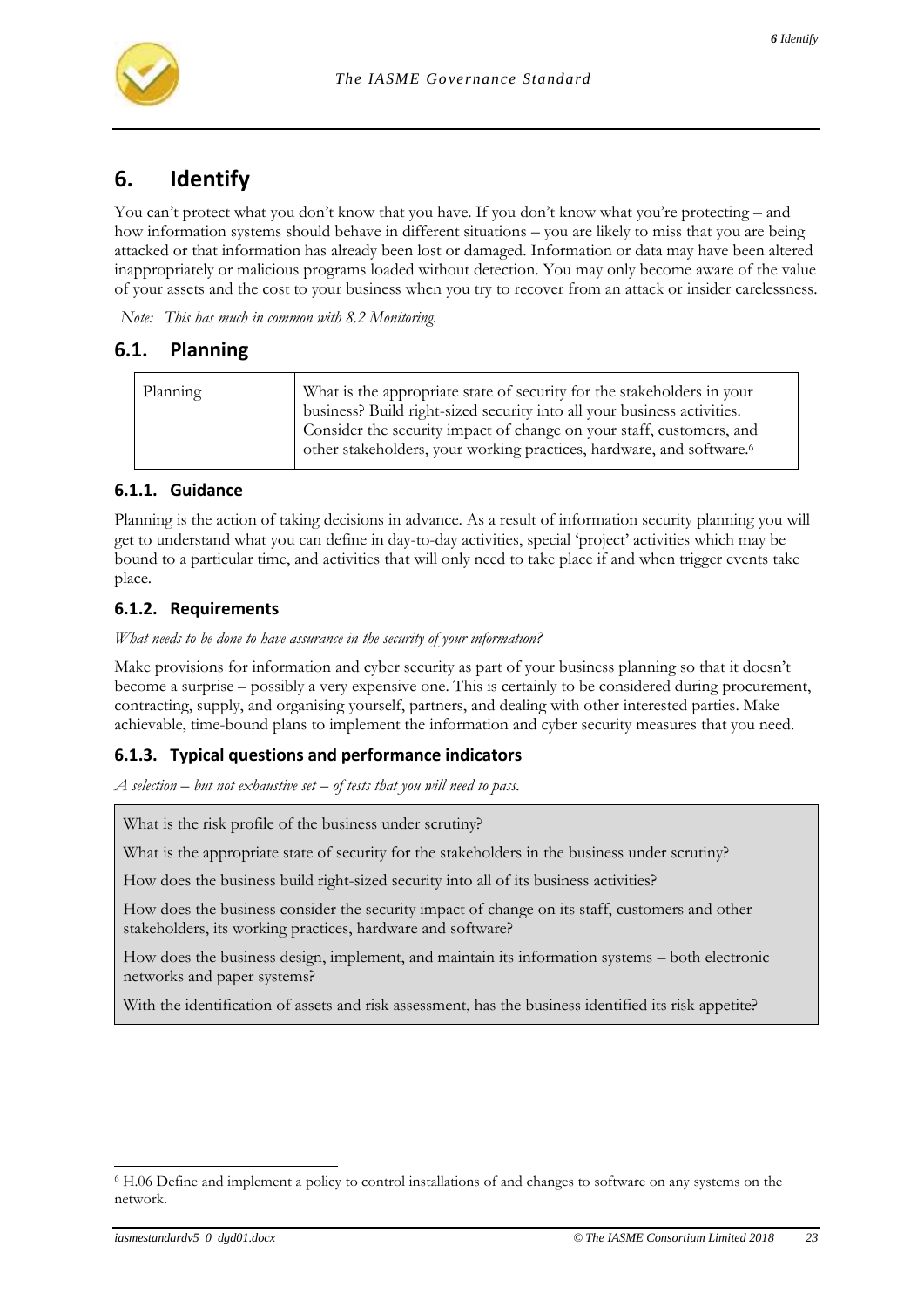

# **6.2. Organisation<sup>7</sup>**

| Organisation | Who has the rights to make decisions that affect your information<br>security? Who is responsible for making information safe and who is<br>accountable when incidents happen? Who provides the leadership if<br>there's a dispute? What is the escalation path through that leadership?<br>Segregate work <sup>8</sup> – and access to the resources needed – to match these<br>responsibilities. Manage the information resources which you own or<br>have a duty of care to, and those affected by relations with partners or<br>your supply chain. <sup>9</sup> Manage those relationships. . Define the<br>responsibility of directors and their direct involvement of setting levels of<br>risk acceptance. |
|--------------|-------------------------------------------------------------------------------------------------------------------------------------------------------------------------------------------------------------------------------------------------------------------------------------------------------------------------------------------------------------------------------------------------------------------------------------------------------------------------------------------------------------------------------------------------------------------------------------------------------------------------------------------------------------------------------------------------------------------|
|--------------|-------------------------------------------------------------------------------------------------------------------------------------------------------------------------------------------------------------------------------------------------------------------------------------------------------------------------------------------------------------------------------------------------------------------------------------------------------------------------------------------------------------------------------------------------------------------------------------------------------------------------------------------------------------------------------------------------------------------|

### **6.2.1. Guidance and requirements**

*What needs to be done to have assurance in the security of your information?*

Essential steps in protecting a businessinvolve:

- Ensuring commitment and funding for information and cyber security activities from the top.
- Appointing a well-informed leader with authority to coordinate and act on information and cyber security activities. It is preferable to make that commitment tangible by appointing a director to the role<sup>10</sup>.
- Assign the ownership of risks and their treatment to those who have the best understanding of outcomes and potential impact.
- Forming a group or a network of people from across the organisation to coordinate and implement information and cyber security activities.<sup>11</sup>
	- − Manage the cost of the group by assigning responsibilities to existing posts.
	- − Make responsibilities clear. If you have a system of staff appraisal, include the information and cyber security work within objectives.
- Review your information and cyber security activities with your directors so that they can exercise their responsibility for assuring the appropriate governance of risk.
- Maintain knowledge of emerging threats and countermeasures using expert advice.

#### **6.2.2. Key questions and performance indicators**

*A selection – but not exhaustive set – of tests that you will need to pass.*

Who has the rights to make decisions that affect the business' information security?

Who is responsible for making information secure and who is accountable when incidents happen?

Who provides the leadership if there's a dispute?

What is the escalation path through that leadership?

How does the business segregate work to match these responsibilities?

l <sup>7</sup> L.01 Define and assign information security relevant roles and responsibilities.

<sup>8</sup> L.07 Define and implement a policy to control access to information and information processing facilities.

<sup>9</sup> L.02 Define and implement a policy that addresses information security risks within supplier relationships.

<sup>&</sup>lt;sup>10</sup> Strive to avoid assigning too much responsibility for information and cyber security activities to the person responsible for IT in your business. They may well be responsible to implementing security technologies but it's not fair to expect them to have the understanding of all the business processes that the technology supports.

<sup>11</sup> Micro organisations can do this informally; larger organisations require a more formal structure to preserve the communication channels.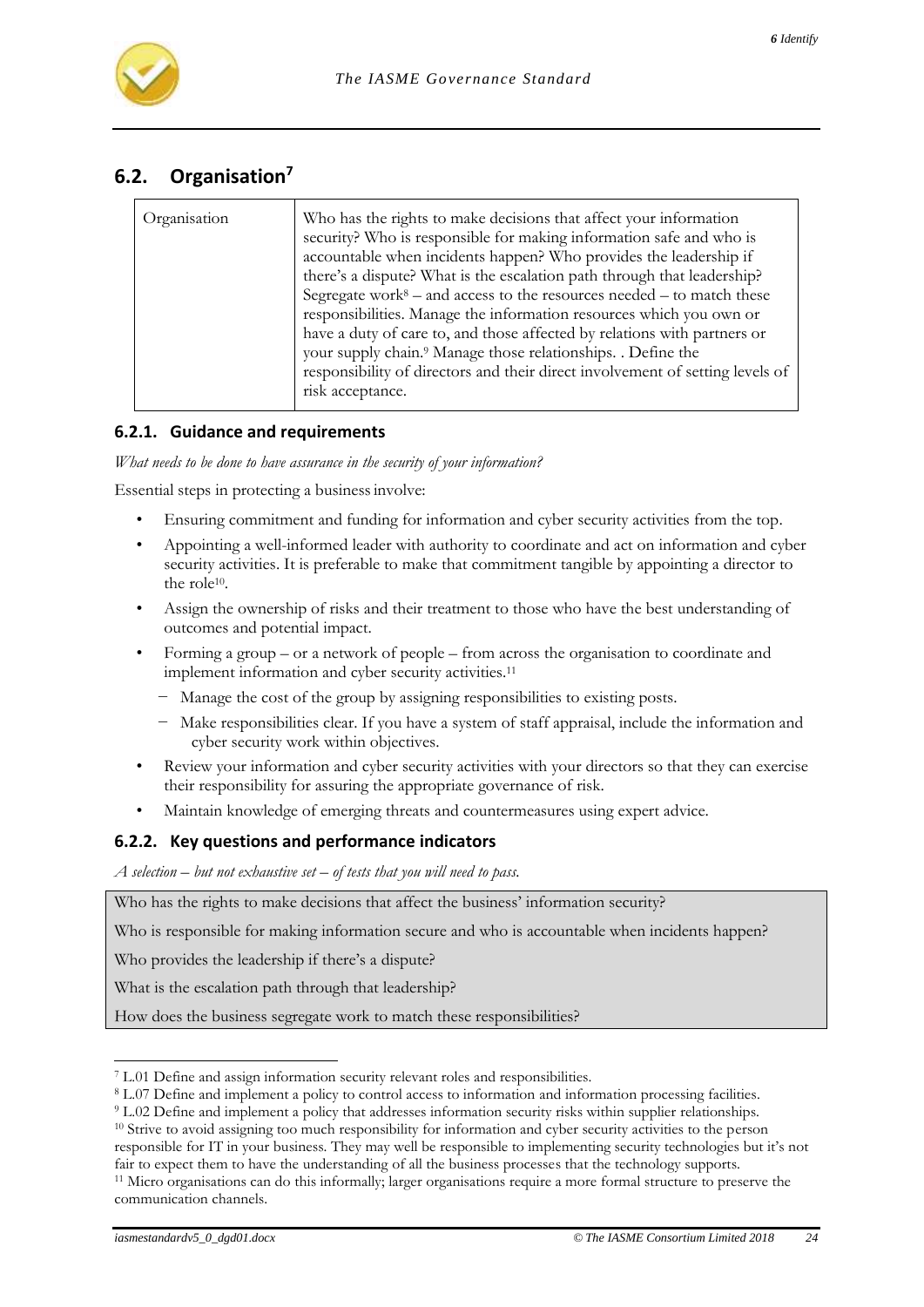

How does the business manage the information resources which it owns or has a duty of care to and those affected by relations with partners or its supply chain?

How does the business manage those relationships?

# **6.3. Assets**

| Assets | Know what you need to protect. What information have you got to lose?<br>Understand the value of your information assets and your physical assets;<br>acquire and dispose of them securely. Have a good picture of how the<br>assets in your business estate both fit together yet remain shared amongst<br>those who have the privilege to use them acceptably. Be clear about how<br>to handle information securely. |
|--------|------------------------------------------------------------------------------------------------------------------------------------------------------------------------------------------------------------------------------------------------------------------------------------------------------------------------------------------------------------------------------------------------------------------------|
|        |                                                                                                                                                                                                                                                                                                                                                                                                                        |

#### **6.3.1. Guidance and requirements**

*What needs to be done to have assurance in the security of your information?*

Risk assessment and recovery from information and cyber security incidents – a data breach for example – both rely on having a good understanding of your key information assets. Only then can you appreciate your attack surface and what you've got to lose.

Are your assets on a local computer, 'cloud' storage, on social media, a member of staff's computer, or in a filing cabinet? These are just examples. Know the medium and the location. Know when they are moved around and be sure that they are suitably cleared when you dispose of them.

With the proliferation of so much recordable media – including memory cards, mobile telephones, 'USB sticks', and tablets, and the distribution of intellectual property across private and public 'cloud' computing resources – this is a task requiring meticulous attention.<sup>12</sup>

The most severe information and cyber security incidents may be where they impact assets which are critical to business operations. You need to understand the relative values of your information assets so that you can spend your security budget effectively and – in the case of an incident – know the order of priority in which to recover your assets.

You need to know the relative value and impact of your information assets to your business so that you can apply adequate protection for them through their life cycle from creation or acquisition through to safe disposal (which may include erasure, shredding, or other methods of destruction).

#### **6.3.2. Typical questions and performance indicators**

*A selection – but not exhaustive set – of tests that you will need to pass.*

How does the business know what it needs to protect? What information has the business got to lose?

How does the business understand the value of its information assets; acquire and dispose of them securely?

How does the business have a good picture of how the assets in its business estate fit together?

Is the business clear about how to handle information securely?

<sup>&</sup>lt;sup>12</sup> L.09 Define and implement a policy to control the exchanging of information via removable media.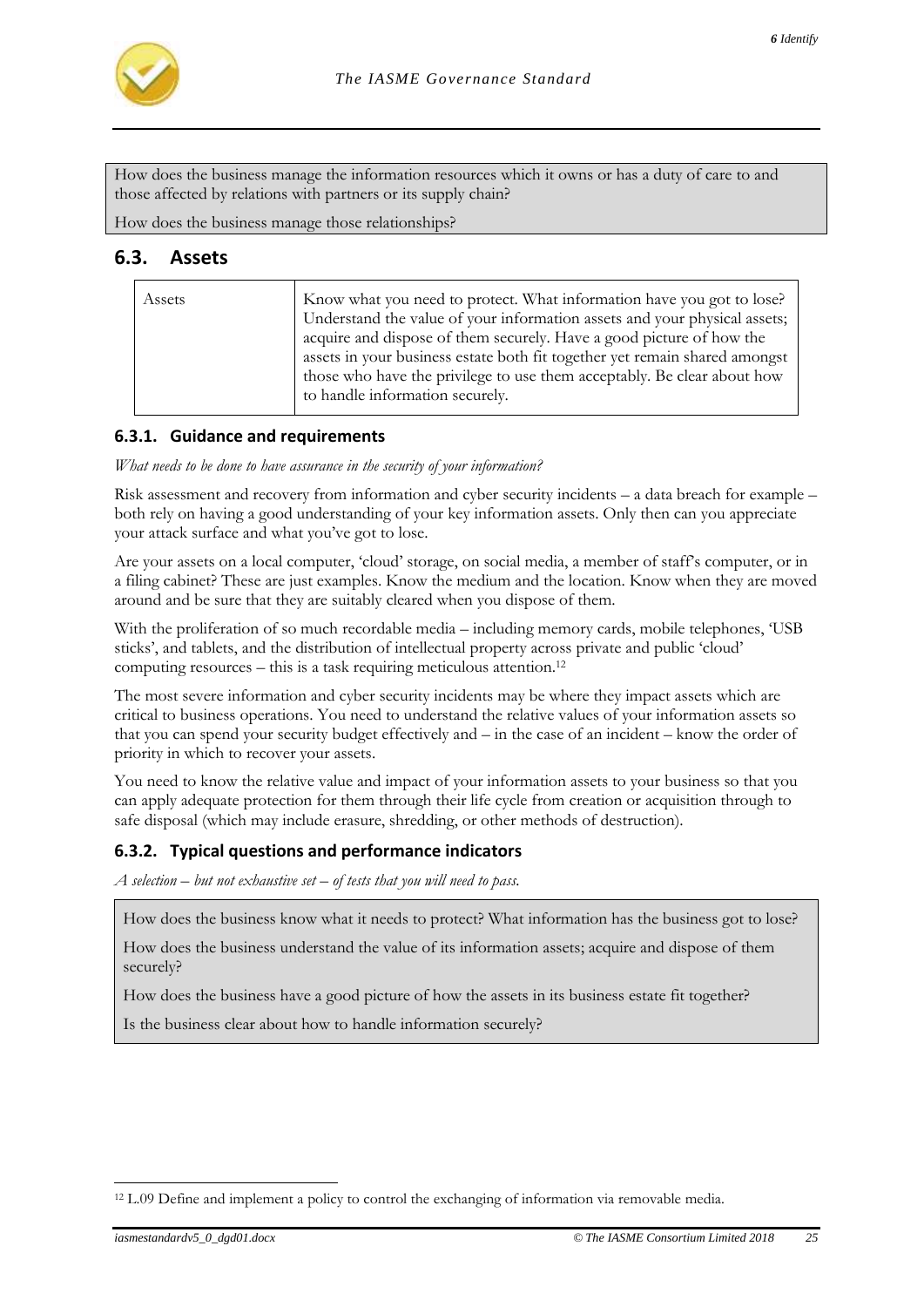

# **6.4. Assessing risks**

| Assessing risks                                                    | Consider information risk in the business context and determine your<br>business' risk appetite so that you can manage that risk accordingly. |
|--------------------------------------------------------------------|-----------------------------------------------------------------------------------------------------------------------------------------------|
| Extend that risk management to customers, partners, and suppliers. |                                                                                                                                               |
|                                                                    | Maintain vigilant oversight of your risk profile.                                                                                             |
|                                                                    | Keep abreast of emerging threats and countermeasures so that your risk<br>assessment is always contemporary.                                  |

#### **6.4.1. Guidance and requirements**

*What needs to be done to have assurance in the security of your information?*

Maintain vigilant oversight of your risk profile by maintaining a contemporary risk assessment:<sup>13</sup>

- Keep up to date with the risks to your business objectives and understand how those risks can affect the information you need to deliver those objectives effectively.
- Consider information risk in the business context and determine your business' risk appetite so that you can manage that risk accordingly.
- Extend that risk assessment to customers, partners and suppliers.<sup>14</sup>
- Separate the risk assessment from the risk treatment so that you will be able to focus on the risks and potential impact, and then take a balanced suite of counter measures to protect your information.
- Be aware of other business risks being addressed at director level such as:
	- − Environmental risk
	- − Legal and regulatory risk
	- − Market risk
	- − Operational risk
	- − People risk
- Integrate your information risk assessment with the risk management of other business risks that will be being addressed at director level.
- Keep abreast of emerging threats and their risk to your business and the constant, background risks which remain steadfast.
- Use your risk assessment to guide the practicality of how you may use  $-$  if at all  $-$  information resources including (but not restricted to):
	- − BYOD
	- − Portable storage media
	- − Public, private, and hybrid cloud computing resources.
	- − Social media

An assessment to The IASME Governance Standard is a method for assessing the thoroughness of your risk assessment and making sure that it is fit for your business. A risk assessment that is compatible with The IASME Governance Standard manifests in a comprehensive view of risk (including people issues) and a balanced set of relevant policies to make information and cyber security business as usual.

l <sup>13</sup> M.03 Define and implement a policy that provides for repeatable information security risk assessments.

<sup>14</sup> L.02 Define and implement a policy that addresses information security risks within supplier relationships.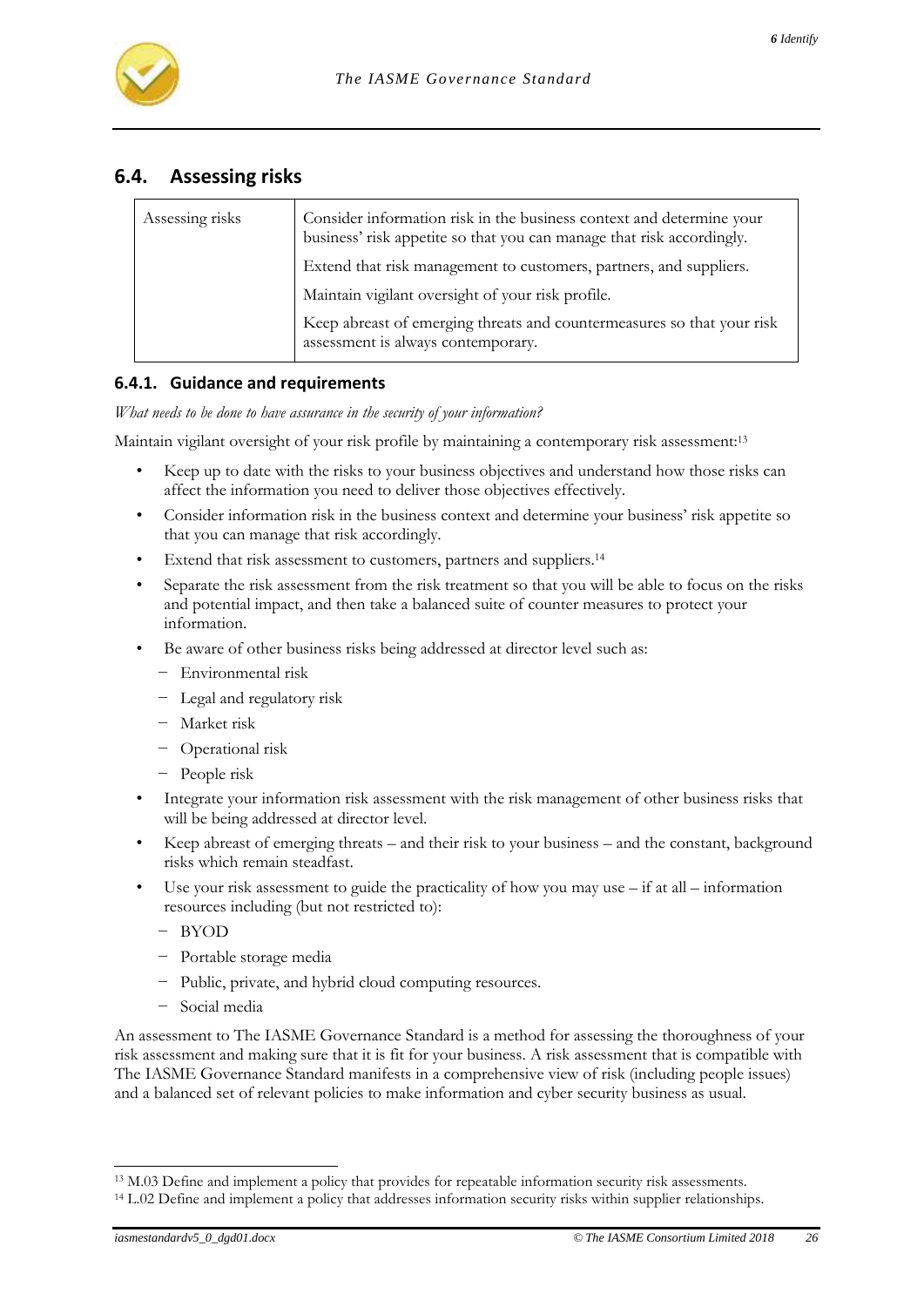

### **6.4.2. Typical questions and performance indicators**

*A selection – but not exhaustive set – of tests that you will need to pass.*

How does the business maintain vigilant oversight of its risk profile?

How does the business consider information risk in the business context and determine your business' risk appetite so that it can manage that risk accordingly?

How does the business extend that risk management to customers, partners and suppliers?

How does the business keep abreast of emerging threats and countermeasures so that its risk assessment is always contemporary?

# **6.5. Legal and regulatory landscape**

| Legal and regulatory<br>landscape | Establish legal and regulatory requirements, management direction and<br>communications. With which legislation do you need to comply? Know<br>what is required, monitor compliance, and do what needs to be done to<br>counter deviations. Establish the working practices to enable the<br>principle of information-related legislation such as requirements to retain<br>or delete data, or release it to its owners or the authorities. |
|-----------------------------------|---------------------------------------------------------------------------------------------------------------------------------------------------------------------------------------------------------------------------------------------------------------------------------------------------------------------------------------------------------------------------------------------------------------------------------------------|
|-----------------------------------|---------------------------------------------------------------------------------------------------------------------------------------------------------------------------------------------------------------------------------------------------------------------------------------------------------------------------------------------------------------------------------------------------------------------------------------------|

#### **6.5.1. Guidance and requirements**

*What needs to be done to have assurance in the security of your information?*

Every business has certain legally enforceable obligations associated with company registration, accounting, managing customers and other business processes. Make sure that you are aware of your obligations and have the support in your business processes for fulfilling them.

Make a clear list<sup>15</sup>. IASME expects you to include areas special to your business – for example PCI DSS if you handle credit card data or the General Data Protection Regulations if you hold personally identifiable information – but other legal and regulatory items for consideration and implementation may include (but not be restricted to):

<span id="page-26-0"></span>

| Table 3 A sample of information-related legislation which may be relevant to respective<br><b>businesses</b> |                                                                   |                                                                           |  |
|--------------------------------------------------------------------------------------------------------------|-------------------------------------------------------------------|---------------------------------------------------------------------------|--|
| Civil Contingencies Act 2004                                                                                 | Communications Act 2003                                           | Companies (Audit,<br>Investigations and Community<br>Enterprise) Act 2004 |  |
| Companies (Trading<br>Disclosures) Regulations 2008                                                          | Companies Act 2006                                                | Computer Misuse Act 1990                                                  |  |
| Consumer Credit Act 1974 and<br>2006                                                                         | <b>Consumer Protection (Distance</b><br>Selling) Regulations 2000 | Consumer Protection from<br>Unfair Trading Regulations 2008               |  |
| Copyright (Computer Programs)<br>Regulations 1992                                                            | Copyright and Rights in<br>Databases Regulations 1997             | Copyright, Designs and Patents<br>Act 1988                                |  |
| Copyright, etc. and Trade Marks<br>(Offences and Enforcement)<br>Act 2002                                    | Data Protection Act 1998                                          | Data Retention (EC Directive)<br>Regulations 2009                         |  |

l <sup>15</sup> This may be appropriate in your documented security policy.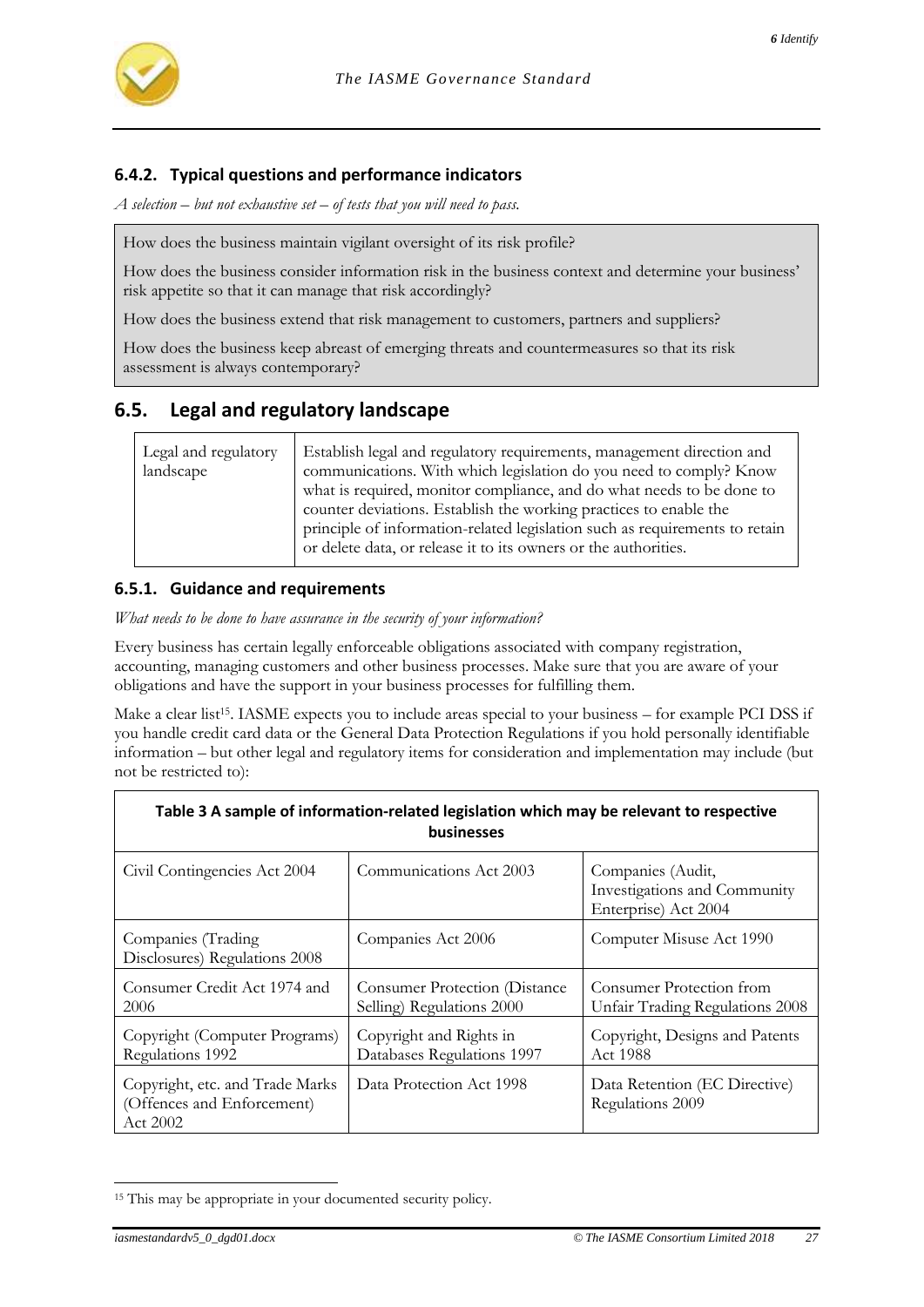

| Table 3 A sample of information-related legislation which may be relevant to respective<br>businesses |                                                                                      |                                                                                                         |  |
|-------------------------------------------------------------------------------------------------------|--------------------------------------------------------------------------------------|---------------------------------------------------------------------------------------------------------|--|
| Defamation Act 2006                                                                                   | Digital Economy Act 2010                                                             | Electronic Commerce (EC<br>Directive) Regulations 2002                                                  |  |
| Electronic Communications Act<br>2000                                                                 | <b>Electronic Signatures</b><br>Regulations 2002                                     | Equality Act 2010                                                                                       |  |
| General Data Protection<br>Regulation (EU) 2016/679                                                   | Health and Safety (Display<br>Equipment) Regulations 1992                            | Health and Safety at Work etc.<br>Act 1974                                                              |  |
| Human Rights Act 1998                                                                                 | Malicious Communications Act<br>1988                                                 | Mobile Telephone (Re-<br>Programming) Act 2002                                                          |  |
| Patents Act 1977 and 2004                                                                             | Privacy and Electronic<br>Communications (EC Directive)<br>Regulations 2003 and 2011 | Protection from Harassment Act<br>1977                                                                  |  |
| Regulation of Investigatory<br>Powers Act 2000                                                        | Sale and Supply of Goods Act<br>1994                                                 | Sale and Supply of Goods to<br>Consumers Regulations 2002                                               |  |
| Sale of Goods Act 1979                                                                                | Supply of Goods and Services<br>Act 1982                                             | Telecommunications (Lawful<br>Business Practice)(Interception<br>of Communications) Regulations<br>2000 |  |
| Trade Marks Act 1994                                                                                  | Waste Electrical and Electronic<br><b>Equipment Regulations 2006</b>                 |                                                                                                         |  |

Identify your business' legal, statutory, regulatory and contractual obligations and security requirements for the use of information, intellectual property rights and legal use of software and other products

Ensure that your business records are protected from loss, destruction or falsification in accordance with legal and other obligations. This may include – but not be restricted to – internal and external audit information. You may need to draw up a retention schedule to keep track of these.

#### **6.5.2. Typical questions and performance indicators**

*A selection – but not exhaustive set – of tests that you will need to pass.*

Has the business established the legal and regulatory requirements of its management direction and communications?

How does the business know what is required and monitor compliance?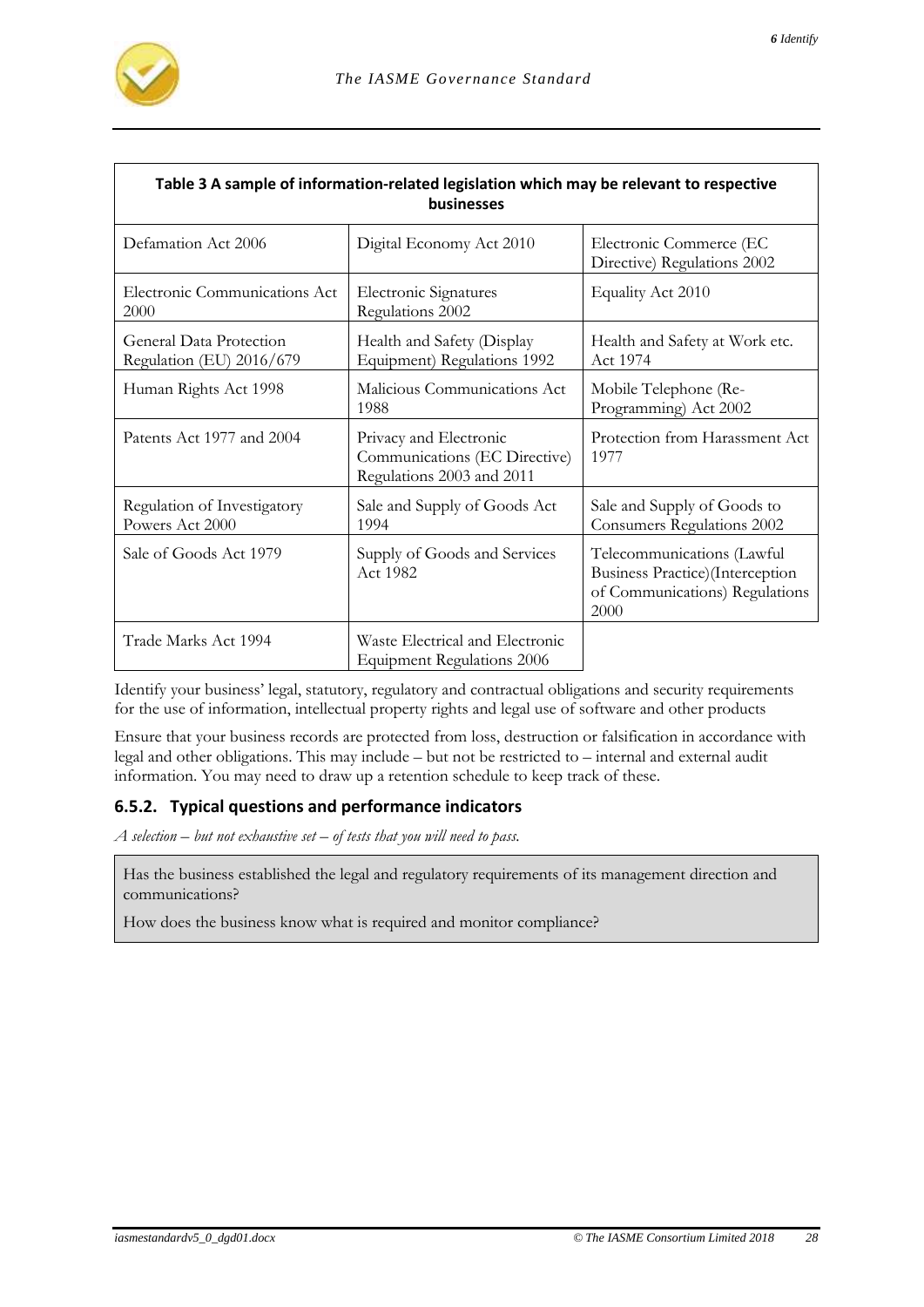

### **6.6. People**

| People |                                                                                                                                                    |
|--------|----------------------------------------------------------------------------------------------------------------------------------------------------|
|        | Profile your people and educate your staff, colleagues, contractors,<br>partners, and co-workers in the risks and responsibilities associated with |
|        |                                                                                                                                                    |
|        | the information systems they use. Know whom you're hiring <sup>16</sup> . Remind                                                                   |
|        | them of the value of the data – include the written and spoken word.                                                                               |
|        | Make the culture of information security business as usual. Deter misuse                                                                           |
|        | of information assets. If the worst comes to the worst, make sure that                                                                             |
|        | you've a path for redress such as disciplinary action <sup>17</sup> . Your direct                                                                  |
|        | colleagues – and the people in your supply chain – are almost certainly                                                                            |
|        | going to form part of your front line defences, reporting and recovery                                                                             |
|        | from incidents. Directly $-$ or indirectly $-$ education about appropriate                                                                         |
|        | behaviours with information must be embedded.                                                                                                      |

#### **6.6.1. Guidance and requirements**

#### *What needs to be done to have assurance in the security of your information?*

People can be both the front line and the last line of protection for your information. They need to be trained to deliver the work you expect from them and to appreciate the risks to themselves and the business that are associated with the information systems to which they will have access.

Look at the roles across your business and make sure that staff receive the appropriate instruction and training. This may range from training courses – in person or on-line – literature ranging from on-screen reminders to 'how tos' and good practice guides. Make this part of induction and give sensibly spaced reminders – at least annually. Be aware of new threats and increased risks. Keep abreast of current incidents and use examples to reinforce the risks and the actions to be taken to avoid them occurring in your business.

Clearly assign specific roles – and the respective responsibilities – relating to information governance to named individuals. Examples include the titular Data Protection Officer and (in health care) the Caldicott Guardian.

Ensure that everyone who has access to the data on your information systems:<sup>18</sup> <sup>19</sup>

- Are suitable<sup>20</sup> from a security viewpoint before and during employment. References and screening may be necessary for some roles.<sup>21</sup>
- Are aware of, and adequately trained in, their security responsibilities. Include reporting of incidents – without blame – and
- Are only given access to what they need for their work.
- Are only granted the privileges to read, change, or delete information as appropriate to their roles and responsibilities.

<sup>-</sup><sup>16</sup> L.13 Define and implement a policy for verifying an individual's credentials prior to employment.

<sup>&</sup>lt;sup>17</sup> L.14 Define and implement a process for employees and contractors to report violations of information security policies and procedures without fear of recrimination.

<sup>&</sup>lt;sup>18</sup> L.04 Define employee (including contractor) responsibilities for information security.

L.05 Define and implement a policy to provide employees and contractors with information security training.

M.02 Define and implement a policy to detail specific employee and contractor responsibilities for information security before granting access to sensitive assets.

<sup>&</sup>lt;sup>19</sup> L.07 Define and implement a policy to control access to information and information processing facilities. M.04 Define and implement a policy for storing, accessing, and handling sensitive information securely.

<sup>&</sup>lt;sup>20</sup> L.13 Define and implement a policy for verifying an individual's credentials prior to employment.

<sup>&</sup>lt;sup>21</sup> M.14 Define and implement a policy for applying security vetting checks to employees.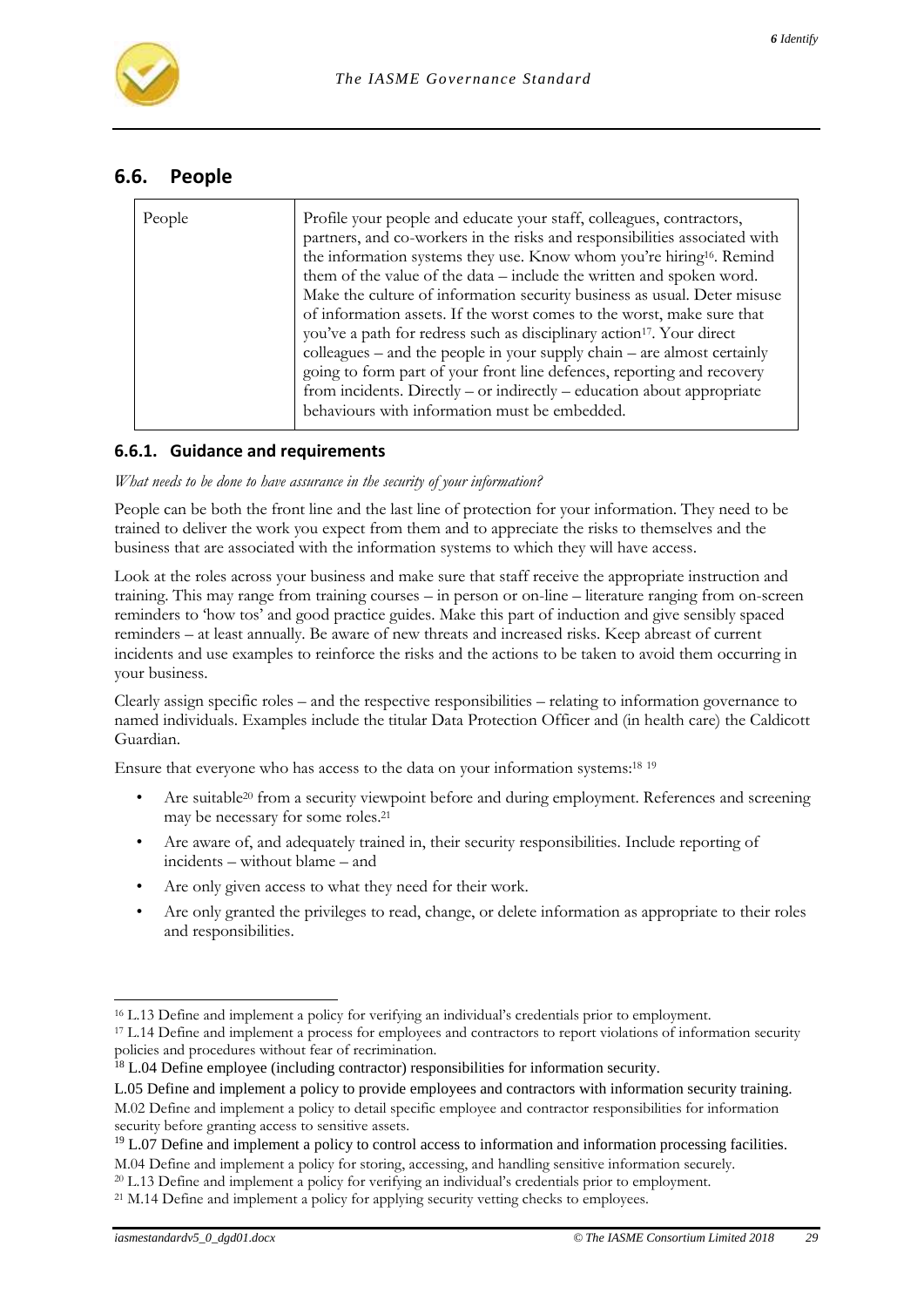- *6 Identify*
- Are aware of current threats, including those arising from manipulation of social media, infected websites, use of personal devices and others,
- Are suitably debriefed and privileges removed on termination of employment.<sup>22</sup>
- Are contractually obligated:
	- − To respect and implement your security policies as related to the work that they do.
	- − Leave intellectual property ownership with the business unless some other explicit arrangement exists.

This includes – but is not restricted to – permanent and temporary staff, whether full or part time, on contract, paid or unpaid.

Establish your rules for the acceptable use of your company assets – be explicit as to whether any personal use is allowed. These rules will include what can or can't be said about your business and the people involved in it in e-mail and on social media.

Have a structured programme of checks in place to make sure that privileges are still relevant and have not been abused.

On termination of employment, access privileges should be immediately withdrawn and the employee debriefed on their post-employment confidentiality responsibilities.

# **6.6.2. Typical questions and performance indicators**

*A selection – but not exhaustive set – of tests that you will need to pass.*

How does the business profile its people and educate all its staff, colleagues, contractors, partners, and co-workers in the risks associated with their responsibilities and the computing power of the devices available?

How does the business know whom it's hiring?

How does the business remind them of the value of the data – include the written and spoken word wherever they may manifest?

How does the business make the culture of information security business as usual?

If the worst comes to the worst, is there a clear path for redress? How is it used?

<sup>&</sup>lt;sup>22</sup> M.16 Define and implement a policy to secure organisational assets when individuals cease to be employed by your organisation.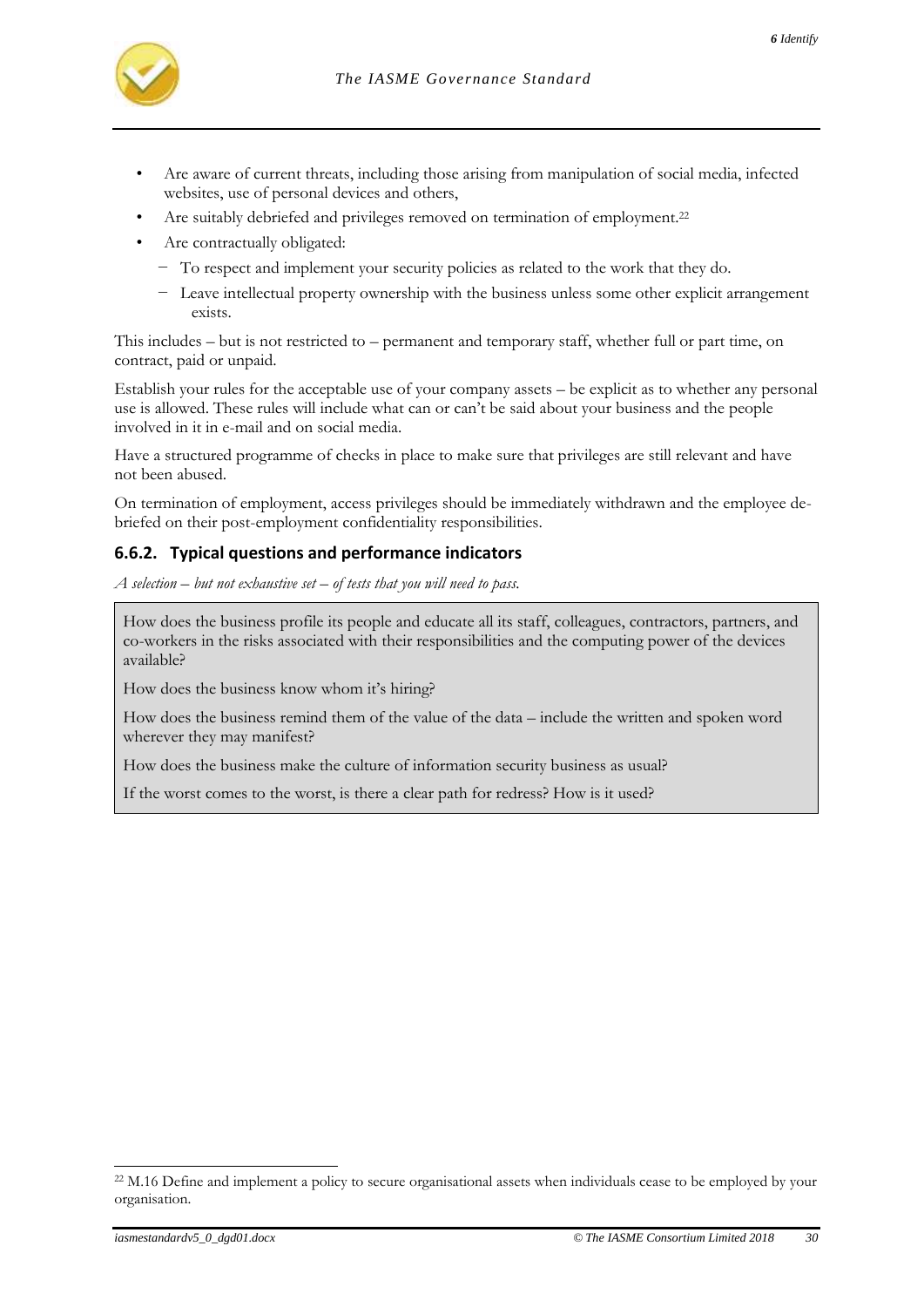

# **7. Protect**

# **7.1. Policy realisation<sup>23</sup>**

| Policy realisation | Create a comprehensive and right-sized set of information and cyber<br>security policies that keep the decisions about how you manage security                                                                                                                          |
|--------------------|-------------------------------------------------------------------------------------------------------------------------------------------------------------------------------------------------------------------------------------------------------------------------|
|                    | at your fingertips. Don't expect everyone to know every policy but do<br>distribute them as needed. Support the implementation of these policies<br>and check that they are not only being implemented but that they still<br>satisfy your risk appetite pragmatically. |

### **7.1.1. Guidance and requirements**

*What needs to be done to have assurance in the security of your information?*

Policies are all the decisions you make about how you want your business to run and the protective and recovery methods that you're prepared to invest in information and cyber security. They may manifest as a setting on a laptop, permission to use a particular brand of tablet computer, the size of strips in a paper shredder, whether or not there are bars on a window or an additional padlock on a filing cabinet. They are not random decisions; they are the thoughtful result of your risk assessment. Policies set out:

- How you will identify your business's security needs.
- How you will protect your business according to those needs.
- How you will detect security problems and deal with them.
- How you will respond to security incidents and recover from potential business interruptions.

Get the right balance of consistent good practice through habit with the need to write down and refer to the policies that define how you approach and implement those protective measures. Write policies down wherever practical. Such documentation is a method of communicating and a way of recording a benchmark for when you need to check whether you have done your best either before, during, or after the inevitable information security incident.

You will need an overall security policy setting out your commitment to information and cyber security and how you go about it. Whether it is *all* written down or not, the people responsible for implementing the policy should be able know – and be able to explain to others:

- The purpose of the policy why does the business need it and what's the risk of not having it?
- Scope what does the policy apply to, and what if anything is excluded?
- What the policy actually is a clear, pithy, and imperative description of the controls which contribute to the security of information in your business.
- How it's monitored to make sure that it's implemented correctly and is working for the business.
- What happens if the policy is breached? Security incidents are inevitable. Be prepared with a business continuity element in every policy.
- What to do to enforce it technology, awareness, or a mix of both. Don't just rely on the last resort of disciplinary action.
- When will the policy be reviewed for its continued fit to the business perhaps after a fixed interval or an event or incident which may affect the policy?

The table below shows the reality of the information security challenge in contemporary business. Whether you need to define and implement an information security policy from this table is governed by your risk profile and the first question in the bullet points above: why does the business need it and what's the risk of not having it?

<sup>&</sup>lt;sup>23</sup> L.10 Define and implement an information security policy, related processes and procedures.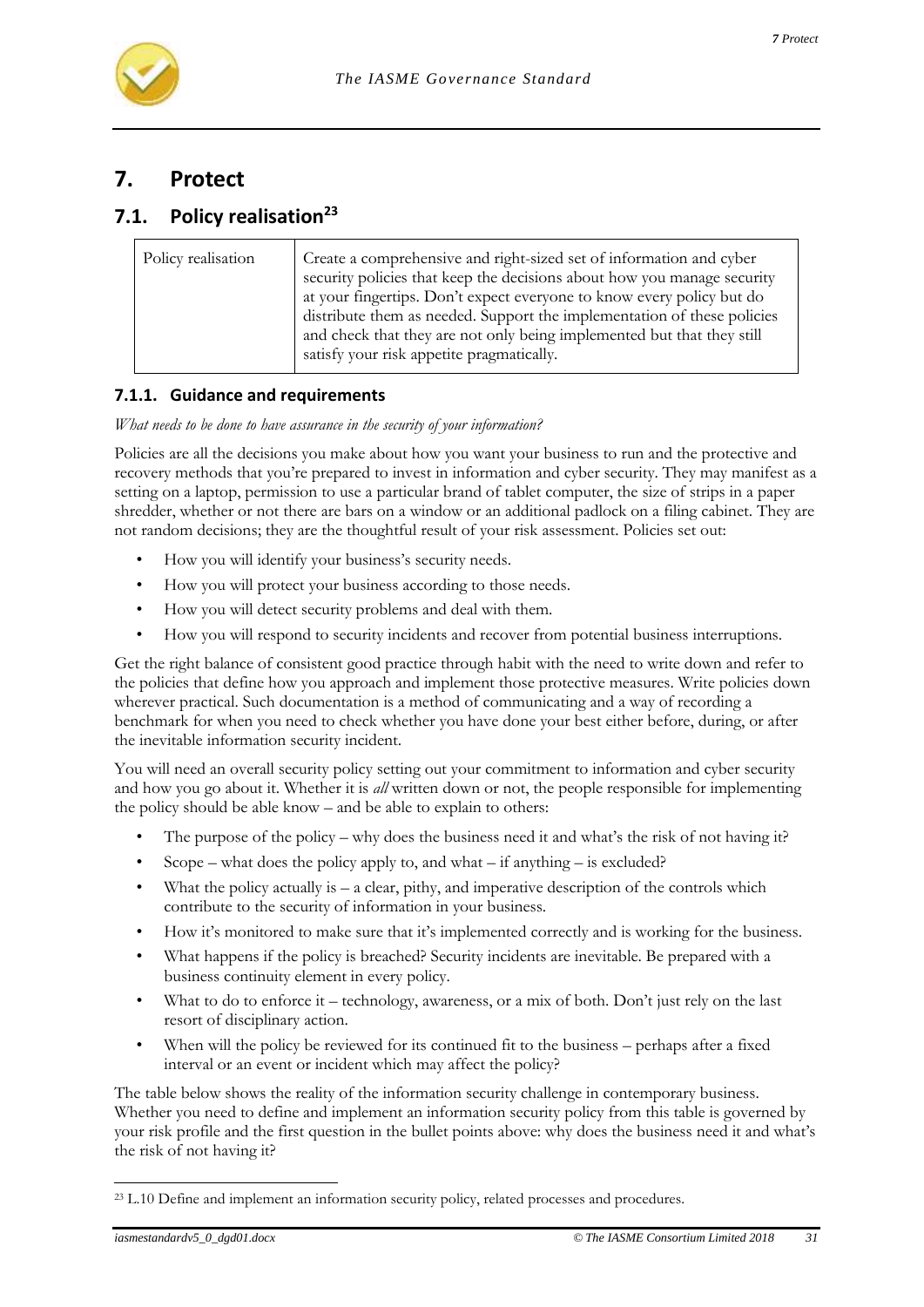

This is a substantial list and even if you do find that you need to document all your policies you don't usually need to have one document per policy. Items may standalone or be usefully combined for easy reference. 'BYOD' may be such a policy. You will usually find that many of your policy decisions are documented in various practical places such as business plans, a contract with a supplier,<sup>24</sup> or a staff contract. Ask yourself, can I convincingly show someone that this is my regular practice, or remember precisely what we decided was the safest practice for the business?

### **7.1.2. Typical questions and performance indicators**

*A selection – but not exhaustive set – of tests that you will need to pass.*

Has the business created a comprehensive and right-sized set of policies that keep the decisions about how it manages security at its fingertips?

How does the business distribute policies on a need-to-know basis?

How does the business support the implementation of these policies and check that they are not only being implemented but that they still satisfy its risk appetite pragmatically?

<span id="page-31-0"></span>

|                                 | Table 4: Explicit and implied information and cyber security policies    |                                                                                                                                                                    |  |
|---------------------------------|--------------------------------------------------------------------------|--------------------------------------------------------------------------------------------------------------------------------------------------------------------|--|
| <b>Type</b>                     | <b>Policy</b>                                                            | Areas covered                                                                                                                                                      |  |
|                                 | Intellectual property                                                    | How intellectual property should be managed and how to<br>comply with relevant legislation                                                                         |  |
|                                 | Classification of information                                            | How information should be prioritised and marked in terms<br>of risk to the business <sup>25</sup>                                                                 |  |
|                                 | Ownership and responsibilities                                           | Who owns different information and physical assets                                                                                                                 |  |
|                                 | Physical security                                                        | Keeping assets safe from physical loss or damage                                                                                                                   |  |
|                                 | Clear desk policy                                                        | Ensuring that office environment is regulated and controlled                                                                                                       |  |
| Policies about Asset Management | Acquisition of hardware,<br>software and services                        | How such items are evaluated, directed, monitored, accepted<br>and licensed/registered <sup>26</sup>                                                               |  |
|                                 | Handling and disposal of<br>computer equipment and<br>information assets | Details how to transport and securely dispose of computer<br>equipment, how to handle information assets, and how to<br>securely destroy information <sup>27</sup> |  |
|                                 | Media handling                                                           | How to store and handle media containing information                                                                                                               |  |
|                                 | Data sharing and exchange                                                | Regulate which information can be shared and how                                                                                                                   |  |

l <sup>24</sup> L.02 Define and implement a policy that addresses information security risks within supplier relationships.

<sup>25</sup> L.06 Define and implement a policy for ensuring that sensitive information is clearly identified.

<sup>&</sup>lt;sup>26</sup> M.11 Define and implement a policy to control the use of authorised software.

<sup>&</sup>lt;sup>27</sup> M.04 Define and implement a policy for storing, accessing, and handling sensitive information securely.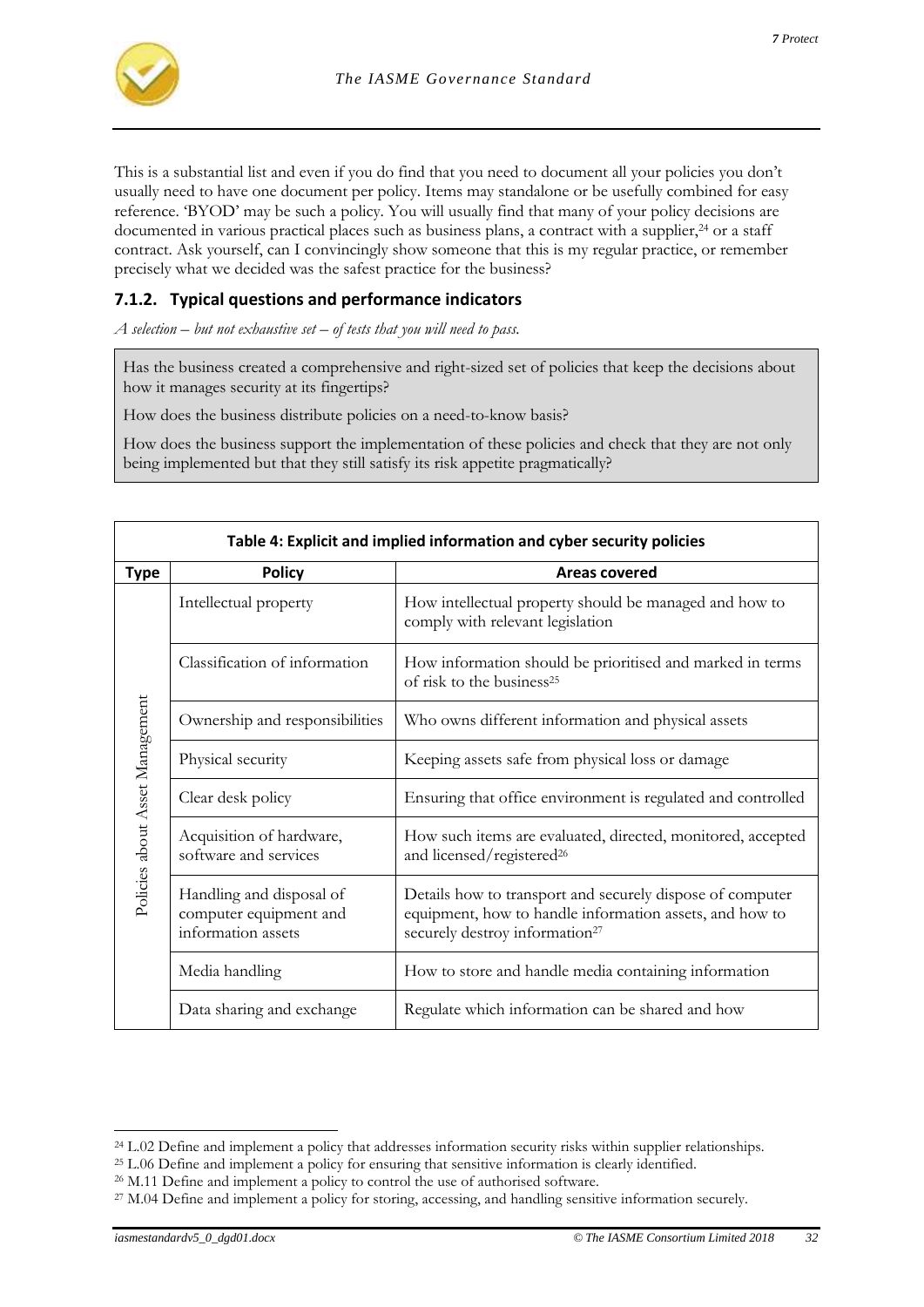

|                       | Table 4: Explicit and implied information and cyber security policies |                                                                                                                                                                                                                                                                                                                                               |  |
|-----------------------|-----------------------------------------------------------------------|-----------------------------------------------------------------------------------------------------------------------------------------------------------------------------------------------------------------------------------------------------------------------------------------------------------------------------------------------|--|
| <b>Type</b>           | <b>Policy</b>                                                         | <b>Areas covered</b>                                                                                                                                                                                                                                                                                                                          |  |
|                       | Governance                                                            | Detailing management commitment to policies, governance<br>and organisation of policy, authority for enforcing policies<br>and management review. Expectations of the level of<br>contractual detail in the assurance of complementary<br>information security policies with second and third parties in<br>your supply chain need to be set. |  |
|                       | Acceptable use of computers                                           | Covering topics such as personal use, BYOD and social<br>media                                                                                                                                                                                                                                                                                |  |
|                       | Data and account access                                               | For permanent staff, temporary staff and contractors<br>detailing new starter data access, data access for leavers,<br>modifications and access privilege review and management <sup>28</sup><br>29                                                                                                                                           |  |
|                       | Data protection                                                       | How the business will comply with Data Protection Act                                                                                                                                                                                                                                                                                         |  |
|                       | Remote working                                                        | Covering how staff should act when working<br>remotely/teleworking 30                                                                                                                                                                                                                                                                         |  |
|                       | Third-party services                                                  | Detailing how agreements are to be set with third parties                                                                                                                                                                                                                                                                                     |  |
| Policies about people | Training and awareness                                                | How training commensurate with roles and responsibilities is<br>provided and end-user guidance to security issues                                                                                                                                                                                                                             |  |
|                       | Risk management                                                       | How risk is assessed, acceptable levels, treatment <sup>31</sup> , business<br>continuity and resilience including disaster recovery                                                                                                                                                                                                          |  |
|                       | Passwords and key<br>management                                       | Management of cryptographic keys and passwords that<br>provide access to information <sup>32</sup>                                                                                                                                                                                                                                            |  |
|                       | Remote access (such as VPN)                                           | Criteria for allowing remote access <sup>33</sup>                                                                                                                                                                                                                                                                                             |  |
|                       | Change Management                                                     | New Installations and Change Management Procedures<br>including data quality and integrity, backup and storage                                                                                                                                                                                                                                |  |
|                       | Incident and event<br>management                                      | How incidents are to be managed including points of<br>escalation and incident logging                                                                                                                                                                                                                                                        |  |
|                       | E-commerce and credit card<br>handling                                | Compliance with e-commerce legislation and credit card<br>standards such as PCI                                                                                                                                                                                                                                                               |  |
|                       | Assessment                                                            | Auditing of the company including internal and external                                                                                                                                                                                                                                                                                       |  |

<sup>&</sup>lt;sup>28</sup> L.07 Define and implement a policy to control access to information and information processing facilities.

<sup>&</sup>lt;sup>29</sup> L.12 Define and implement a policy to manage the access rights of user accounts.

<sup>&</sup>lt;sup>30</sup> M.10 Define and implement a policy to control remote access to networks and systems.

<sup>&</sup>lt;sup>31</sup> Prevention, reduction, outsource/transfer of treatment, acceptance

<sup>&</sup>lt;sup>32</sup> M.13 Define and implement a policy to maintain the confidentiality of passwords.

<sup>&</sup>lt;sup>33</sup> M.10 Define and implement a policy to control remote access to networks and systems.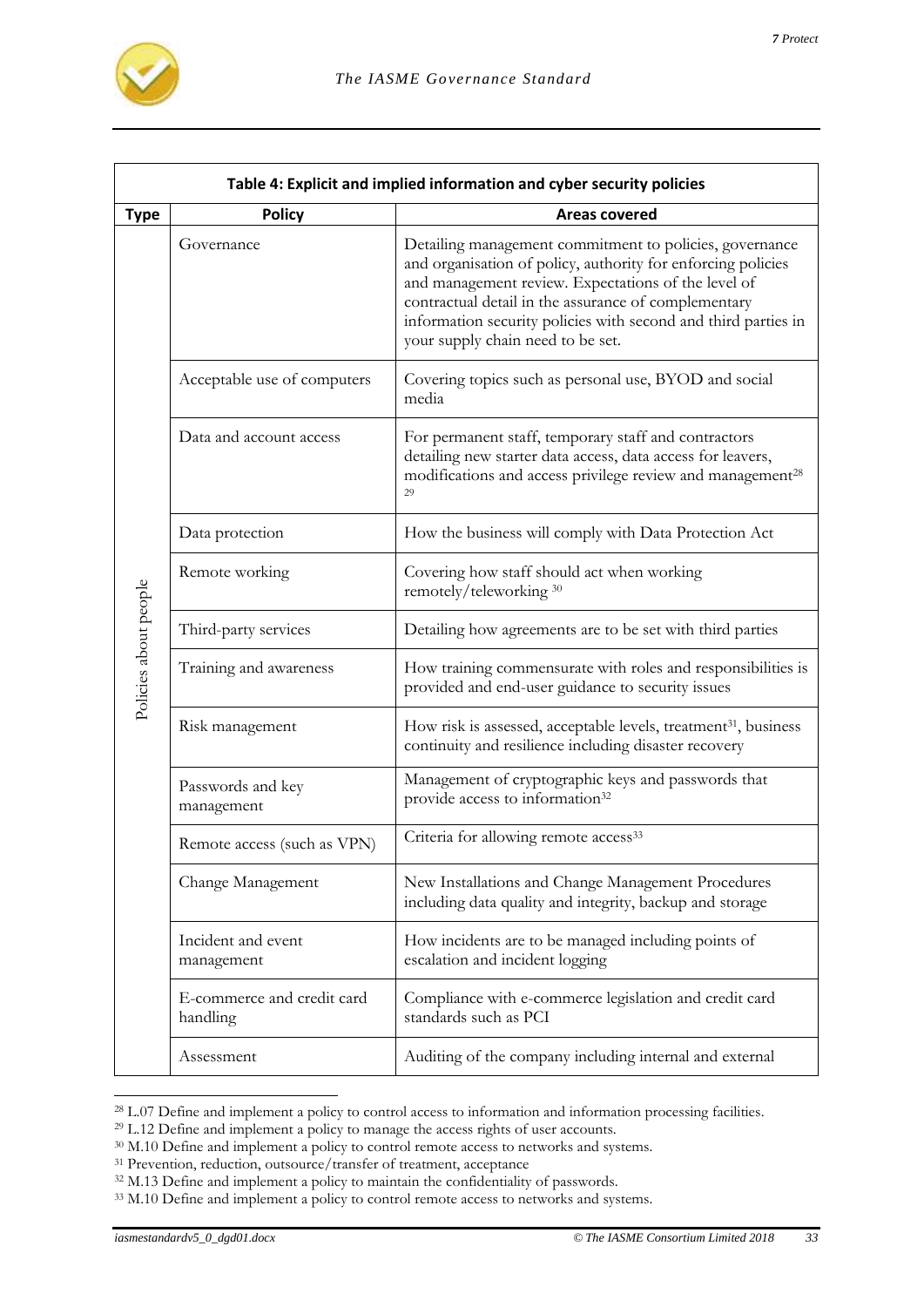

| Table 4: Explicit and implied information and cyber security policies |                                          |                                                                                                                                                                                                                                                                                                                                                                                                                                                        |  |
|-----------------------------------------------------------------------|------------------------------------------|--------------------------------------------------------------------------------------------------------------------------------------------------------------------------------------------------------------------------------------------------------------------------------------------------------------------------------------------------------------------------------------------------------------------------------------------------------|--|
| <b>Type</b>                                                           | <b>Policy</b>                            | <b>Areas covered</b>                                                                                                                                                                                                                                                                                                                                                                                                                                   |  |
|                                                                       | Legal and regulatory<br>compliance       | How the company will comply with relevant legislation and<br>regulations                                                                                                                                                                                                                                                                                                                                                                               |  |
|                                                                       | Social media                             | Who and what may be posted on social media, forums, and<br>websites. Consider what may cause offence or attract<br>unwanted attention (religion, politics, libel, customer details,<br>journeys, locations) especially where several pieces of<br>information may come together to disclose information.<br>Make clear the responsibilities of staff in their personal use<br>and the disciplinary or legal consequences. Record this in<br>contracts. |  |
|                                                                       | Configuration management                 | How to keep configuration of systems secure including<br>vulnerability management/ patching <sup>34</sup>                                                                                                                                                                                                                                                                                                                                              |  |
|                                                                       | Architecture                             | How systems are managed and deployed including data<br>centres, cloud both private and public                                                                                                                                                                                                                                                                                                                                                          |  |
|                                                                       | <b>Internet Connection</b>               | Topics relating to internet access, permitted protocols,<br>content filtering, firewall, internet facing services, DMZ,<br>routers and switches                                                                                                                                                                                                                                                                                                        |  |
|                                                                       | Communications                           | How telecoms are managed such as VOIP, wireless<br>communication, mobile phones                                                                                                                                                                                                                                                                                                                                                                        |  |
|                                                                       | Internal server security                 | What is the appropriate set up for internal servers so that<br>they support the work done with adequate flexibility?                                                                                                                                                                                                                                                                                                                                   |  |
| Policies about technology                                             | Mobile devices                           | Specific requirements for portable devices such as laptop<br>computers, tablets, and portable storage <sup>35</sup> .                                                                                                                                                                                                                                                                                                                                  |  |
|                                                                       | Protection against malicious<br>software | How the company protects against virus, Trojan, worm,<br>adware and spyware                                                                                                                                                                                                                                                                                                                                                                            |  |
|                                                                       | Testing                                  | How the Demonstration/Testing/Sandbox Facility is to be<br>setup and configured                                                                                                                                                                                                                                                                                                                                                                        |  |
|                                                                       | Monitoring                               | Topics such as Intrusion detection/prevention, non-<br>repudiation and log management <sup>36</sup>                                                                                                                                                                                                                                                                                                                                                    |  |
|                                                                       | Encryption                               | Management of cryptographic communications                                                                                                                                                                                                                                                                                                                                                                                                             |  |

*Note:* Not every business – and certainly not all staff within a business – will find that every policy in the table is *applicable to them.*

<sup>&</sup>lt;sup>34</sup> L.11 Record and maintain the scope and configuration of the information technology estate.

<sup>&</sup>lt;sup>35</sup> Although not specific to mobile devices, questions of ownership, malware protection, remote wiping and acceptable use will need to be considered.

<sup>&</sup>lt;sup>36</sup> M.08 Define and implement a policy to monitor network behaviour and review computer security event logs for indications of potential incidents.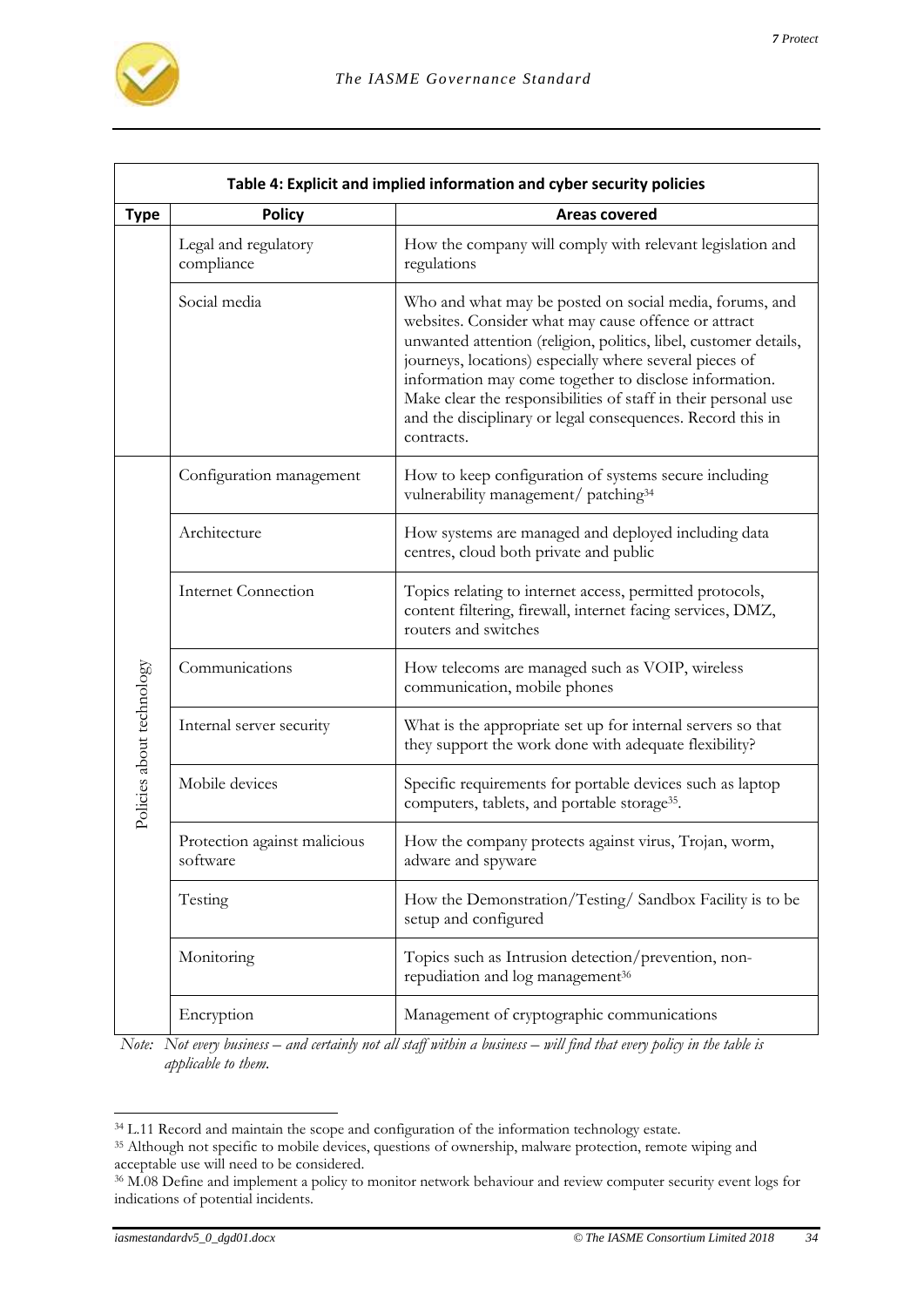

# **7.2. Physical and environmental protection**

| Physical and  | Protect your information assets from physical threats and environmental    |
|---------------|----------------------------------------------------------------------------|
| environmental | harm. Lock away confidential information that isn't in use, keep it out of |
| protection    | sight from those unauthorised to see it when it is.                        |

### **7.2.1. Guidance and requirements**

*What needs to be done to have assurance in the security of your information?*

Protection of your information and cyber security extends to the physical protection of information assets, to prevent theft, loss, or damage and their impact on the availability of your business information and associated resources. This may only require the basic measures expected by your insurance policy which may include, but not be restricted to, door (5-lever mortise) and window locks, window bars, or video surveillance – all appropriate to the places that your business operates from.

Special attention is likely to be required as you take equipment or papers into public places – or work from home, or work away overnight (in hotels for example) and so on. Your risk assessment should support your decision as to the suitability – from a security perspective – of where you work. Beware of people 'looking over your shoulder' in these circumstances when working in unprotected places. Be careful where you put your equipment in vulnerable places like the queue in a restaurant or a luggage rack.

In some cases, physical protection – like other security requirements – may be dictated by your customers<sup>37</sup> or just the practical compliance with legal requirements such as data protection (which you must apply to the records you keep about your staff). The measures you take – such as smoke and fire detection and suppression, intruder alarms (all installed and maintained by a regulated firm) – will be traceable to your risk assessment. This will similarly cover common sense actions such as placing equipment off the ground to avoid water damage (in the event of flood, leak or burst pipe). Policy decisions will need to cover portable devices such as what to do with them while travelling. For example, if equipment is left unattended in a car it must be locked away out of sight. Policies must cope with potential conflicts like rules about checking equipment into aircraft holds.

If your equipment requires any particular working conditions – such as heating, ventilation, or air conditioning (HVAC) – be careful to maintain these within the guidelines set out by the respective manufacturers. Your risk assessment will tell you what monitoring and redundancy are expected from these measures.

# **7.2.2. Typical questions and performance indicators**

*A selection – but not exhaustive set – of tests that you will need to pass.*

Does the business protect its information assets from the exposure and realisation of physical threats and environmental harm?

How does the business lock away confidential information that isn't in use, keep it out of sight from those unauthorised to see it when it is.

l <sup>37</sup> Some government contracts will be a good example.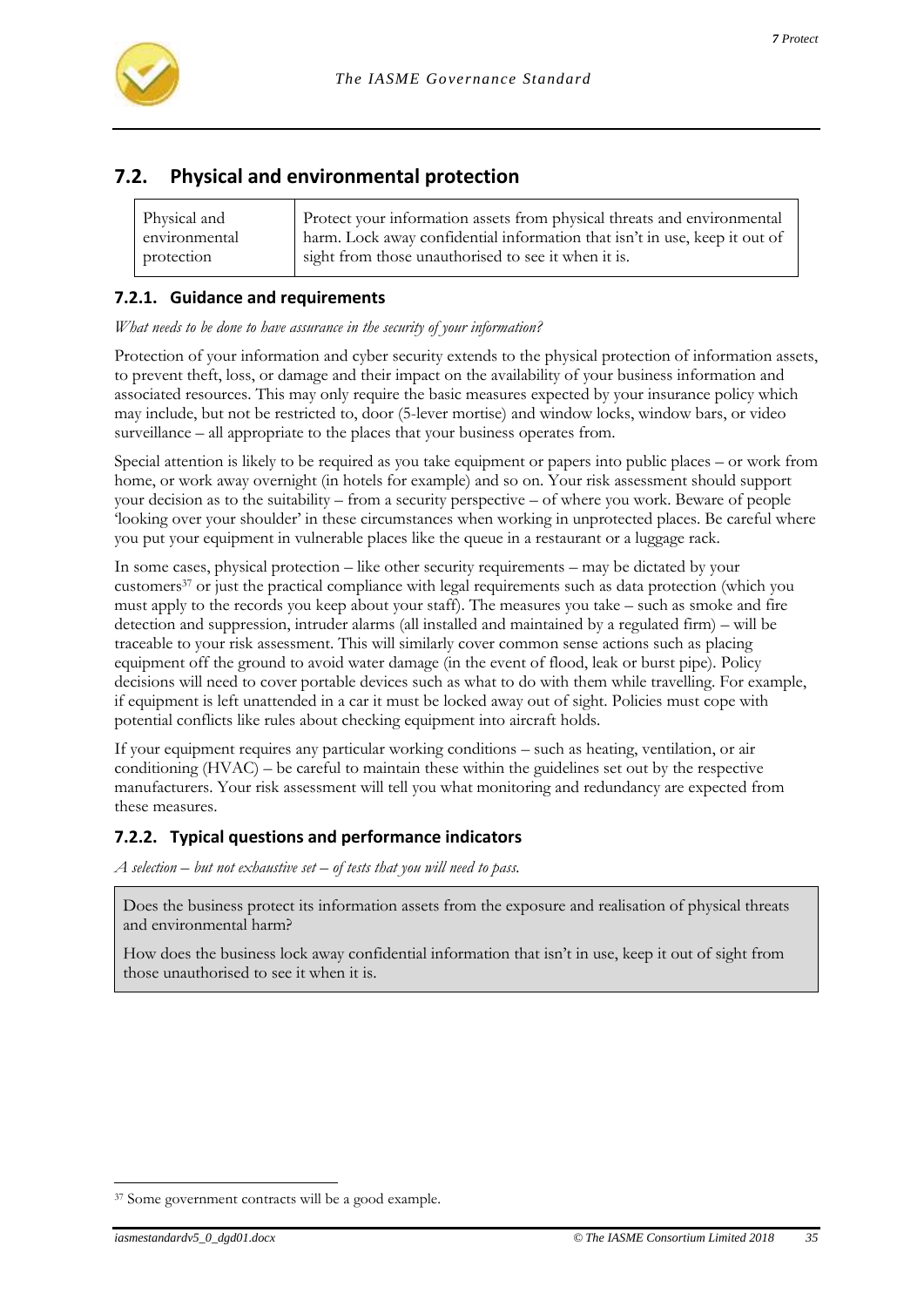

# **7.3. Secure business operations**

| Secure business<br>operations | Nurture the way that business is done so that it is done securely. Manage<br>and monitor your information systems effectively, keeping them up to<br>date with contemporary software patches and upgrades. <sup>38</sup>                                                                                                                                                            |
|-------------------------------|-------------------------------------------------------------------------------------------------------------------------------------------------------------------------------------------------------------------------------------------------------------------------------------------------------------------------------------------------------------------------------------|
|                               | Encrypt sensitive information carefully to keep information confidential<br>for those who need it. Make sure that encryption is set up correctly – that<br>it is not vulnerable through some other work around and that it can only<br>be decrypted in the right place at the right time so that it offers the<br>expected level of security and accessibility to legitimate users. |

#### **7.3.1. Guidance**

Be aware of how the business of your activities, particularly when under pressure, can open attack vectors that might have been avoided with more time, care, and attention.

#### **7.3.2. Requirements**

*What needs to be done to have assurance in the security of your information?*

Secure business operations means the orchestration of security activities in a 'business-as-usual' way. So, as well as carrying out all the other direction in this standard to match your risk profile, there are particular activities which lay the foundations for people and technology to take up their roles in business processes to assure the continuing security of what you do.

This will mean that you will:

- Be aware of your fixed business architecture and the 'end point' devices which may change more often.
- Avoid the use of unauthorised hardware and software.
- Make sure that all the relevant changes are made to software to keep it up to date with newly fixed vulnerabilities (usually from the suppliers of the software you use). Apply these updates – or patches – and make sure that the installation is successful on all applicable devices. This will include:
	- − Operating systems.
	- − Application software and 'apps'.
	- − E-commerce facilities.
- Keep control over the use of portable storage (including 'USB' sticks and memory cards, devices like tablets, phones, and games consoles which can be used for portable storage):
	- − Consider whether certain types of information just should not be on certain types of devices (or certain types of devices when they are taken to certain places).
	- − Vary your safe storage policy as necessary to fit on-premises working, mobile working, working from home, and working abroad.

Make sure that where personal equipment (BYOD) is used for business that protective measures for equipment are commensurate with your risk assessment.

- Usually install security and other critical updates immediately.
- Keep service level agreements relevant and up to date with (amongst others):
	- − Agencies and agency staff.
	- − Service suppliers including, but not restricted to39:

<sup>38</sup> M.11 Define and implement a policy to control the use of authorised software.

<sup>39</sup> L.02 Define and implement a policy that addresses information security risks within supplier relationships.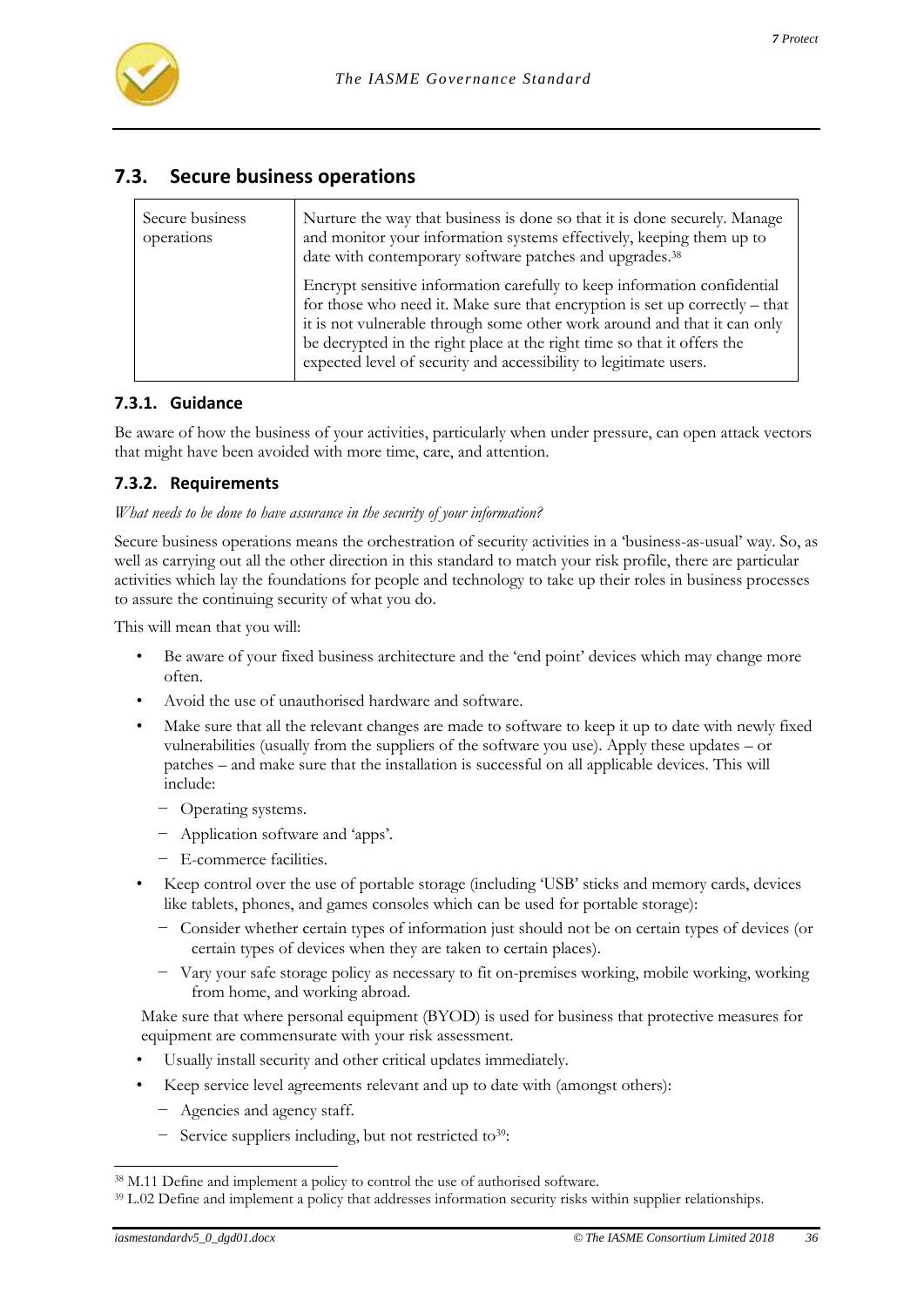- Data centre and cloud service providers.
- e-commerce and payment service providers.
- Hardware and software support services.
- Maintenance services (such as alarm systems, fire suppressants, HVAC).

Use encryption based on what your risk assessment recommends. Remember:

- You will need to retrieve your data so you must be able to decrypt it for use. Be organised in how you store and protect your encryption keys<sup>40</sup> .
- To consider the arrangements for communications (such as e-mail) and ensure that the encryption is consistently applied throughout the business process.
- To manage the encryption of portable devices and media like memory cards, USB sticks, and discs.

Encrypt by default where Personally Identifiable Information (PII) is located.

Prefer automated methods of encryption over ones which require some manual action.

# **7.3.3. Typical questions and performance indicators**

*A selection – but not exhaustive set – of tests that you will need to pass.*

How does the business nurture the way that business is done so that it is done securely?

How does the business manage and monitor its information systems effectively, keeping them up to date with contemporary software patches and upgrades?

Does the business encrypt sensitive information carefully to keep information confidential for those who need it? How does it make sure that the way that information is encrypted is set up competently – that it is not vulnerable through some other work around and that it can be decrypted in the right place at the right time?

# **7.4. Access control**

| Access control | Control whom, and what, can access your information. Prefer a 'need to<br>know' way of working. |
|----------------|-------------------------------------------------------------------------------------------------|
|----------------|-------------------------------------------------------------------------------------------------|

# **7.4.1. Guidance and requirements**

*What needs to be done to have assurance in the security of your information?*

Give users access to all the resources and data necessary for their roles, but no more. This applies equally to data stored on computer equipment as to the respective parts of the premises where you do business. This is also applicable to a micro-business with one employee: you should not be carrying out day-to-day tasks such as invoicing or dealing with e-mail whilst logged on as a user with administrator privileges which allow significant changes to the way your computer systems work. You may also consider establishing – and implementing - your access control policies with restrictions as to the locations access may made from.

Give adequate consideration to full and part-time staff, contractors, volunteers, and visitors.

Make sure that the access privileges that are required for one computer or program to access information from another are also set up with these access control principles.

Make sure that privileges to access information can be revoked in a timely manner when someone changes roles (and no longer needs access) or is leaving your business.

l  $40$  Don't lose access because someone leaves, dies, or forgets how to access the encryption key(s).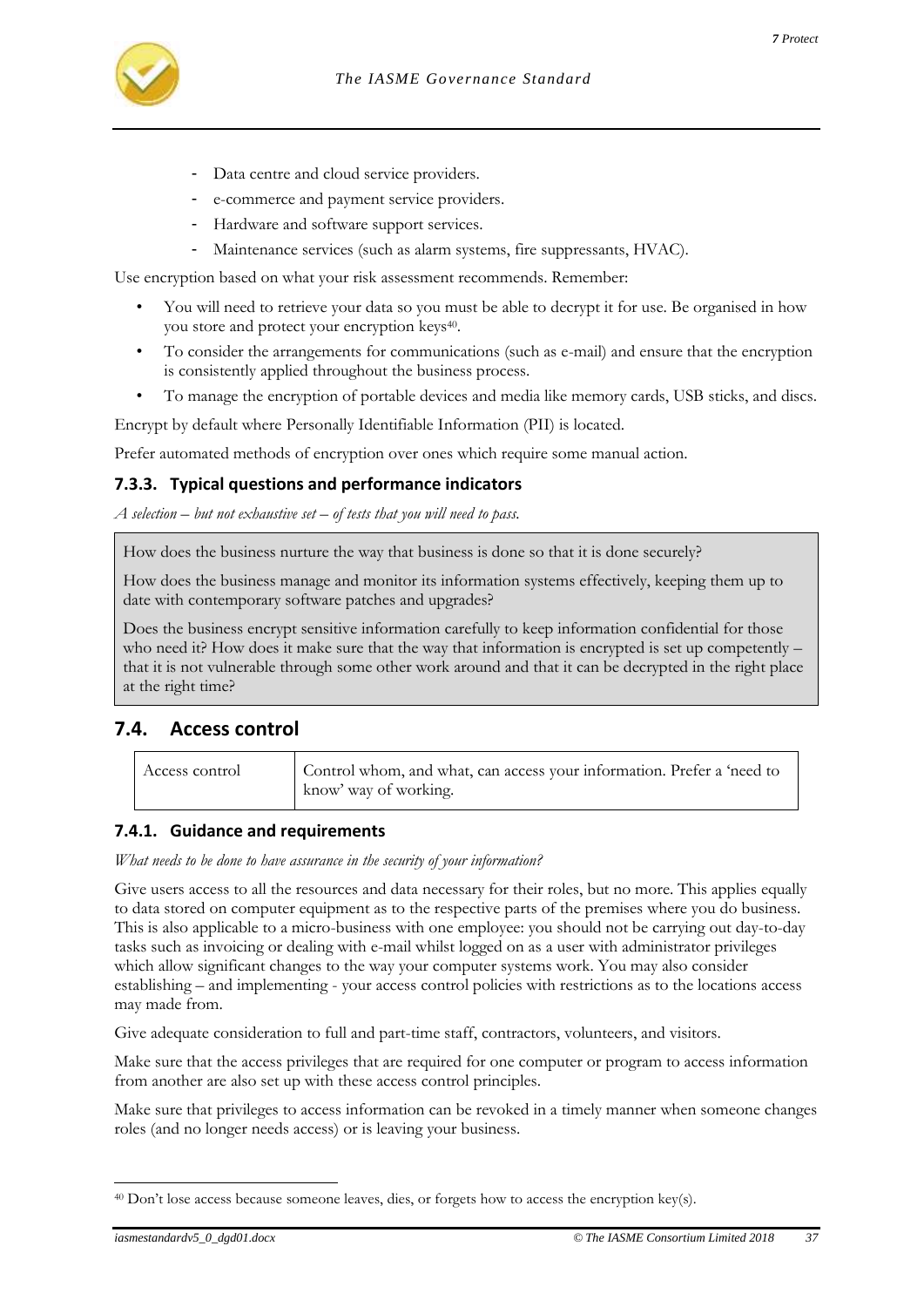

You may well contract with expertise outside your business to set up access to your technology. Make sure that you have non-disclosure agreements in place and can revoke the privileges that your suppliers may have been given.

This policy is referred to as 'least privilege' or 'need to know' and the decisions to grant access comes from your understanding of your risk profile. Certain privileges bring with them an increased risk of deliberate or accidental damage which can cause significant disruption. Consider – as applicable to your business – the need to access:

- Customer information.
- Databases in whole or in part.
- Information about employees and contractors.
- Management information.
- Monitoring systems.
- Operating system files.
- Applications and other software programs
- Software source code.

#### **7.4.2. Typical questions and performance indicators**

*A selection – but not exhaustive set – of tests that you will need to pass.*

How does the business control whom and what can access its information? Does the business prefer a 'need to know' way of working? If not, why not?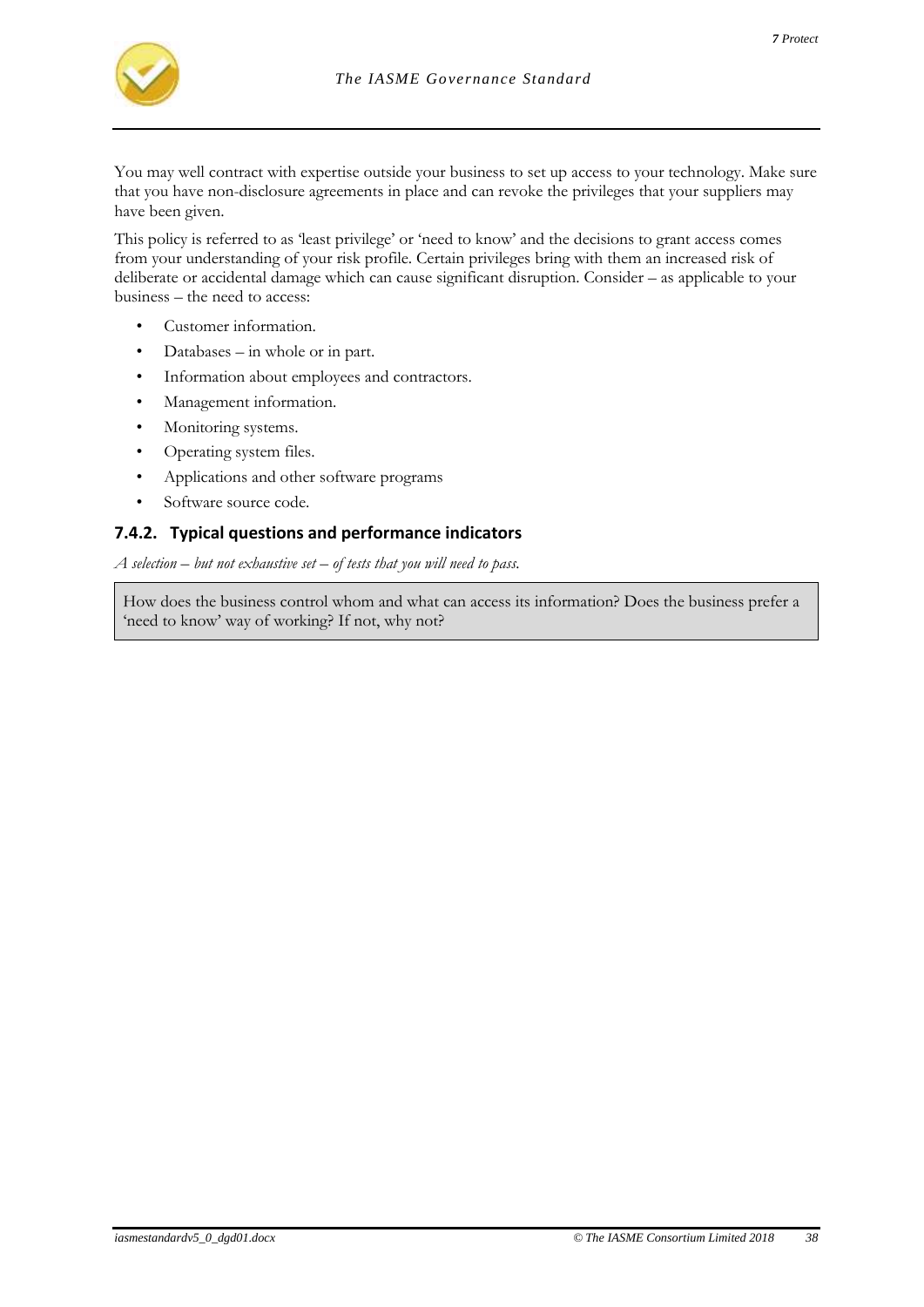# **8. Detect and Deter**

# **8.1. Malware and technical intrusion**

| Malware and<br>technical intrusion | Install reliable anti-malware software on all devices where this prevention<br>tool is available.                                                         |
|------------------------------------|-----------------------------------------------------------------------------------------------------------------------------------------------------------|
|                                    | Keep your anti-malware software up to date. Pay attention to its<br>warnings and reports and take actions according to the risks it informs<br>you about. |
|                                    | Deploy other technical tools including intrusion detection and prevention<br>methods. <sup>41</sup>                                                       |

#### **8.1.1. Guidance and requirements**

*What needs to be done to have assurance in the security of your information?*

Malware is malicious code that is designed to affect data confidentiality, integrity, or availability. It may:

- Come through e-mail (often as a specific branch of social engineering called 'phishing'), portable media, poisoned websites – especially 'blogs' and social media – and documents.
- Obtain intelligence about what you do or what you do for your customers.
- Steal saleable information such as know-how, plans, or financial information.
- Disrupt your working facilities by denying access and leave you exposed to blackmail to regain them.
- Form the vanguard of a bigger, more sustained attack on your business or a more valuable target in the supply chain which you provide the path to.

Malware is continually evolving to avoid detection so anti-malware must be kept up to date to enable it to detect malware and take action to block or delete it.

Prefer anti-malware software which:

- Has facilities to remove an infection if need be.
- Also blocks websites which are likely to pass on malicious content.

Set up<sup>42</sup>:

l

- Protective 'boundary' measures such as firewalls on devices that have the capability to host them.
- Ways of detecting unauthorised activity. These may include  $-$  but not be restricted to  $-$  tools and appliances for intrusion detection, data loss prevention, and honey pots or traps to distract attackers.

Review the settings on all your technology periodically to ensure that they are commensurate with contemporary threats.

# **8.1.2. Typical questions and performance indicators**

*A selection – but not exhaustive set – of tests that you will need to pass.*

How does the business deploy anti-malware and other technical tools including intrusion detection and prevention methods?

<sup>41</sup> H.05 Deploy network-based Intrusion Detection System (IDS) sensors on ingress and egress points within the network and update regularly with vendor signatures.

<sup>&</sup>lt;sup>42</sup> M.12 Define and implement a policy to control the flow of information through network borders.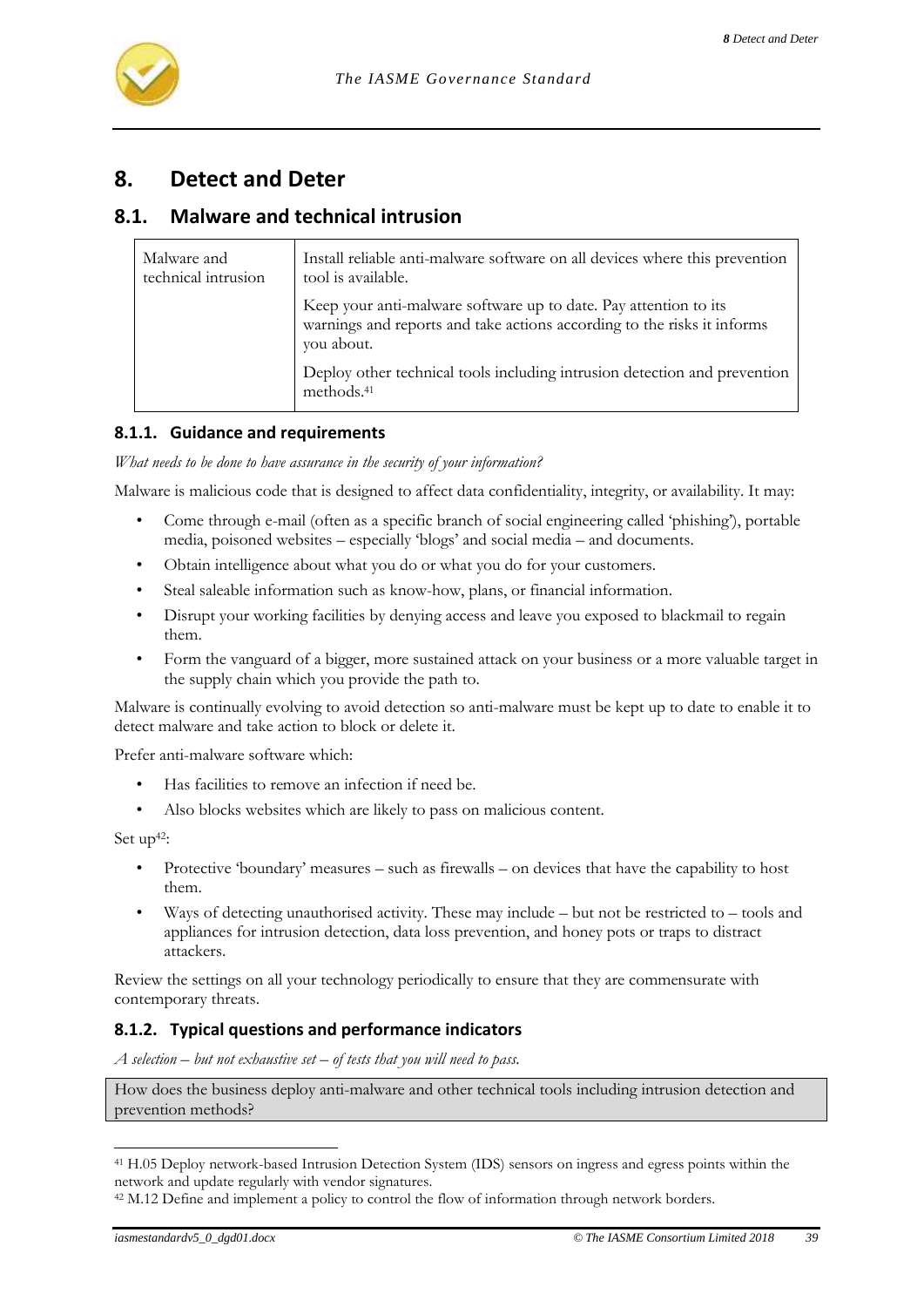

# <span id="page-39-0"></span>**8.2. Monitoring, review, and change – for healthy systems and unauthorised activity<sup>43</sup>**

| Monitoring, review,<br>and change <sup>44</sup> | Make sure that the policies that you set to protect information and<br>recover from a security incident are effective and remain supportive of<br>your business objectives.                                       |
|-------------------------------------------------|-------------------------------------------------------------------------------------------------------------------------------------------------------------------------------------------------------------------|
|                                                 | Know which business systems and processes you need to track and<br>monitor for acceptable activity - according the information safety<br>policies that you have set - and how you will identify the unacceptable. |
|                                                 | Keep an eye on who is trying to access your information and where they<br>are trying to access it from.                                                                                                           |
|                                                 | Be prepared and ready to act on the intelligence your monitoring<br>provides.                                                                                                                                     |
|                                                 | Keep information which is forensically sound from a legal perspective.                                                                                                                                            |

#### **8.2.1. Guidance and requirements**

*What needs to be done to have assurance in the security of your information?*

Be prepared to follow these basic directions for forensic readiness for when an information or cyber security incident occurs:

- Know how to access any logging information which your operating systems and applications provide to show how and by whom information is accessed.
- Pay attention to the reporting mechanisms provided with your security software such as firewalls and anti-malware.
- Have the ability to trace who has access to particular information (such strategic or personally identifiable information.
- If your risk assessment shows you need CCTV, make sure that cameras are suitably positioned and record adequate quality for playback and time analysis.
- Protect access to your monitoring systems and preserve the records they produce according to a suitable retention schedule.
- Make sure that employees are aware of any monitoring that may take place.

#### **8.2.2. Typical questions and performance indicators**

*A selection – but not exhaustive set – of tests that you will need to pass.*

Which business scenarios does the business track and monitor for acceptable activity and how does it identify the unacceptable.

How does the business keep an eye on who is trying to access its information and where they are trying to access it from?

How does the business keep information which is forensically sound from a legal perspective?

<sup>43</sup> H.11 Proactively verify that the security controls are providing the intended level of security.

<sup>44</sup> M.08 Define and implement a policy to monitor network behaviour and review computer security event logs for indications of potential incidents.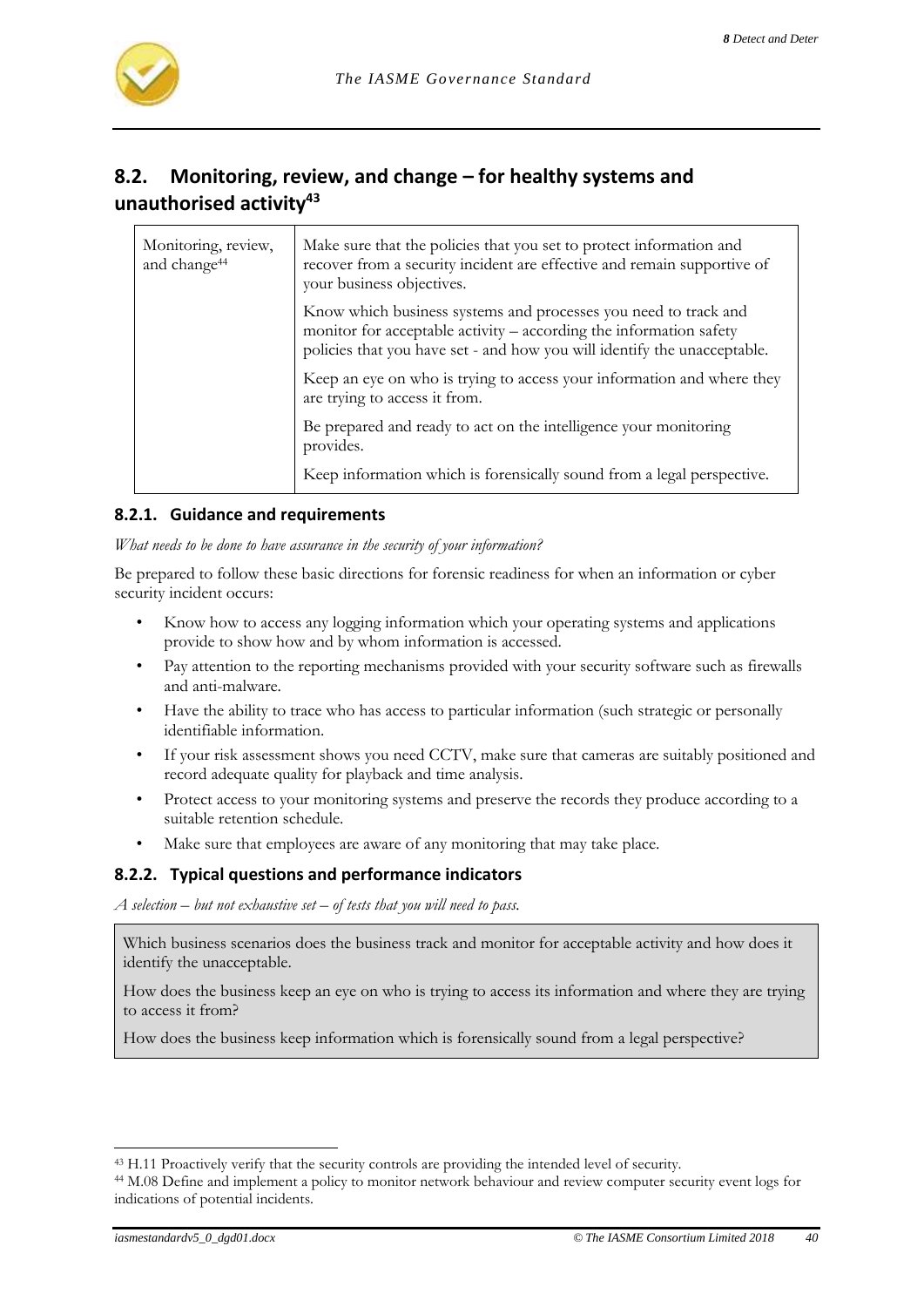# **9. Respond and Recover**

No security measures can be fully effective all the time, so investment in ways to respond to security incidents and recover from losses is essential. This includes a considered level of cyber liability insurance commensurate with the risk assessment.

# **9.1. Backup and restore**

| Backup and restore | Back up as frequently as you can stand versus the amount of rework you<br>can afford to do. Maintain at least one of the back-ups off-site and at<br>some distance from the working version of the data. Ensure backup<br>copies are kept appropriately secured for the data they contain. |
|--------------------|--------------------------------------------------------------------------------------------------------------------------------------------------------------------------------------------------------------------------------------------------------------------------------------------|
|--------------------|--------------------------------------------------------------------------------------------------------------------------------------------------------------------------------------------------------------------------------------------------------------------------------------------|

### **9.1.1. Guidance…**

Regularly backing up (and having the ability to restore the backup) may be most effective method of protecting your business from the effects of accidental or malicious tampering such as deleting data, hardware failure, or ransomware.

#### **9.1.2. …Requirements**

*What needs to be done to have assurance in the security of your information?*

Secure the integrity and availability of information and information processing facilities with a backup and restore capability.

Key information should be backed up regularly and one copy of the backup(s) kept in a secure location away from the business premises. The backups must be tested regularly to be certain that they can be used to restore systems or information.

The IASME Governance Standard recommends three copies of your information:

- The day-to-day working copy
- A master back up (which may be the copy you store off-site away from the operational systems).
- A local back up for easy retrieval

– but all tuned by the expectations of your business continuity or disaster recovery plan.

#### **9.1.3. Typical questions and performance indicators**

*A selection – but not exhaustive set – of tests that you will need to pass.*

Does the business back up as frequently as it can stand versus the amount of rework it can stand or afford to do?

Does the business maintain at least one of the back-ups off-site and (well away from the working version of the data)?

How does the business secure backup copies to a degree commensurate with the risk to the data they contain?

Can the business show its confidence in the restoration of backups to complete, operational capability?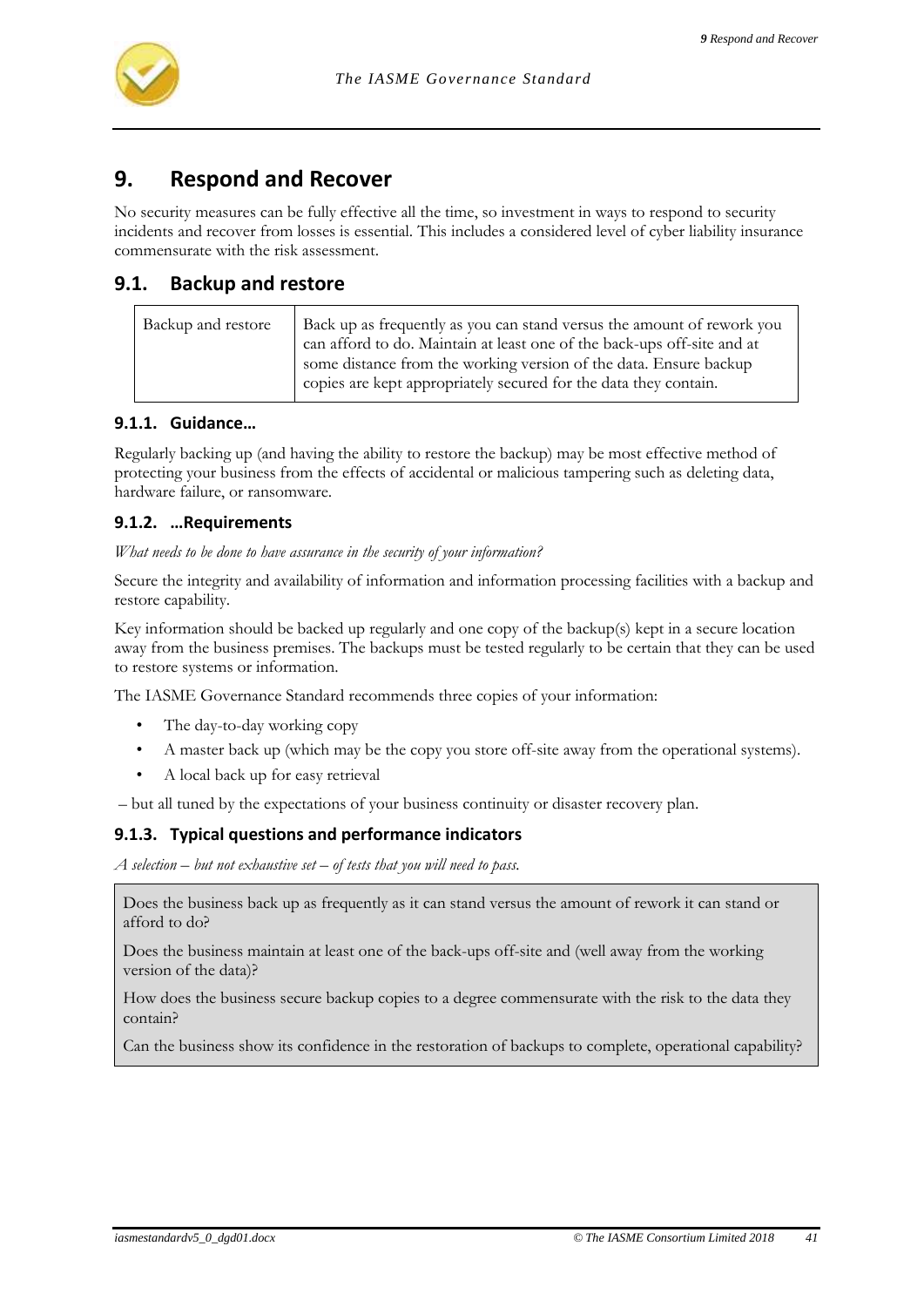# **9.2. Incident management**

| Incident<br>management <sup>45</sup> | Ensure breaches of confidentiality, integrity, or availability of your data<br>are detected and dealt with. Make them easy to report to a responsible<br>entity without blame. Set out a policy with clear responsibilities for<br>reporting incidents as required by law and decency to customers and the<br>respective external authorities. Learn the lessons. <sup>46</sup> |
|--------------------------------------|---------------------------------------------------------------------------------------------------------------------------------------------------------------------------------------------------------------------------------------------------------------------------------------------------------------------------------------------------------------------------------|
|                                      |                                                                                                                                                                                                                                                                                                                                                                                 |

### **9.2.1. Guidance and requirements**

*What needs to be done to have assurance in the security of your information?*

Record breaches of confidentiality, integrity or availability of your systems, deal with them, and learn and apply thelessons. Analyse your records for:

- Recurring problems.
- How effective you were in dealing with an incident. How disruptive was it?
- The effectiveness of your risk assessment did you get it right?

View incidents as learning experiences. Use them to educate yourself and your staff.

Update your risk assessment and the security measure it recommends with the intelligence gathered following an incident. Update you policies accordingly.

Preserve any information which may be required from a legal standpoint – consider if it will be needed for disciplinary action<sup>47</sup>.

Make sure that people you work with know how to, and to whom, to report incidents. Make it clear who has the authority to invoke any necessary contingency measures.

Know your legal reporting obligations too and make it clear who is – and is not – allowed to talk about incidents outside the business.

#### **9.2.2. Typical questions and performance indicators**

*A selection – but not exhaustive set – of tests that you will need to pass.*

How does the business ensure breaches of confidentiality, integrity or availability of it data are detected and dealt with?

Are staff, contractors, and partners able to report security incidents without blame?

How does the business show that it learns and applies the lessons of incidents to prevent their reoccurrence or reduce their impact?

l <sup>45</sup> L.14 Define and implement a process for employees and contractors to report violations of information security policies and procedures without fear of recrimination.

 $46$  L.16 Define and implement an incident management policy, which must include detection, resolution and recovery.

 $47$  Note that digital forensics – like other forensics – is a specialist discipline. Digital information is volatile and subject to corruption that can make it misleading and inadmissible evidence of what went on.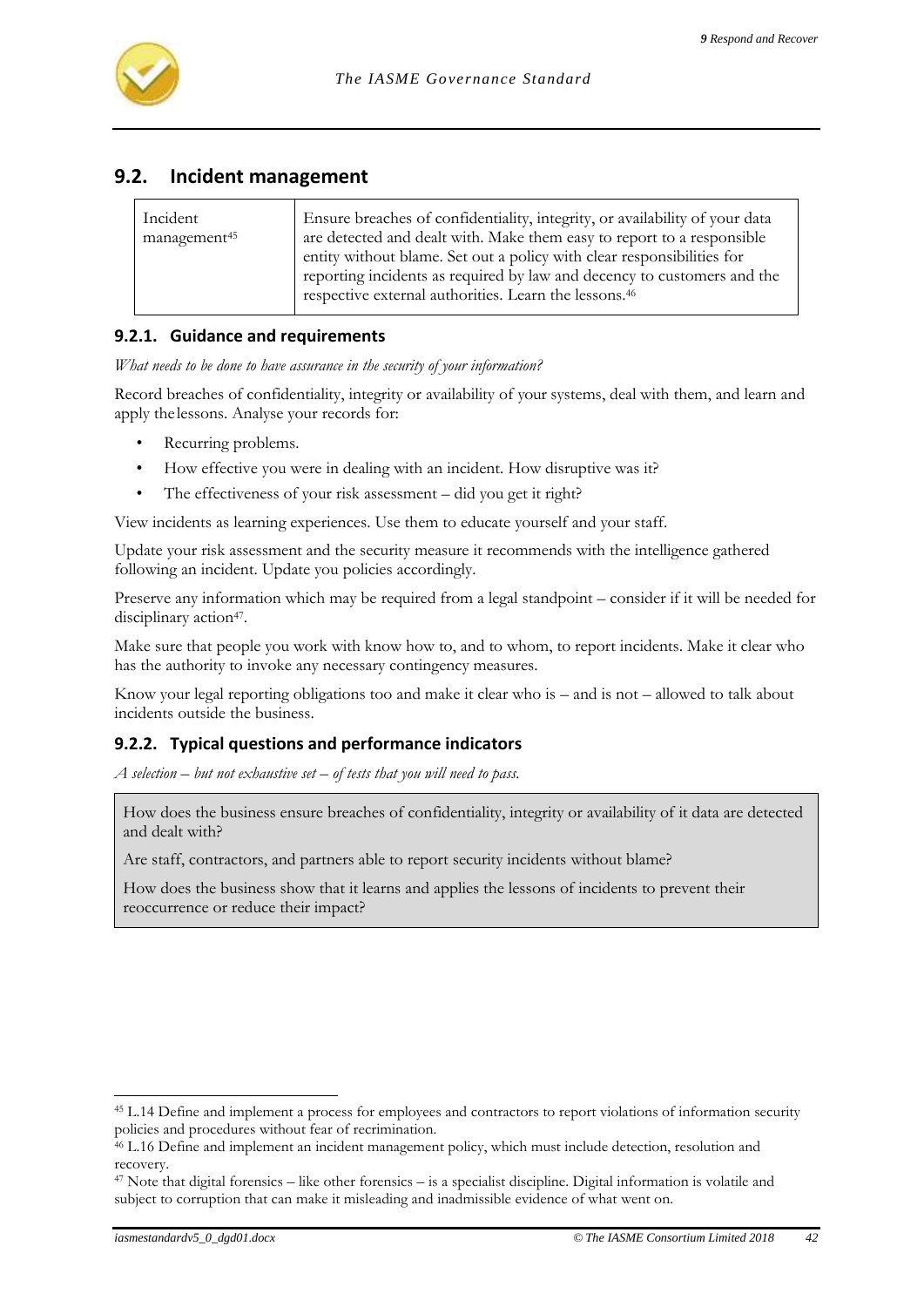

# **9.3. Business continuity, disaster recovery, and resilience**

| Business continuity,<br>disaster recovery, and<br>resilience | Be ready to keep working through, and recover from, the effects of<br>deliberate attack, accidental damage, and natural disasters. Make sure that<br>you can transform, renew, and recover in timely response from a partial<br>or total loss of information assets. |
|--------------------------------------------------------------|----------------------------------------------------------------------------------------------------------------------------------------------------------------------------------------------------------------------------------------------------------------------|
|                                                              | Be true to the Cyber Security Essentials by making sure that the security<br>requirements that they define are 'business as usual' across your<br>information systems.                                                                                               |

#### **9.3.1. Guidance and requirements**

*What needs to be done to have assurance in the security of your information?*

Make sure you can recover quickly from partial or total loss of keyinformation assets. Use the decisions in your risk assessment to prepare a plan about how you will deal with the loss of confidentiality, integrity, or availability of the critical information assets:

- Make sure everyone knows their responsibilities in the event of a break in business-as-usual.
- Make sure that authorities and responsibilities for disclosure of a data breach are allocated explicitly and that these can be realised when required.
- Plan for how you will maintain the ongoing confidentiality, integrity, and availability in unusual circumstances.
- Consider industrial action and natural phenomena such as flooding
- Include useful contact numbers, licence and service level agreement information in your plan.
- Exercise your plan from time to time so that you know it works and keep it up to date to account for changes to your business.
- Involve any external services that you may need to.
- Consider and act on any marketing or public relations implications.

Learn the lessons from the event(s) and update your risk assessment and the security measure it recommends with the intelligence gathered. Update your information and cyber security policies accordingly.

#### **9.3.2. Typical questions and performance indicators**

*A selection – but not exhaustive set – of tests that you will need to pass.*

Is the business ready to keep working through, and recover from, the effects of deliberate attack, accidental damage, and natural disasters?

How will the business make sure you it transform, renew, and recover in timely response from partial or total loss of information assets?

Is the business true to the Cyber Security Essentials? (Not just 'ticking boxes' but meeting the Cyber Essentials Scheme requirements as part of its security strategy.)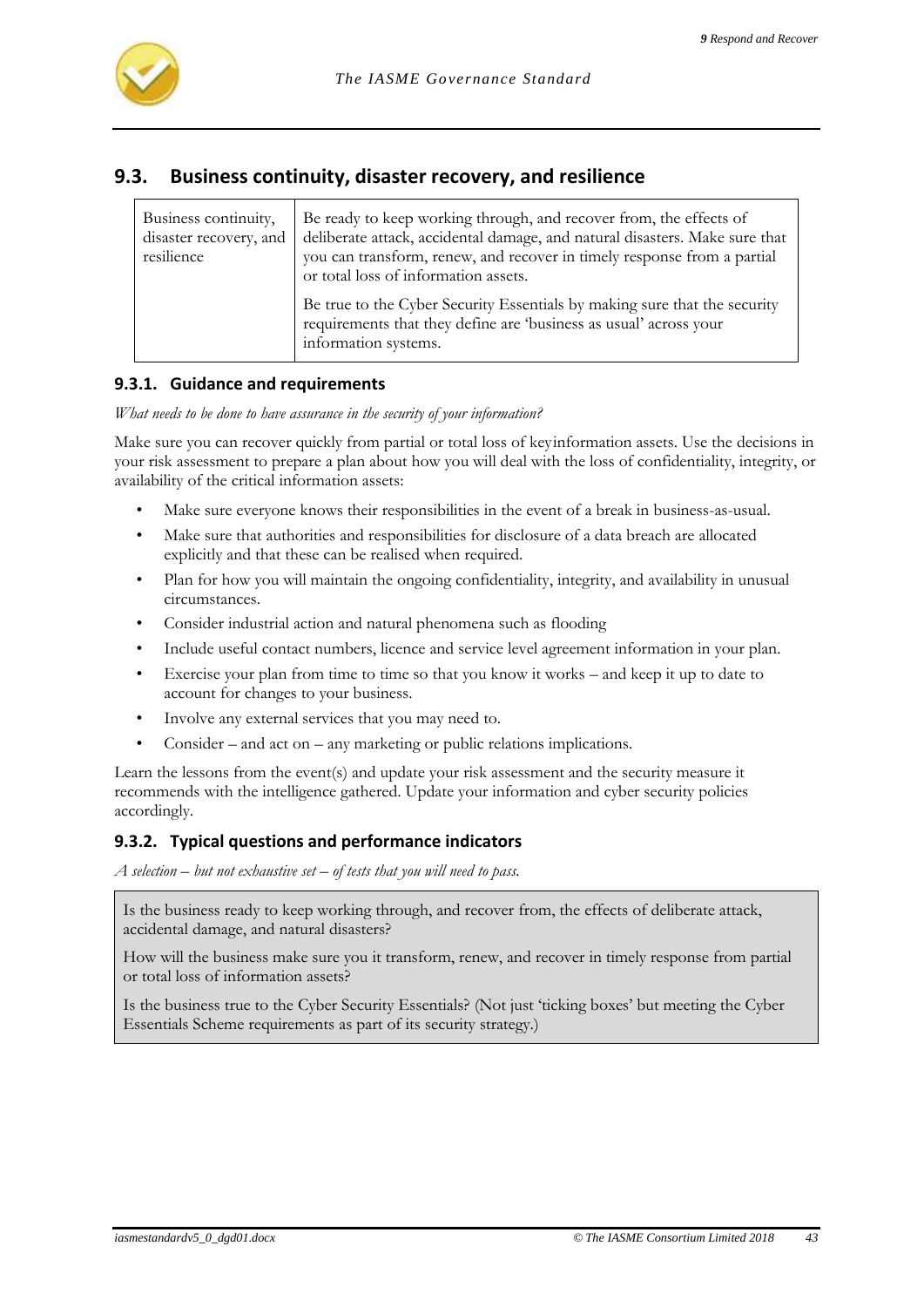

# **Appendix A. DCPP Criteria**

#### **Good Governance**

**L.01** Define and assign information security relevant roles and responsibilities.

**L.02** Define and implement a policy that addresses information security risks within supplier relationships. **M.01** Define and implement a policy that provides for regular, formal information security related reporting.

#### **Culture and Awareness**

**L.03** Define and implement a policy that ensures all functions have sufficient and appropriately qualified resources to manage the establishment, implementation and maintenance of information security.

**L.04** Define employee (including contractor) responsibilities for information security.

**L.05** Define and implement a policy to provide employees and contractors with information security training. **M.02** Define and implement a policy to detail specific employee and contractor responsibilities for information security before granting access to sensitive assets.

#### **Risk Management**

**M.03** Define and implement a policy that provides for repeatable information security risk assessments.

#### **Information**

**L.06** Define and implement a policy for ensuring that sensitive information is clearly identified.

**L.07** Define and implement a policy to control access to information and information processing facilities.

**M.04** Define and implement a policy for storing, accessing, and handling sensitive information securely.

**M.05** Define and implement a policy for data loss prevention.

**M.06** Ensure that the organisation has identified asset owners and that asset owners control access to their assets.

#### **Technology and Services**

**L.08** Maintain Cyber Essentials Scheme Plus Certification.

**L.09** Define and implement a policy to control the exchanging of information via removable media.

**L.10** Define and implement an information security policy, related processes and procedures.

**L.11** Record and maintain the scope and configuration of the information technology estate.

**L.12** Define and implement a policy to manage the access rights of user accounts.

**M.07** Define and implement a policy to assess vulnerabilities identified for which there are no countermeasures (e.g. a patch) available, undertake risk assessment and management.

**M.08** Define and implement a policy to monitor network behaviour and review computer security event logs for indications of potential incidents.

**M.09** Define and implement a policy to monitor user account usage and to manage changes of access rights.

M.10 Define and implement a policy to control remote access to networks and systems.

**M.11** Define and implement a policy to control the use of authorised software.

**M.12** Define and implement a policy to control the flow of information through network borders.

**M.13** Define and implement a policy to maintain the confidentiality of passwords.

**H.01** Maintain patching metrics and assess patching performance against policy.

**H.02** Ensure that wireless connections are authenticated.

**H.03** Deploy network monitoring techniques that complement traditional signature-based detection.

**H.04** Place application firewalls in front of critical servers to verify and validate the traffic going to the server.

**H.05** Deploy network-based Intrusion Detection System (IDS) sensors on ingress and egress points within the network and update regularly with vendor signatures.

**H.06** Define and implement a policy to control installations of and changes to software on any systems on the network.

**H.07** Control the flow of traffic through network boundaries and police content by looking for attacks and evidence of compromised machines.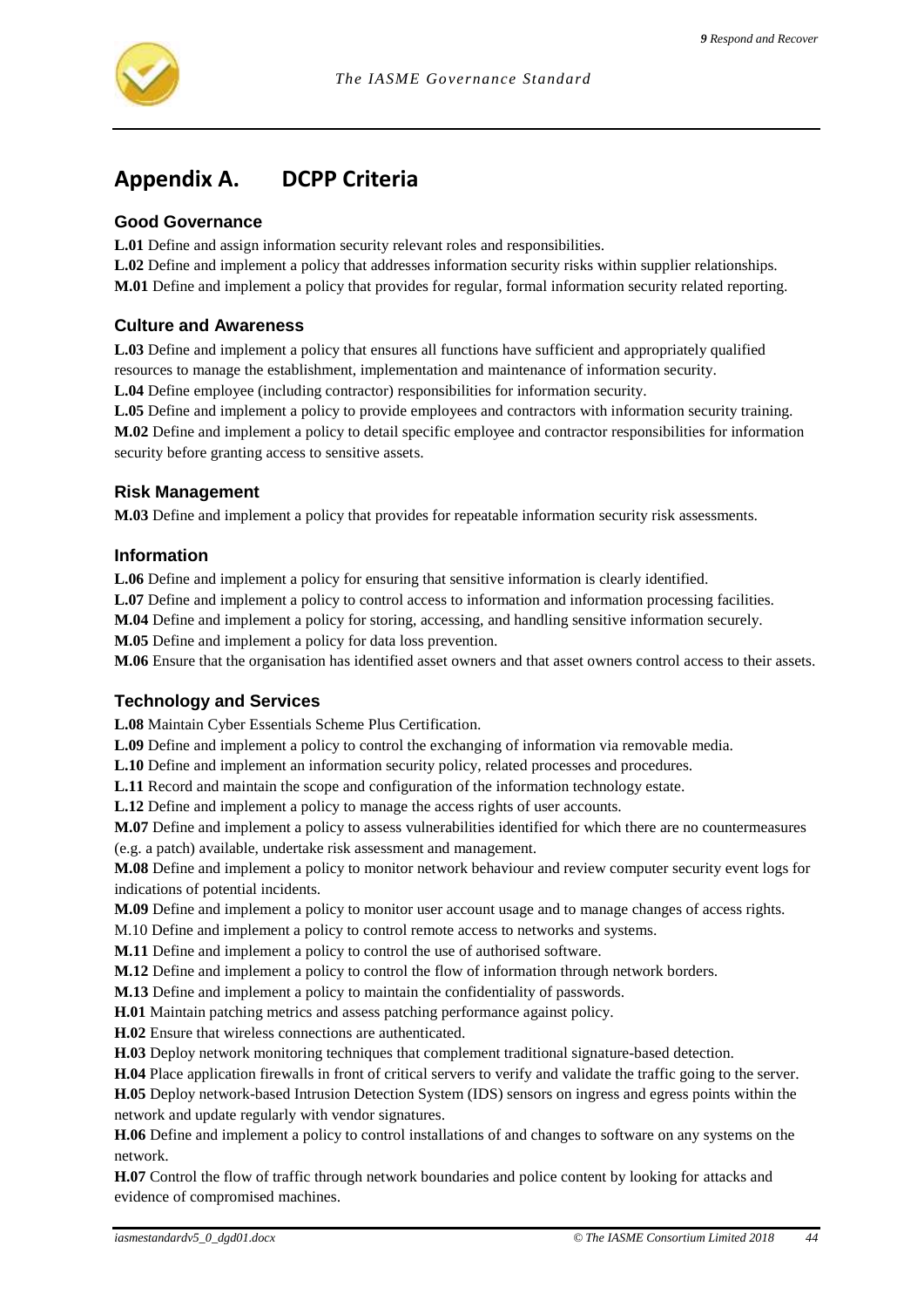

**H.08** Undertake administration access over secure protocols, using multi-factor authentication.

**H.09** Design networks incorporating security countermeasures, such as segmentation or zoning.

**H.10** Ensure Data Loss Prevention (DLP) at network egress points to inspect the contents of and, where necessary, block information being transmitted outside of the network boundary.

#### **Personnel Security**

**L.13** Define and implement a policy for verifying an individual's credentials prior to employment. **L.14** Define and implement a process for employees and contractors to report violations of information security policies and procedures without fear of recrimination.

**L.15** Define and implement a disciplinary process to take action against employees who violate information security policies or procedures.

**M.14** Define and implement a policy for applying security vetting checks to employees.

**M.15** Undertake personnel risk assessments for all employees and contractors and ensure those with specific responsibilities for information security have sufficient appropriate qualifications and appropriate levels of appropriate experience.

**M.16** Define and implement a policy to secure organisational assets when individuals cease to be employed by your organisation.

#### **Preparing for and Responding to Security Incidents**

**L.16** Define and implement an incident management policy, which must include detection, resolution and recovery.

**H.11** Proactively verify that the security controls are providing the intended level of security.